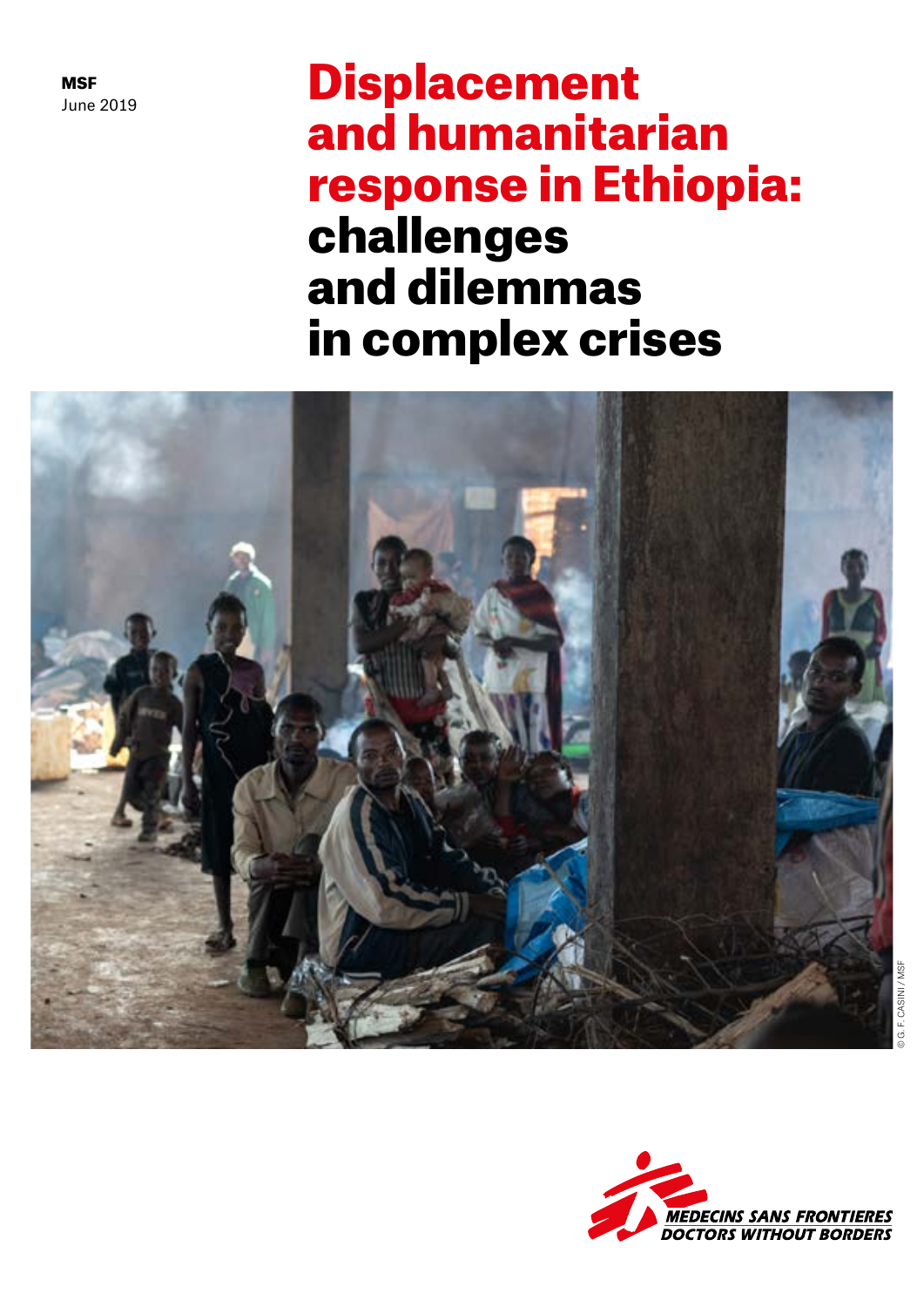Displacement and humanitarian response in Ethiopia: challenges and dilemmas in complex crises. June 2019

© MSF C/ Nou de la Rambla, 26 08001 Barcelona Spain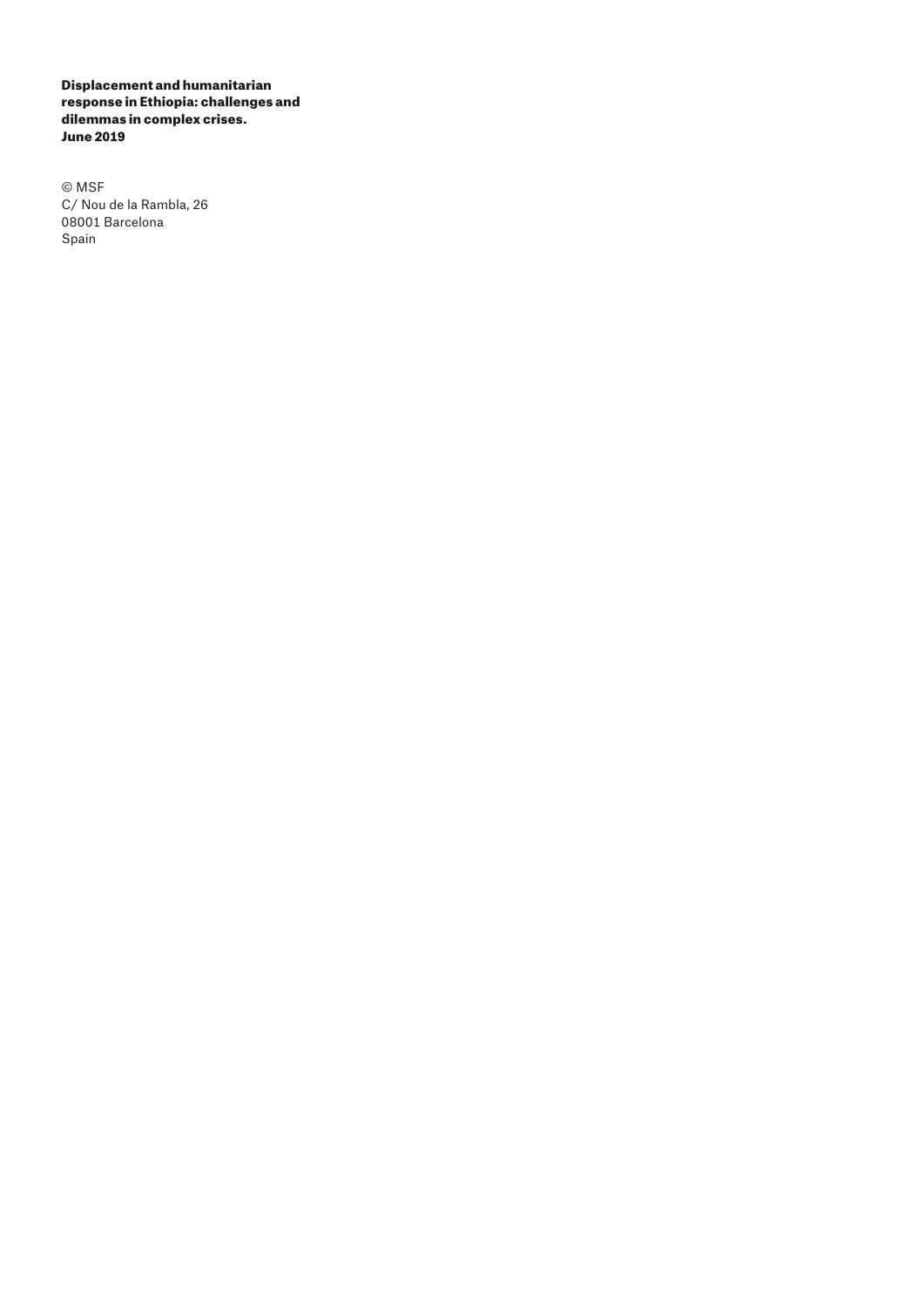# **Contents**

#### Executive summary **5**

- Crisis in Gedeo and West Guji 5
- Crisis in Benishangul Gumuz and Oromia Region 6
- Internal and external constraints 7

#### Introduction **9**

- Methodology 9
- Setting the scene: displacement crises in Ethiopia in a changing political context **10**
- Case Study. Displacement in Gedeo and West Guji **13**
- A brief history of the crisis 13
- Case study. A less visible crisis: the case of East and West Wellega, and Benishangul Gumuz **22**
- A look at the constraints to humanitarian response **27**
- A. A "resilience" or "nexus" brake? 27
- B. Operational set-up and response modalities of the Ethiopian humanitarian complex 30
- C. A question of funding? 36
- D. Needs on the ground vs. targeting from the "top" 39
- E. Targeting of assistance 41
- F. Humanitarian positioning on return processes 43
- G. A matter of insecurity or security management? 46
- Concluding remarks **50**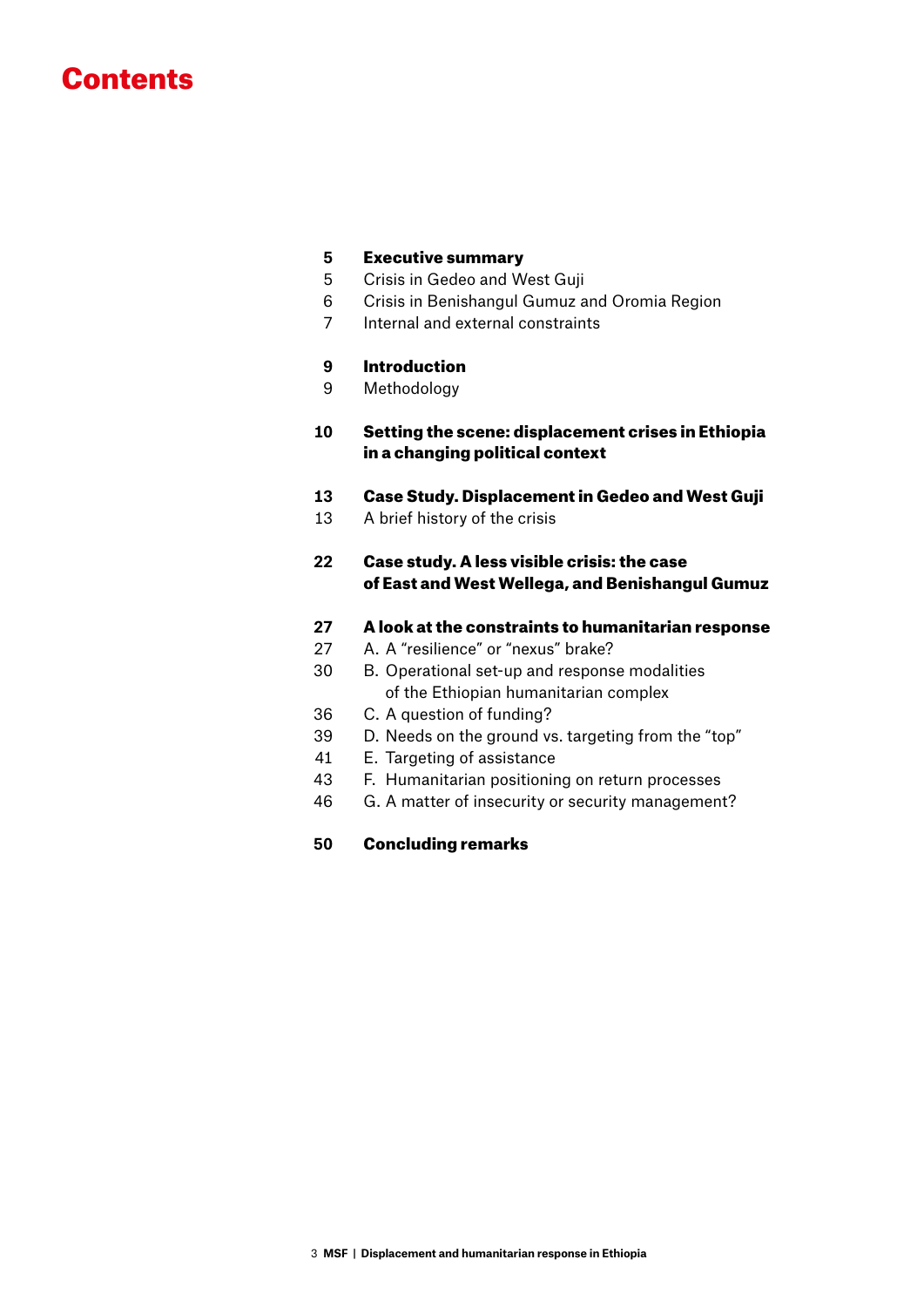**MSF | Displacement and humanitarian response in Ethiopia**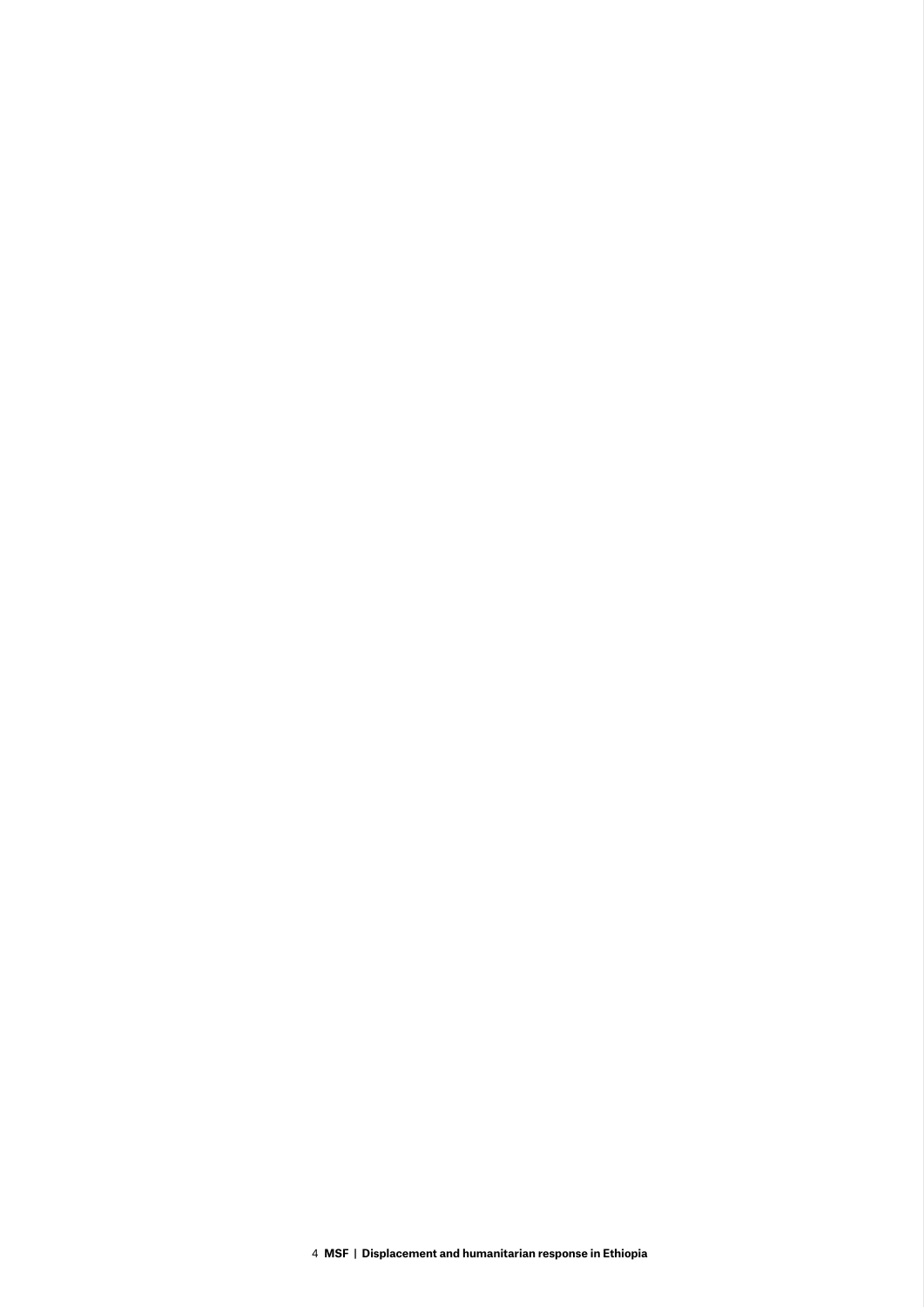# Executive summary

Conflict-related displacement is nothing new in Ethiopia, but since the end of 2017 the number of people internally displaced by violence has risen significantly. As a result, the humanitarian community — including MSF — has suddenly found itself needing to adapt and scale up its response to meet the acute needs in conflictdriven crises.

This report looks at two examples of conflict-related displacement crises that occurred in 2018: the crisis in Gedeo and West Guji Zones that started in April 2018, and the violence in the Kamashi Zone in Benishangul Gumuz Region in September 2018. Based on interviews with over 50 humanitarian workers and decision-makers involved in both responses, it examines how humanitarian needs on the ground were assessed and met by the different actors and what some of the key dilemmas or constraints towards an effective response were.

### **CRISIS IN GEDEO AND WEST GUJI**

The crisis started in April 2018. Inter-communal tensions between Gedeo and West Guji Zones escalated and then peaked at the end of May 2018 when renewed violence displaced more than 800,000 individuals across the two zones.

In contrast to previous conflict-related crises, in June 2018, the Ethiopian Government rapidly identified needs on the ground and facilitated access to the area for humanitarian actors. The humanitarian community reacted to the call and a large-scale response was mounted.

In August 2018 however, external factors started to heavily influence the response. Authorities publicly announced that peace-making efforts between the communities and authorities in Gedeo and West Guji had reached a successful conclusion and that Internally Displaced People (IDPs) could finally return home. Despite reassurances given regarding the voluntary nature of the return process, humanitarian workers raised concerns about events and practices on the ground, which posed severe dilemmas on how to direct the response.

In Gedeo Zone, a pattern of systematically targeting aid by status rather than needs emerged, with relief items and food exclusively distributed to individuals registered as IDPs. This was combined with the substantial exclusion of displaced individuals from West Guji from beneficiary lists.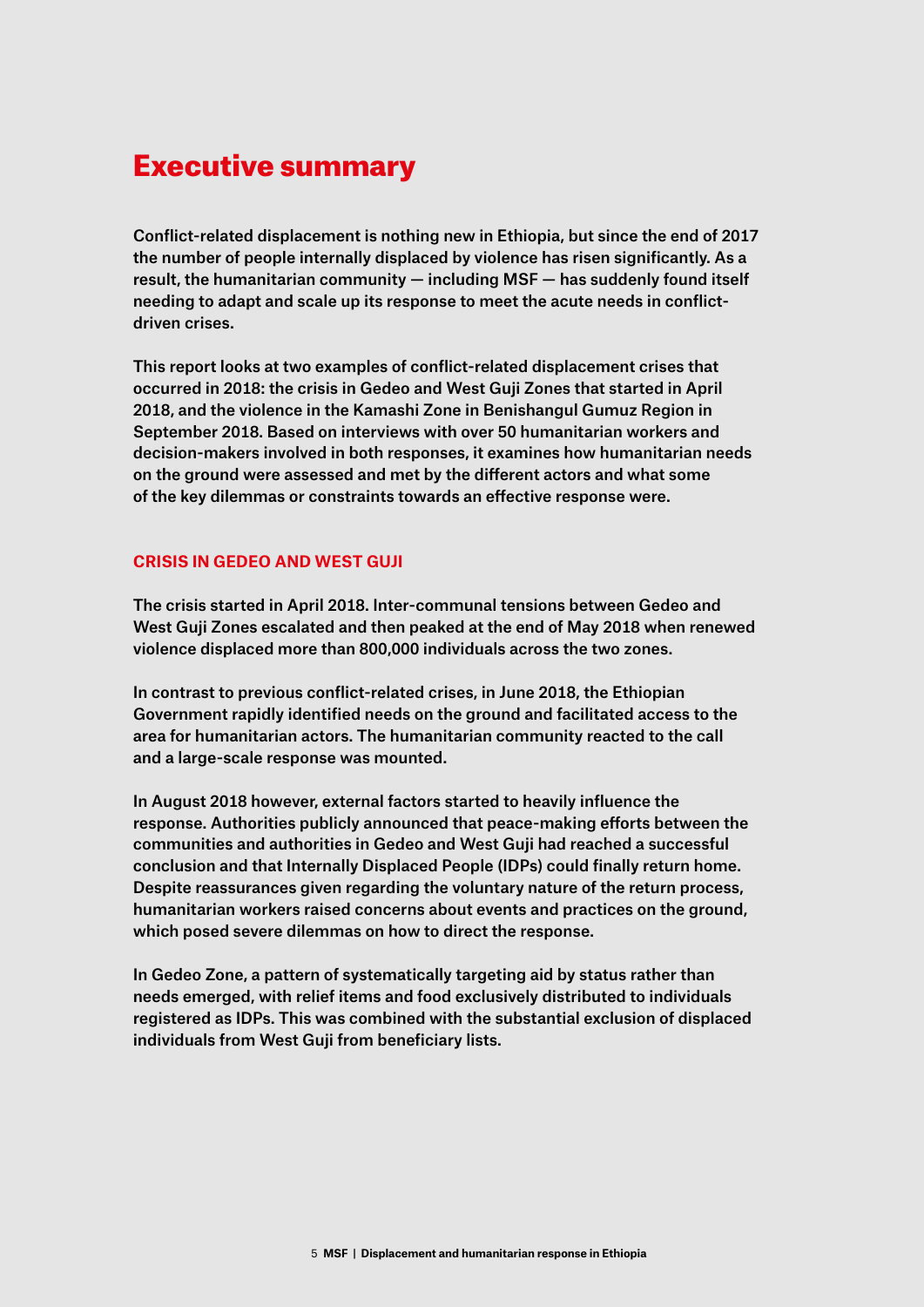In West Guji, the situation of IDPs returning home was also a source of concern: in many cases, individuals were unable to return to their housing — because of destruction or security concerns — and often found themselves in secondary displacement sites, living in public buildings deprived of basic services. Moreover, substantial reports of biases in targeting and penalising the returning IDP community started to emerge, once again challenging the effective delivery of relief to the most affected population.

Caught in this situation, IDPs often found themselves moving between different Zones and between host communities and collective sites in search of services, aid, and security. This led to a substantial deterioration of the humanitarian situation. In March 2019, when reports of malnutrition among the IDP community started to emerge from social and international media, a change in the authorities' attitude was witnessed, which led to the long-awaited re-opening of access to the Gedeo Zone to provide support to displaced communities. Whether this leads to a drastic change of pace and strategy in the handling of the crisis is yet to be seen at the moment of drafting this report.

### **CRISIS IN BENISHANGUL GUMUZ AND OROMIA REGION**

While the political and humanitarian focus was on Gedeo and West Guji, other displacement crises unfolded across Ethiopia. At the end of September 2018, inter-communal clashes in the Kamashi Zone of Benishangul Gumuz Region in the west of the country resulted in the displacement of 250,000 people.

Despite the obvious need for humanitarian relief, the humanitarian community was already struggling to respond in Gedeo and West Guji and was unable to react rapidly, something almost all interviewed humanitarian workers recognised.

Moreover, political and military tensions between Government authorities and opposition groups contributed to a perception of high insecurity, further delaying humanitarian intervention. A response plan was only made public at the end of December 2018, three months after the onset of population displacement.

Eventually, a response to the crisis started to materialise in early 2019. However, it was implemented at varying pace depending on geographical areas. As of early April 2019, virtually no humanitarian actor was yet present in the Kamashi Zone of Benishangul Gumuz, the initial epicentre of the crisis.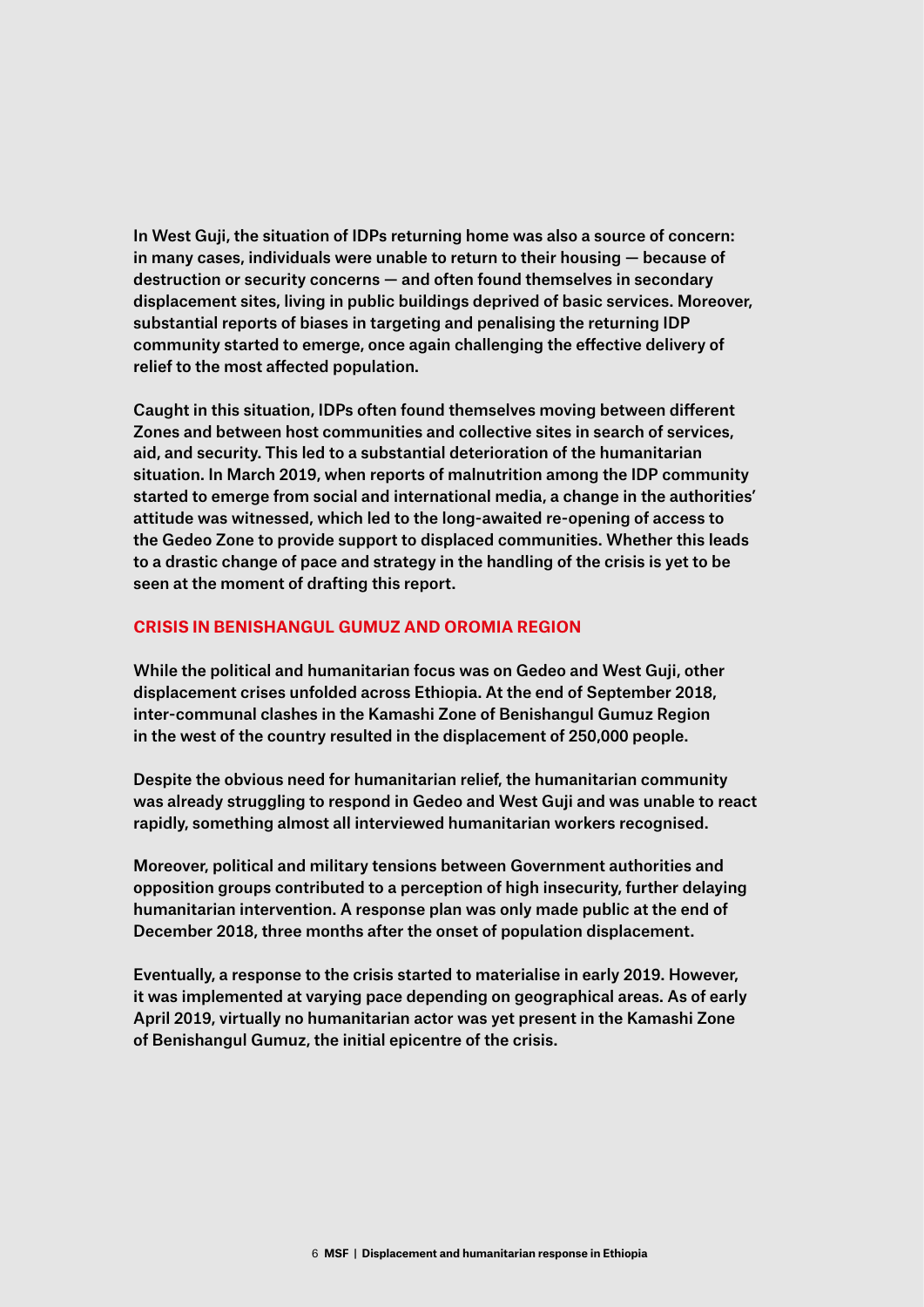### **INTERNAL AND EXTERNAL CONSTRAINTS**

Both crises highlight a number of internal and external challenges for humanitarian response to meet conflict-driven needs in Ethiopia.

External challenges were numerous. Conflict-related displacement crises are political by nature and access, aid allocation, and population movements were heavily influenced by political agendas, over which humanitarian actors have very little influence. Dilemmas on if and how to engage in certain scenarios, in particular in "return areas" in which the safety of IDPs were at stake were particularly complex.

However, there were also a number of internal hurdles and limitations within the Ethiopian humanitarian community itself, including perverse incentives and shortcomings, which, when intertwined with the contextual challenges, posed significant obstacles to an effective humanitarian response.

First of all, the humanitarian system in Ethiopia has been mostly geared towards drought response for many years, operating within a strategic framework shaped by the so-called "nexus" that promotes the use of humanitarian resources to address longer-term needs and focuses on capacity-building of Government systems rather than direct aid delivery.

Whether it was intentional or not, the push towards "ending humanitarian needs" has had some very tangible consequences on how current needs are met. Insisting on rapidly seeking "sustainable solutions" seems to have led to downplaying the prioritisation of rapid response to meet acute needs; or, at least, to have provided political actors with enough material to portray the latter as a driver of "aid dependency".

The prevailing policies, mostly positioning humanitarian partners as supporters of Government-led service provision, seem to have also legitimised practices on the ground that marginalise the role humanitarian organisations play in critical areas such as beneficiaries' targeting. This can have dire consequences when it comes to meeting the needs of the affected population as well as on the humanitarian community's perceived impartiality.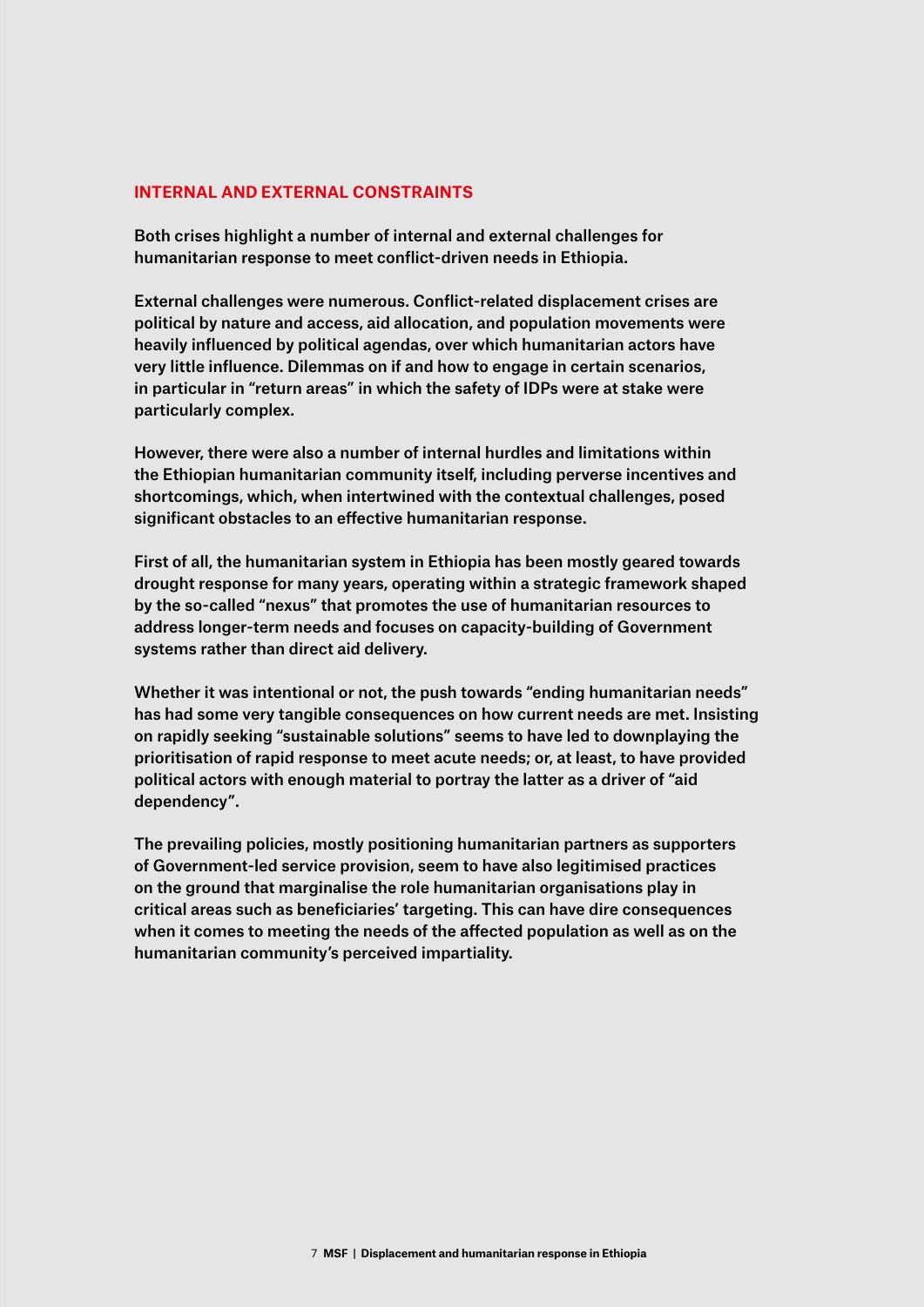More broadly, this framework seems to have heavily influenced the operational modalities of many humanitarian actors, who have made rather limited investments to increase their capacity to respond to complex crises. This can be seen in the profiles of staff employed as well as overall strategic orientation, geographic focus, and modus operandi. With large numbers of actors strongly focused on longer-term objectives in areas deemed a priority for drought recovery, engagement in conflict-affected crises required a substantial change of gear and mind-set not easily achievable within the tight time frame of rapid-onset disasters. Moreover, the costs of these adjustments, not just in terms of resources but also in re-framing engagement with authorities, may be high for organisations legitimately wanting to protect their longer-term investments.

The reflex for access negotiations and security management also seems to have endured a substantial loss. Adapting to work effectively in conflict scenarios with multiple political and armed actors on the ground has been feasible only for a few humanitarian actors able to mobilise staff with this type of expertise. As a consequence, long delays in assistance, such as in Western Oromia and Benishangul Gumuz, have been reported due to high-risk perception.

The above elements are legitimately perceived as constraints by agencies, based on their modus operandi in Ethiopia for years. Yet, they also represent a humanitarian eco-system struggling to respond to non-predictable crises, focusing more on systems rather than people.

On-going reforms provide a window of opportunity for creatively rethinking current working methods. There is momentum to adapt the humanitarian set-up to a new context, asserting the value added by the humanitarian community well beyond funds mobilisation. Identifying different operational strategies and modalities of intervention would not provide a solution to all the challenges and dilemmas linked to humanitarian assistance to IDPs in Ethiopia. But increasing capacity and adapting operational frameworks to respond more effectively to complex crises are, at least, choices that are in the hands of the humanitarian community itself. Quick decisions are however needed to avoid turning this window into a missed opportunity.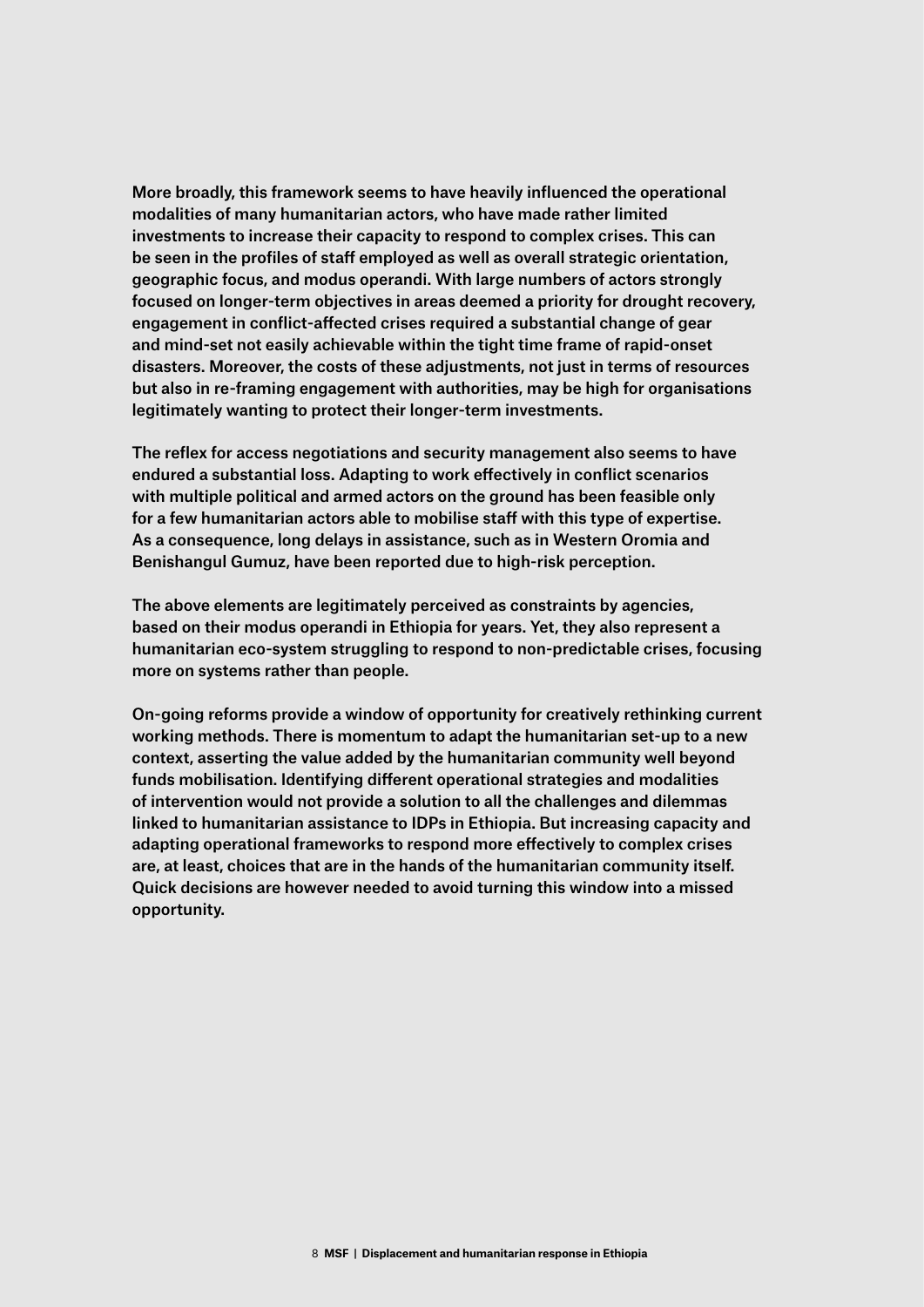# Introduction

This report examines the humanitarian response to two conflict-related displacement crises in Ethiopia: large-scale displacement in Gedeo and West Guji Zones, in the south of the country, which started in April 2018, and displacement along the border between Benishangul Gumuz and Oromia Regions, which started in September 2018.

This report aims to offer insight into the operationalisation of humanitarian action in Ethiopia by answering some key questions related to the modalities and timing with which needs on the ground are assessed and covered, and by highlighting the key dilemmas that the humanitarian community faced during recent crises. The report does not aim to provide an operational evaluation of the response.

These case studies were chosen for two reasons. Firstly because they were responses in which MSF has invested significant operational resources and possesses the first-hand experience needed to inform the report. Secondly, the magnitude, complexity, and duration of the crises allows for a level of analysis that could be usefully extrapolated to reflect more broadly on emergency response to complex crises across Ethiopia. This is most notably the case for the crisis in Gedeo and West Guji, which saw high numbers of humanitarian actors involved and able to share their insights both on the early phase of the response and on the protracted issues witnessed in the area.

### **METHODOLOGY**

The findings of the report are based on two months of research, including a desk review of relevant documentation (analytical and operational) and semi-structured interviews conducted in Addis Ababa, Nairobi, and East and West Wallega with over 50 humanitarian workers and decision-makers involved in one or both responses.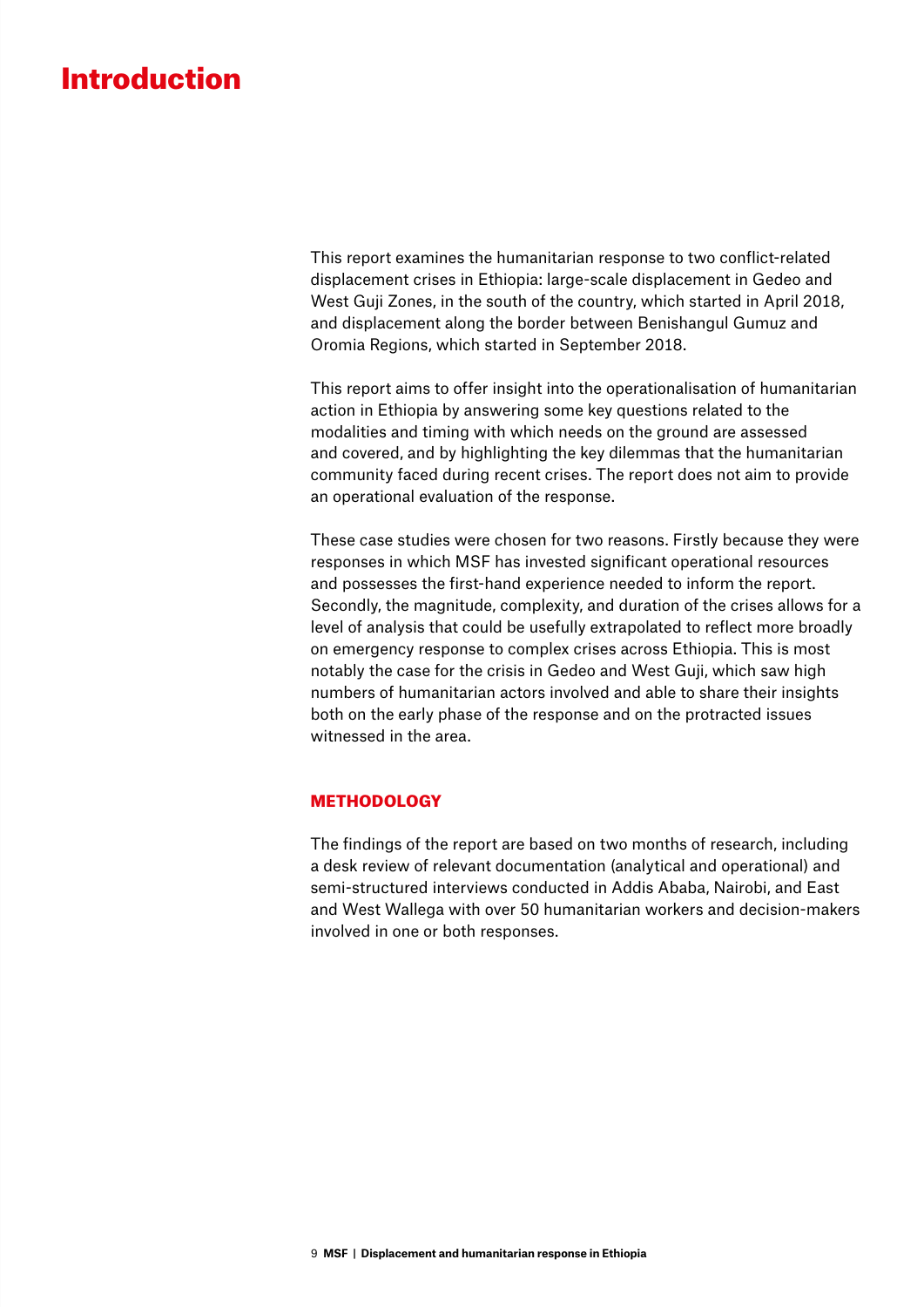# Setting the scene: displacement crises in Ethiopia in a changing political context

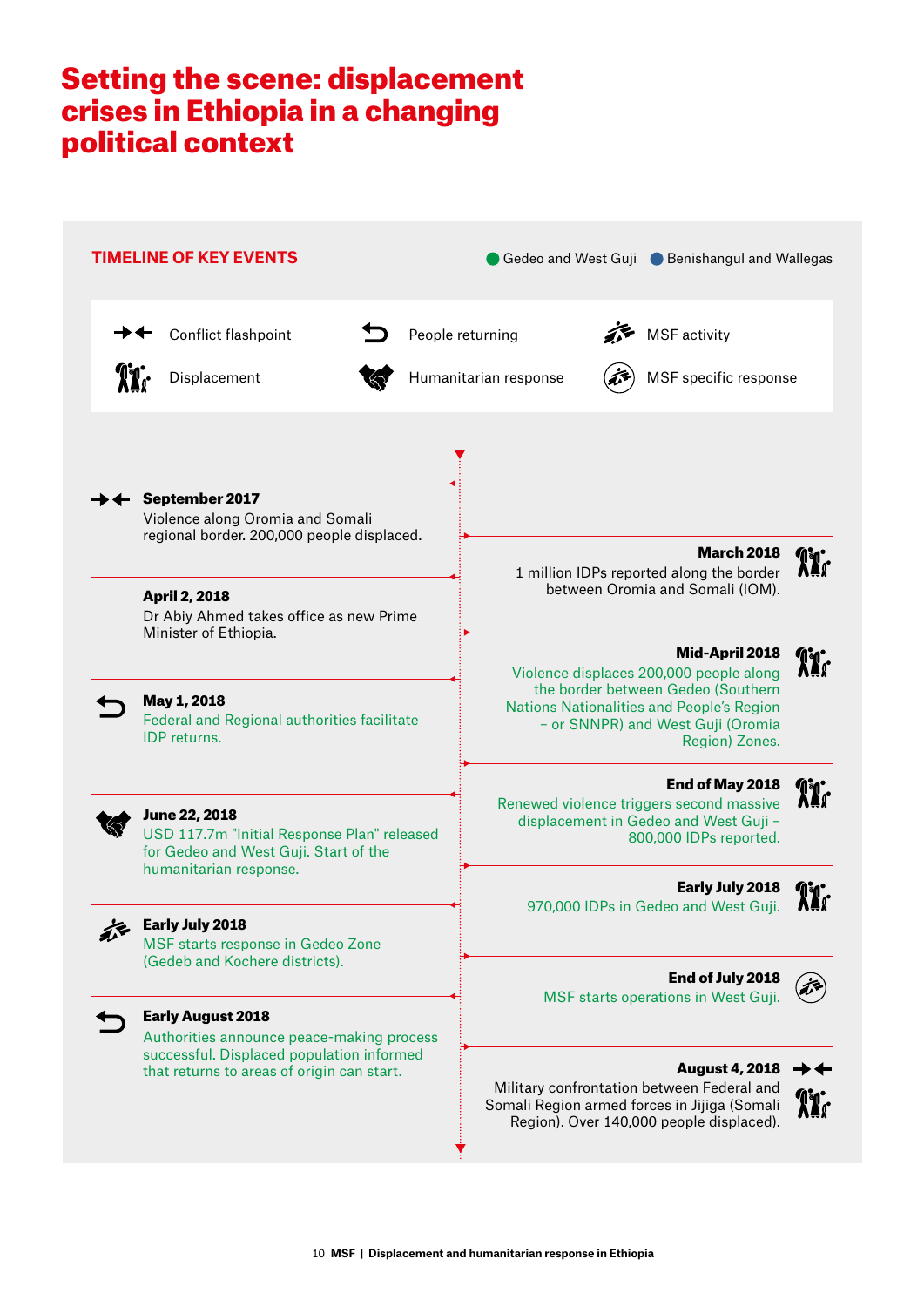

## End of August 2018

IDP returns accelerate in Gedeo and West Guji. **Mid-September 2018** 

Alleged attack on Gumuz officials traveling in Oromia Region. Unrest in Kamashi Zone of Benishangul Gumuz Region. Over 100,000 people displaced from and within Kamashi Zone and neighbouring border areas of East and West Wellega Zones (Oromia).



### Mid-December 2018

MSF starts an emergency intervention in West Wellega.



### December 2018

Operational Plan for Rapid Response to Internal Displacement around Kamashi and Assosa (Benishangul Gumuz) and East and West Wollega (Oromia) released.



#### January 2019

Inter-Cluster meetings start in Nekemte (East Wellega) as more humanitarian actors start to move in for support. MSF closes operations in East Wellega



## February 2019

Clashes between ethnic Kemant and Amhara communities lead to the displacement of 90,000 people in West and Central Gondar Zones of Amhara Region.



### March 23, 2019

MSF returns to Gedeb District of Gedeo Zone and starts a new emergency operation in the area.

Violent attacks by mobs towards non-Oromo residents around Addis Ababa. ◆ September 25, 2018 23 deaths and displacement of 13,000.



Early November 2018 MSF starts an emergency operation in Sasiga District of East Wellega.

### December 26 2018

250,000 IDPs between Kamashi Zone (Benishangul Gumuz) and East and West Wellega Zones (Oromia).

> December 31, 2018 MSF closes it operations in Gedeo

and West Guji.

February 5, 2018 MSF assessment and response in Kamashi Zone of Benishangul Gumuz



#### March 19, 2019

The Prime Minister visits IDPs in Gedeo. Request to the humanitarian community to provide humanitarian and food aid for IDPs in the area.

> Early April 2019 MSF phases out of West Wellega and Kamashi.

11 **MSF | Displacement and humanitarian response in Ethiopia**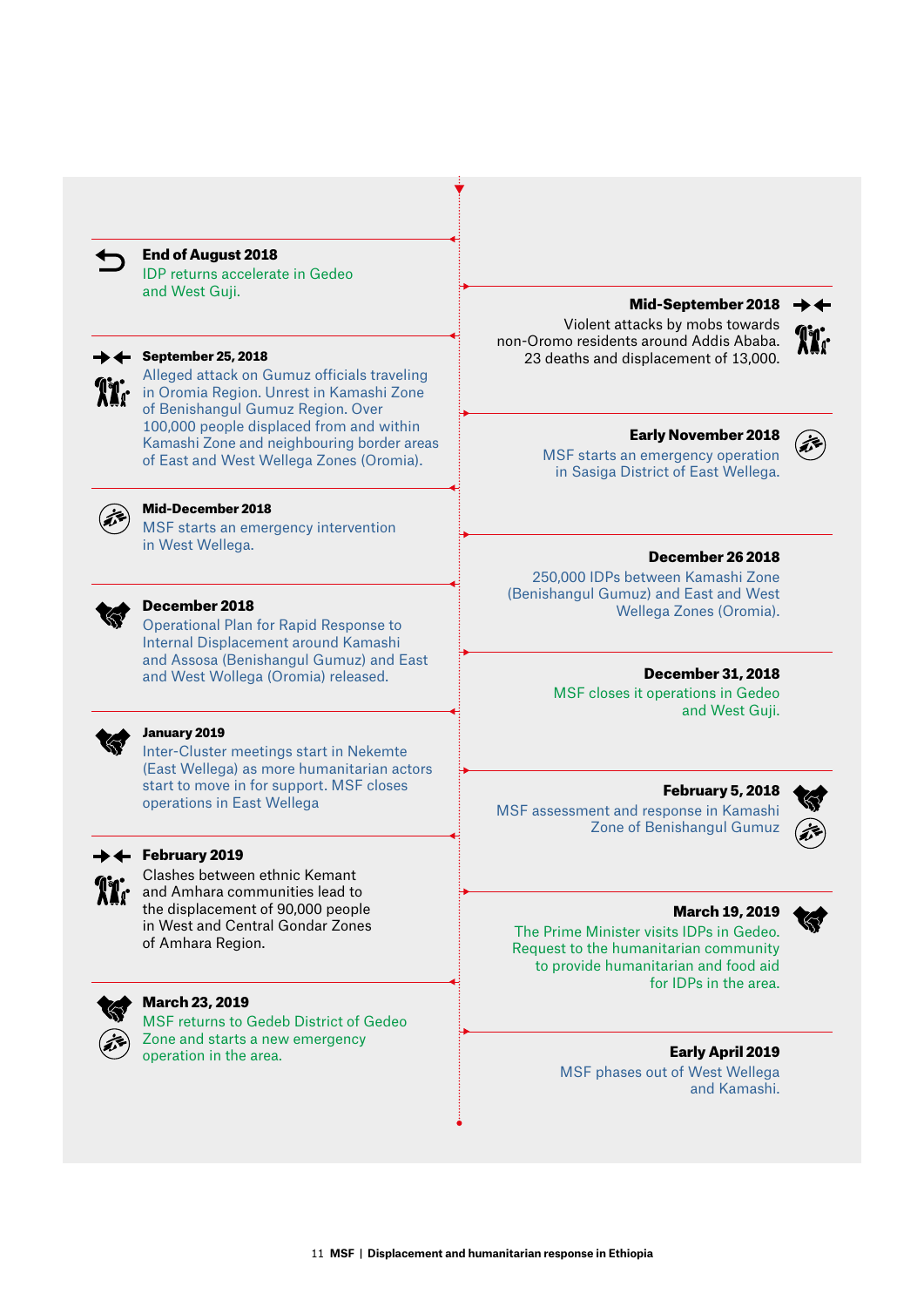### The number of people newly displaced by conflict in Ethiopia rose from 296,000 in 2016 to 1.7 million in 2018

Internal displacement is not a new phenomenon in Ethiopia, but since the end of 2016, conflict-related displacement has risen dramatically across the country. The number of people newly displaced by conflict within the country rose from 296,000 in 2016 to 1.7 million in 2018.<sup>1</sup>

This increase is mainly linked to the escalation of violence along ethnic lines.<sup>2</sup> This trend, though not completely new as it was already observed in the 1990s, has however accelerated in the last three years.

These episodes of violence have been taking place in a context of major shifts within the Ethiopian political system. Massive anti-Government demonstrations, which started in Amhara and Oromia Region in 2015,<sup>3</sup> led to continuous popular discontent, demonstrations, and civil unrest across the country. After unsuccessfully pursuing a repressive policy, with the declaration and repeated extension of a country-wide State of Emergency,<sup>4</sup> tensions emerged in the Ethiopian People Revolutionary Democratic Front (EPRDF, the ruling party in the country) and among its different regional constituencies and affiliated parties. This finally led to the resignation of Prime Minister Hailemariam Desalegn in February 2018,<sup>5</sup> and the nomination of Dr Abiy Ahmed as Head of Government on April 2nd.

Against the backdrop of ambitious political reforms, violence has escalated along ethnic lines

The new leadership has since embarked on an ambitious reforms programme, responding to popular requests for an expanded political space. Immediately after taking office, the Government revoked the on-going State of Emergency, freed a large number of political prisoners, and allowed actors previously labelled as "terrorists"<sup>6</sup> to return to the political stage.

While these highly welcomed steps were being taken, significant episodes of violence along ethnic lines worsened. Many of these had started before the new Government took office, but this trend continued throughout 2018 and into 2019.<sup>7</sup>

Faced with a new scenario of rapid-onset displacement crises with high numbers of IDPs, Government authorities and humanitarian organisations found themselves needing to develop different response approaches.<sup>8</sup>

6 <https://www.aljazeera.com/news/2018/06/ethiopia-olf-onlf-ginbot-7-terror-list-180630110501697.html>

<sup>1</sup> International Organization of Migration, ´Round 14 Displacement Tracking Matrix: November to December 2018´. Available at: [https://displacement.iom.int/system/tdf/reports/DTM%20R14%20](https://displacement.iom.int/system/tdf/reports/DTM%20R14%20National%20Dashboard.pdf?file=1&type=node&id=4980) [National%20Dashboard.pdf?file=1&type=node&id=4980](https://displacement.iom.int/system/tdf/reports/DTM%20R14%20National%20Dashboard.pdf?file=1&type=node&id=4980)

<sup>&</sup>lt;sup>2</sup> In recent years, Ethiopia seems to have been witnessing a transformation of its conflict dynamics, moving from localised communal disputes over resources (water, land), occasionally generating displacement, into more widespread, politicized conflicts for which traditional peace-making mechanisms have shown their limitations. See, for example: Simon Richards and Gezu Bekele, ´Conflict in the Somali Region of Ethiopia: Can Education promote Peace-building?´, Tufts University (2011).

<sup>3</sup> [https://www.hrw.org/news/2019/04/02/ethiopia-abiys-first-year-prime-minister-review-freedom](https://www.hrw.org/news/2019/04/02/ethiopia-abiys-first-year-prime-minister-review-freedom-assembly)[assembly](https://www.hrw.org/news/2019/04/02/ethiopia-abiys-first-year-prime-minister-review-freedom-assembly)

<sup>4</sup> [https://www.aljazeera.com/news/2016/10/ethiopia-declares-state-emergency](https://www.aljazeera.com/news/2016/10/ethiopia-declares-state-emergency-protests-161009110506730.html)[protests-161009110506730.html](https://www.aljazeera.com/news/2016/10/ethiopia-declares-state-emergency-protests-161009110506730.html); [https://www.theguardian.com/global-development/2017/feb/12/](https://www.theguardian.com/global-development/2017/feb/12/ethiopia-state-of-emergency-anger-oromo-people) [ethiopia-state-of-emergency-anger-oromo-people](https://www.theguardian.com/global-development/2017/feb/12/ethiopia-state-of-emergency-anger-oromo-people)

<sup>5</sup> For an in-depth analysis of the transition see: International Crisis Group, "Managing Ethiopia's Unsettled Transition", February 2019.

<sup>7</sup> <https://reliefweb.int/sites/reliefweb.int/files/resources/DTM%20R10%20Ethiopia%20ND%20%20.pdf>

<sup>&</sup>lt;sup>8</sup> A caseload that, as of February 2019, has reached the figure of 2.23 million people, <https://displacement.iom.int/ethiopia>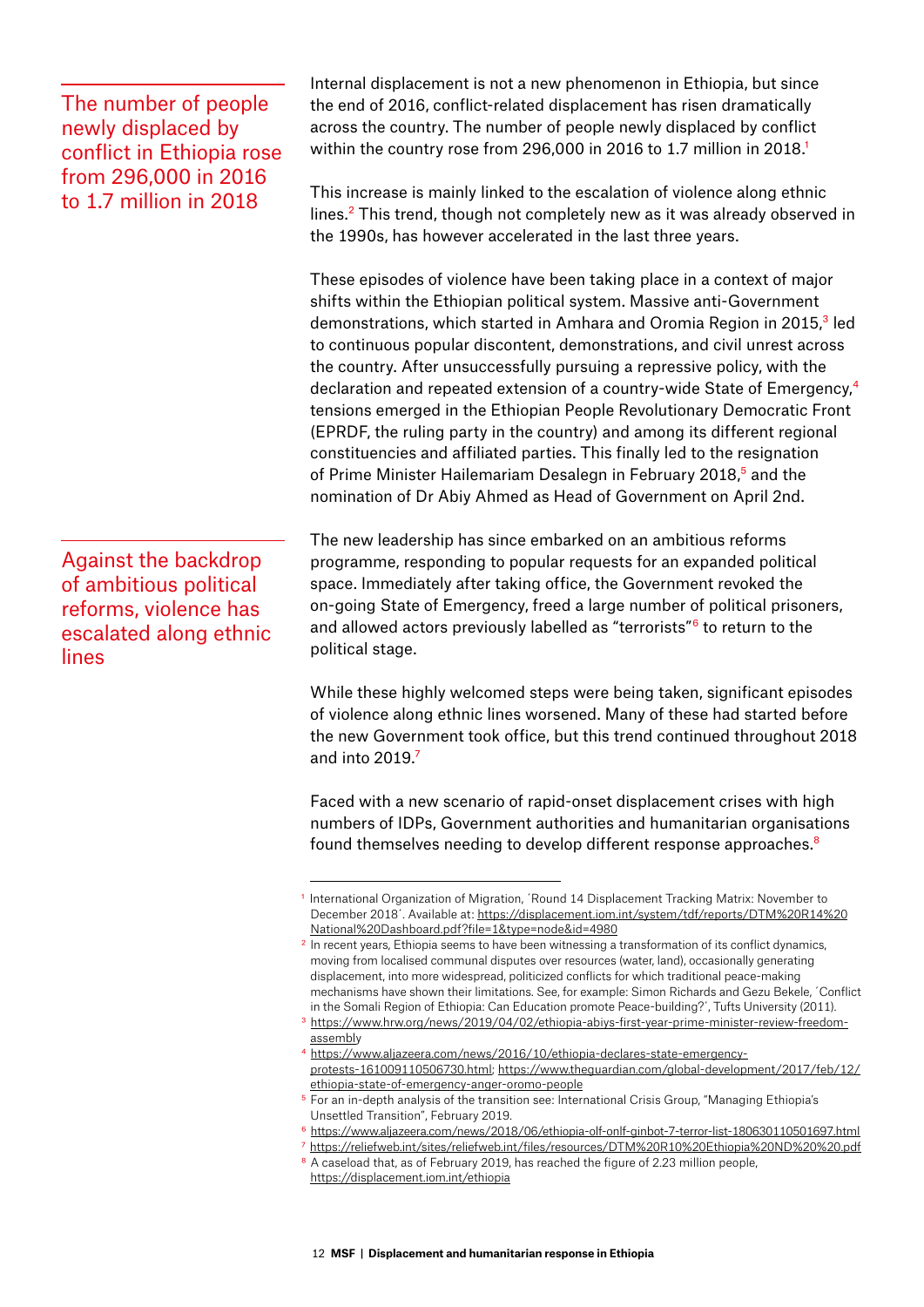# Case Study. Displacement in Gedeo and West Guji

### A BRIEF HISTORY OF THE CRISIS

### 1. The first wave of displacement in Gedeo and West Guji

While a historical change in government leadership was taking place in Addis Ababa, a wave of violence in mid-April triggered the displacement of around 200,000 people along the border between the Gedeo (Southern Nations Nationalities and People's Region — or SNNPR) and West Guji (Oromia Region) Zones.9

Most IDPs came from Kercha Woreda (District) in West Guji, a district known for its mixed ethnic composition.<sup>10</sup> Gedeo and Guji communities had experienced tensions in the past, with significant episodes of violence.<sup>11</sup> Yet, the exact dynamics and triggers for the large-scale displacement observed in 2018 are not entirely clear.

Caught in a period of political transition, regional and federal authorities held peace-building conferences which led to a quick agreement to "facilitate the return of the IDPs to their respective areas of origin, within two weeks of the displacement".<sup>12</sup> The swift move, which did not attract any major criticism from the international community, led to the reported return of around 85,000 people to their districts of origin by May 1<sup>st</sup>. Yet, the situation remained fluid and still undefined at grassroots level, giving limited ground for optimism.<sup>13</sup>

In mid-April 2018, a wave of violence displaced 200,000 people along the border of Oromia and SNNPR

<sup>9</sup> For more information see: https://reliefweb.int/sites/reliefweb.int/files/resources/conflict\_ displacement\_[f](https://reliefweb.int/sites/reliefweb.int/files/resources/conflict_displacement_flash_updatae_9_may_2018_final.pdf
)lash\_updatae\_9\_may\_2018\_final.pdf

 $10$  Discussions with a number of humanitarian workers and UN officials point towards a request by ethnic Gedeo to utilise the Gedeo language in educational establishments in Kercha Woreda as a trigger for the conflict, yet this could not be officially confirmed.

<sup>11</sup> For a more in-depth historical analysis, see: Asebe Regassa Debelo, Ethnicity and Inter-ethnic Relations: the 'Ethiopian Experiment' and the case of the Guji and Gedeo, University of Tromso (2007).

<sup>&</sup>lt;sup>12</sup> [https://reliefweb.int/sites/reliefweb.int/files/resources/conflict\\_displacement\\_flash\\_updatae\\_9\\_](https://reliefweb.int/sites/reliefweb.int/files/resources/conflict_displacement_flash_updatae_9_may_2018_final.pdf) may 2018 final.pdf

<sup>13</sup> As OCHA expressed in a carefully-worded public Flash Update on the displacement: "As of 21 April, nearly 46,000 IDPs have reportedly been returned from West Guji zone, while nearly 39,000 IDPs have reportedly been returned from Gedeo zone as of 1 May. The location of these IDPs is currently not ascertained, and most are believed to be moving back to Gedeo zone. Some IDPs who have not yet been returned are also reported to be moving-in with host communities presumably fearing return and/or inadequate assistance in displacement sites."

<sup>&</sup>lt;sup>14</sup> See: https://reliefweb.int/sites/reliefweb.int/files/resources/ethiopia - west\_guji-gedeo\_conflict\_ displacement - flash\_update\_06\_june\_2018d\_0.pdf; also: https://www.nrc.no/news/2018/ [september/they-burned-down-our-house/](https://reliefweb.int/sites/reliefweb.int/files/resources/ethiopia_-_west_guji-gedeo_conflict_displacement_-_flash_update_06_june_2018d_0.pdf; also: https://www.nrc.no/news/2018/september/they-burned-down-our-house/)

<sup>15 818,000</sup> individuals is the figure provided by government authorities and humanitarian partners in the Response Plan to Internal Displacement around Gedeo (SNNPR) and West Guji (Oromia); of these, 642,152.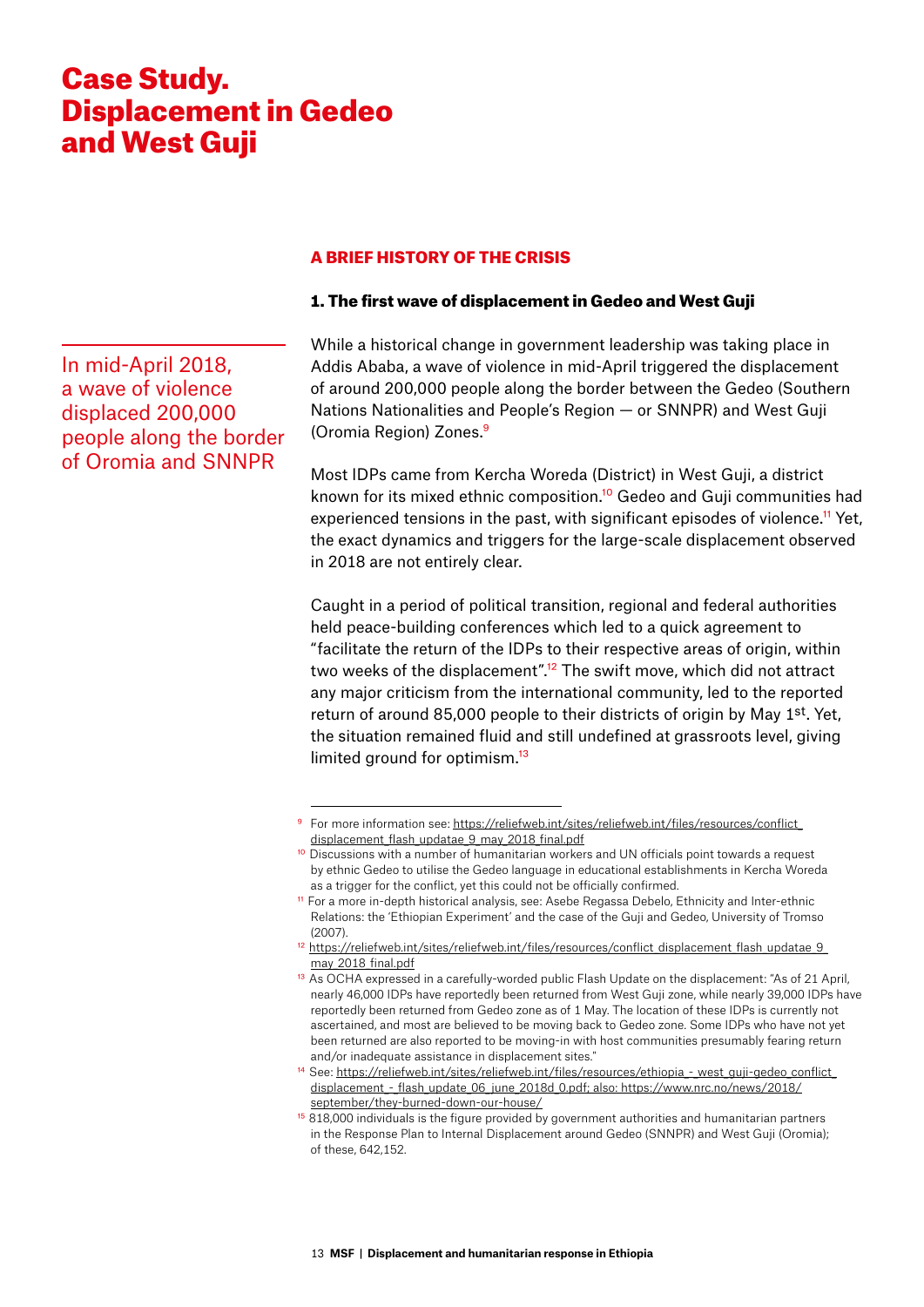

During the crisis, humanitarian presence and assistance in the affected areas was limited, and reduced further as people started returning to their areas of origin. Many humanitarian actors, including MSF, weren't involved at this stage.

### 2. Massive wave of displacement in May 2018 and start of the humanitarian response

Between the end of May and early June, a renewed wave of violence led to a second round of mass displacement. Once again, the extent and magnitude of the violence was never fully understood, although there were reports of widespread civilian deaths, physical abuse, and destruction of property.14 The number of displaced people increased gradually, with official figures mounting up to over 800,000 in the month of June.<sup>15</sup> As of early July, IOM reported the number having increased to 970,000.<sup>16</sup>

From the end of May onwards, renewed violence displaced up to 970,000 people and in June the Ethiopian authorities requested international support

<sup>14</sup> See: https://reliefweb.int/sites/reliefweb.int/files/resources/ethiopia - west\_guji-gedeo\_conflict\_ displacement - flash\_update\_06\_june\_2018d\_0.pdf; also: [https://www.nrc.no/news/2018/](https://www.nrc.no/news/2018/september/they-burned-down-our-house/) [september/they-burned-down-our-house/](https://www.nrc.no/news/2018/september/they-burned-down-our-house/)

<sup>15 818,000</sup> individuals is the figure provided by government authorities and humanitarian partners in the Response Plan to Internal Displacement around Gedeo (SNNPR) and West Guji (Oromia); of these, 642,152 people were displaced within Gedeo Zone, and 176,098 within the West Guji Zone, June 22nd. See also: [https://www.reuters.com/article/us-ethiopia-violence/violence-in-southern](https://www.reuters.com/article/us-ethiopia-violence/violence-in-southern-ethiopia-forces-more-than-800000-to-flee-idUSKBN1JU14W)[ethiopia-forces-more-than-800000-to-flee-idUSKBN1JU14W](https://www.reuters.com/article/us-ethiopia-violence/violence-in-southern-ethiopia-forces-more-than-800000-to-flee-idUSKBN1JU14W).

<sup>16</sup> [https://reliefweb.int/sites/reliefweb.int/files/resources/iom-flash-appeal-ethiopia-gedeo-west-guji](https://reliefweb.int/sites/reliefweb.int/files/resources/iom-flash-appeal-ethiopia-gedeo-west-guji-jul-dec2018.pdf)[jul-dec2018.pdf](https://reliefweb.int/sites/reliefweb.int/files/resources/iom-flash-appeal-ethiopia-gedeo-west-guji-jul-dec2018.pdf)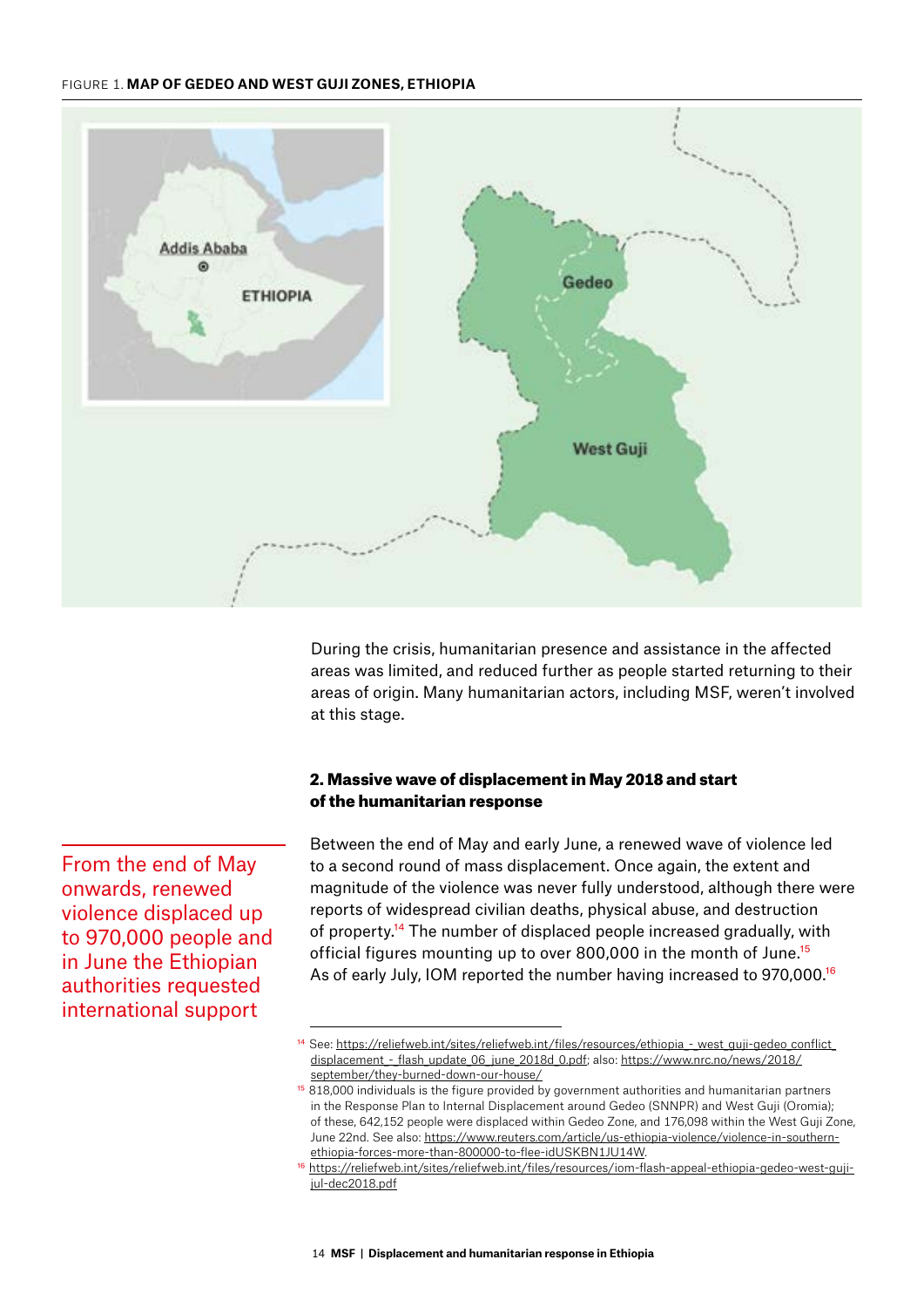Historically, internal conflicts have been a sensitive issue for the Ethiopian authorities. Access restriction to conflict-affected areas has been far from exceptional.<sup>17</sup> In sharp contrast with this historical record, government authorities were quick to identify humanitarian needs on the ground and to ask for support from the international community. By June 22nd, a "rapid response plan" was drafted and made public.<sup>18</sup>

The needs of the affected population were dire, with thousands of families sheltering in inadequate collective sites

Despite notable efforts, the speed and type of response varied significantly

Coordination modalities also changed with the establishment of two Emergency Operational Centres (EOC), one in Dilla town (Gedeo Zone) and one in Bule Hora town (West Guji Zone) to coordinate international support. This was the first time that an EOC provided a coordination structure at field level<sup>19</sup> and created a platform to incorporate clusters' leadership while at the same time bringing Federal authorities (namely, the National Disaster Risk Management Commission, (NDRMC), Zonal administration and humanitarian partners on board. OCHA and Clusterleading agencies shared a co-chair role in coordination.

By July, the humanitarian response started to materialise on the ground.

By then, the needs of the affected population were dire. Thousands of displaced families without the means to find accommodation within host communities found themselves living in public buildings, often without protection from the cold weather and rain.<sup>20</sup> Hygiene conditions in the bigger collective sites were appalling. In the Gedeb district alone, 130,000 IDPs were reportedly sheltered in collective sites.<sup>21</sup>

The mobilisation of much-needed humanitarian support varied depending on the sectors and organisations. Some initial funding was provided by re-allocating resources already available within the country, while additional funds were still being mobilised. A rapid re-allocation of resources by the US-funded Joint Emergency Operations Program (JEOP) allowed substantial and quick dispatch of much-needed food aid. $^{22}$ 

Despite notable efforts, the speed of deployment and operational modalities varied significantly. While activities such as the delivery or distribution of items from pre-positioned stocks were handled at a more rapid pace, engagement in more expensive and HR-intensive sectors, such as "hardware" WASH activities or protection, took longer to materialise.

<sup>17</sup> <https://www.refworld.org/country,,IDMC,,ETH,,4d932e2128,0.html>

<sup>&</sup>lt;sup>18</sup> Response Plan to Internal Displacement around Gedeo (SNNPR) and West Guji (Oromia) Zones, June 22nd, 2018.

<sup>&</sup>lt;sup>19</sup> Previously only used in Addis Ababa, or for natural disasters and epidemics.

<sup>20</sup> [https://www.msf.org/nearly-1-million-displaced-people-urgent-need-humanitarian-assistance](https://www.msf.org/nearly-1-million-displaced-people-urgent-need-humanitarian-assistance-southern-ethiopia)[southern-ethiopia](https://www.msf.org/nearly-1-million-displaced-people-urgent-need-humanitarian-assistance-southern-ethiopia)

<sup>21</sup> [https://reliefweb.int/sites/reliefweb.int/files/resources/Gedeo%20Site%20Profile%20Report\\_0\\_0.pdf](https://reliefweb.int/sites/reliefweb.int/files/resources/Gedeo%20Site%20Profile%20Report_0_0.pdf)

<sup>&</sup>lt;sup>22</sup> See[: https://reliefweb.int/sites/reliefweb.int/files/resources/humanitarian\\_bulletin-16-29\\_july\\_2018\\_](https://reliefweb.int/sites/reliefweb.int/files/resources/humanitarian_bulletin-16-29_july_2018_final.pdf) [final.pdf](https://reliefweb.int/sites/reliefweb.int/files/resources/humanitarian_bulletin-16-29_july_2018_final.pdf)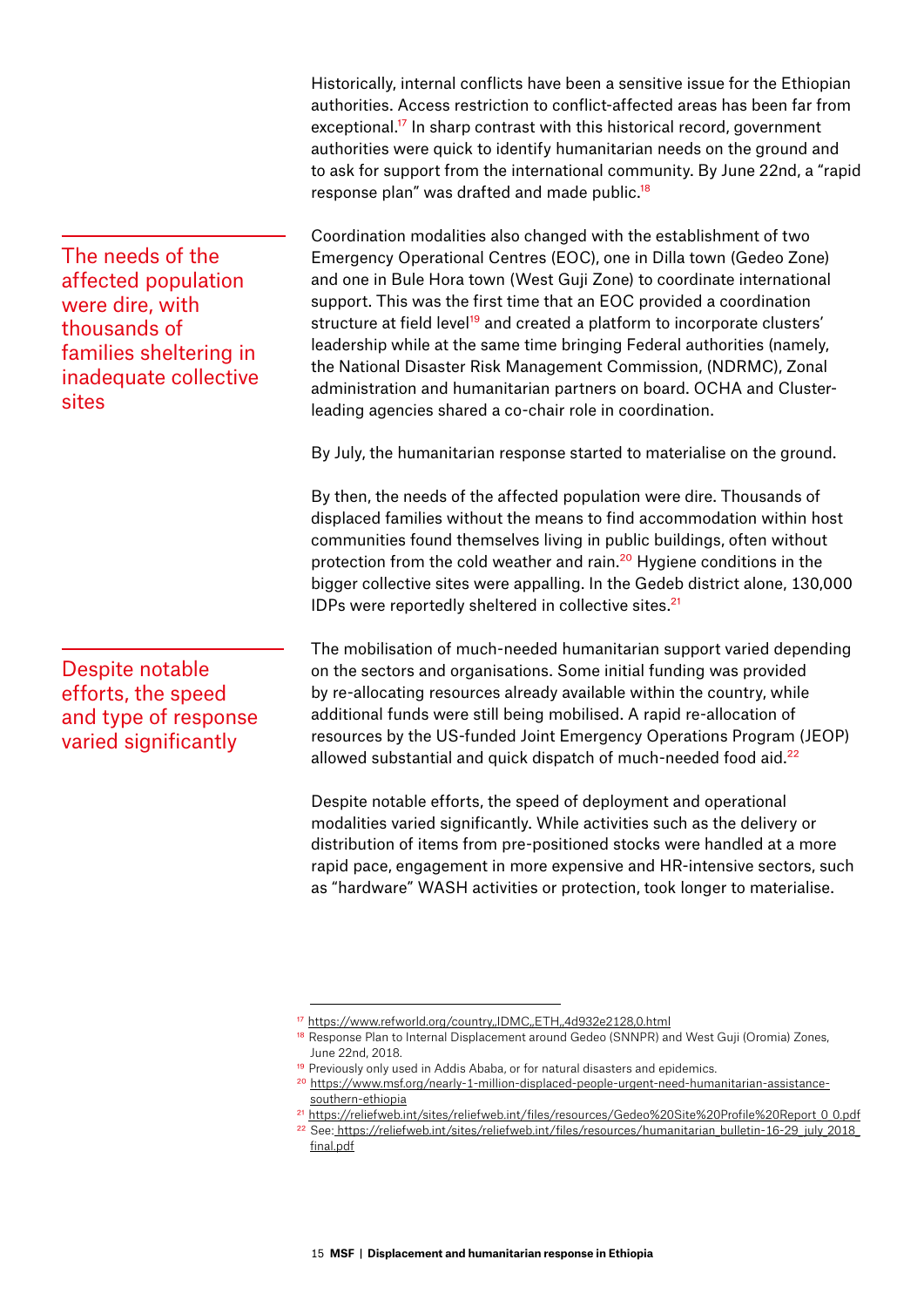Moreover, actors without the pipelines and resources to kick-start activities immediately often underwent a lengthy process of assessments, proposal writings while resources were being mobilised. MSF also took longer than expected to scale up, particularly in West Guji, where a lengthy process of assessments without clear decision-making delayed the start of activities until the end of July.

Notwithstanding the difficulties and uneven pace, the humanitarian response continued mobilising gradually and scaling up throughout July and up to August.



#### figure 2. **NUMBERS OF IDPS IN GEDEO AND WEST GUJI, ETHIOPIA**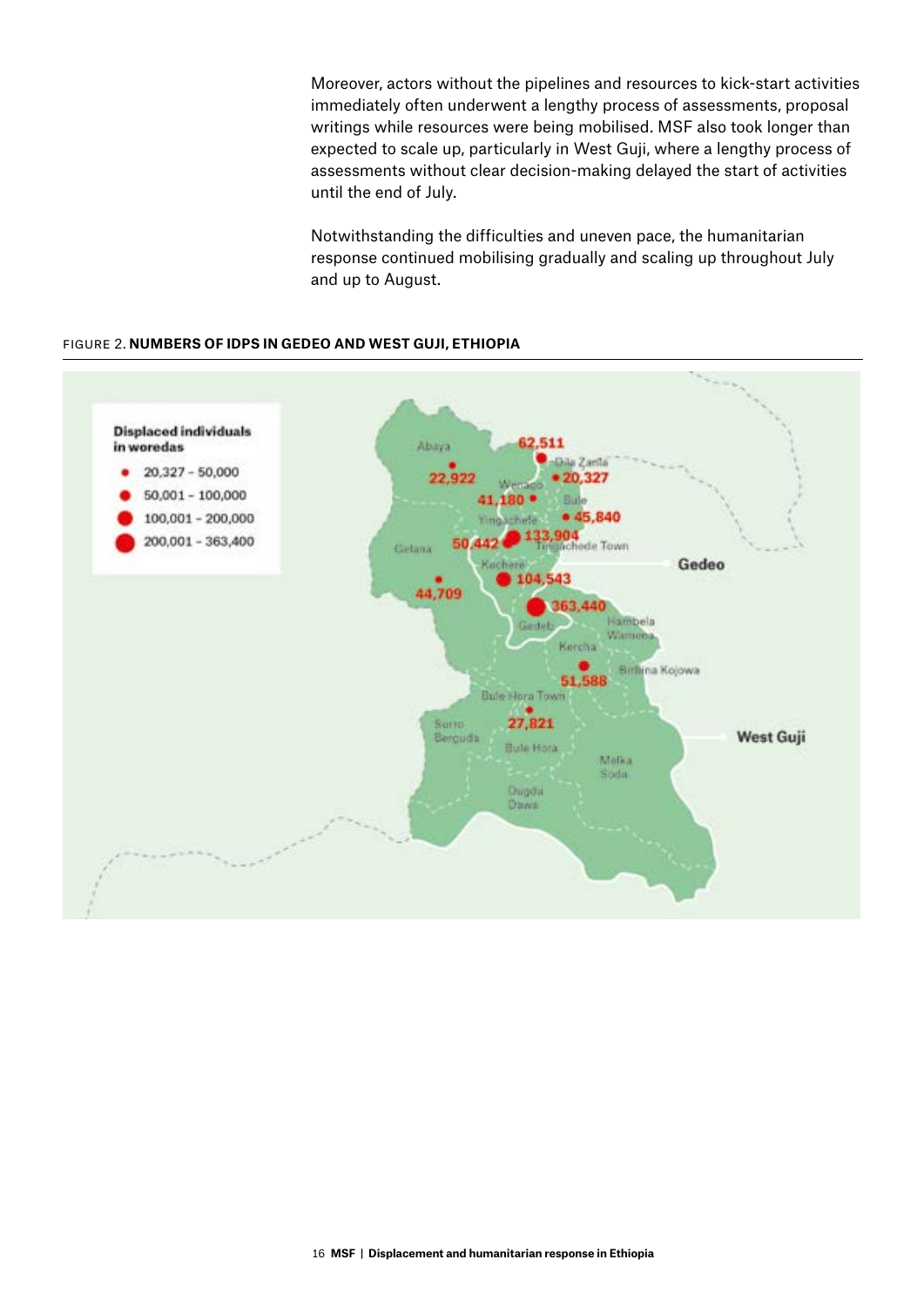## In early August, the authorities announced a plan to return IDPs to their areas of origin

From mid-August IDP returns accelerated and by early September the population in most collective IDP sites had reduced significantly

Authorities voiced concerns that sustained assistance would create a "pull factor" and increase "aid dependency"

### 3. Change of course: the IDPs return process

In early August, a first announcement was made to communicate the successful finalisation of the peace-making process between traditional and administrative leaders of the two Zones, as well as Regional and Federal authorities.<sup>23</sup> Authorities quickly informed the displaced population that they could return to their areas of origin, setting a first indicative deadline on August 8th. This turned out to be the first of a number of deadlines, which became a recurring feature of the crisis up until the writing of this report.

The announcement was not well received by IDPs in Gedeo, and triggered demonstrations in and around Gedeb town, in Gedeo Zone (the area with the highest number of displaced people) between August 8th and 9th.

Approached at federal level by humanitarian actors requesting clarifications on the announcement and on the proposed return process, authorities reiterated that "all returns will respect humanitarian principles of safety, dignity, voluntariness, and sustainability".<sup>24</sup> Exchanges in Addis Ababa between humanitarian actors and government counterparts seemed to point toward a gradual approach, prioritising the return of IDPs who felt most comfortable moving back to their areas of origin, and reaffirming the need to pursue and even scale up assistance to displaced populations, given the critical gaps reported in life-saving activities.<sup>25</sup>

Yet, from mid-August the return process accelerated. By early September, the population in most collective IDP sites had reduced significantly.<sup>26</sup> According to the humanitarian workers interviewed, local and federallevel government officials gave different explanations for this speed-up,  $including<sup>27</sup>$  the risk of major public health hazards, particularly cholera, due to the extremely precarious and overcrowded living conditions of IDPs, as well as the need to re-open schools (most of them being used as temporary hosting sites) with the start of the school year approaching. Authorities often voiced concerns that sustained assistance would create a "pull factor" and increase "aid dependency", preventing IDPs from returning to

<sup>23</sup> On 28 July 2018, Aba Gadas (traditional leaders) from both West Guji (Oromia) and Gedeo (SNNP) zones convened a peace and reconciliation conference in Gedere Gencha border kebele to address the Gedeo-Guji conflict. The event attended by officials from the Federal government of Ethiopia, the Oromia and SNNP regions, religions leaders and elders reached a consensus to end the ongoing inter-communal violence and return displaced people to their places of origin by 08 August 2018." OCHA Situation Update, 16-29 July; [https://reliefweb.int/report/ethiopia/ethiopia-humanitarian](https://reliefweb.int/report/ethiopia/ethiopia-humanitarian-bulletin-issue-60-16-29-july-2018)[bulletin-issue-60-16-29-july-2018](https://reliefweb.int/report/ethiopia/ethiopia-humanitarian-bulletin-issue-60-16-29-july-2018) 

<sup>&</sup>lt;sup>24</sup> https://reliefweb.int/sites/reliefweb.int/files/resources/humanitarian\_bulletin-30\_july -\_12\_ [august\\_2018\\_final.pdf](https://reliefweb.int/sites/reliefweb.int/files/resources/humanitarian_bulletin-30_july_-_12_august_2018_final.pdf)

<sup>25</sup> Ibid.

<sup>&</sup>lt;sup>26</sup> "Since the beginning of returns last month, over 265,000 individuals have reportedly been transported back to their area of origin through government facilitation": [https://reliefweb.int/report/ethiopia/](https://reliefweb.int/report/ethiopia/iom-ethiopia-gedeo-west-guji-situation-report-no-4-22-august-3-september-2018) [iom-ethiopia-gedeo-west-guji-situation-report-no-4-22-august-3-september-2018](https://reliefweb.int/report/ethiopia/iom-ethiopia-gedeo-west-guji-situation-report-no-4-22-august-3-september-2018)

<sup>&</sup>lt;sup>27</sup> For an IDPs' rights perspective and analysis of the return process, see: [https://www.](https://www.refugeesinternational.org/reports/2018/11/14/the-crisis-below-the-headlines-conflict-displacement-in-ethiopia) [refugeesinternational.org/reports/2018/11/14/the-crisis-below-the-headlines-conflict](https://www.refugeesinternational.org/reports/2018/11/14/the-crisis-below-the-headlines-conflict-displacement-in-ethiopia)[displacement-in-ethiopia](https://www.refugeesinternational.org/reports/2018/11/14/the-crisis-below-the-headlines-conflict-displacement-in-ethiopia)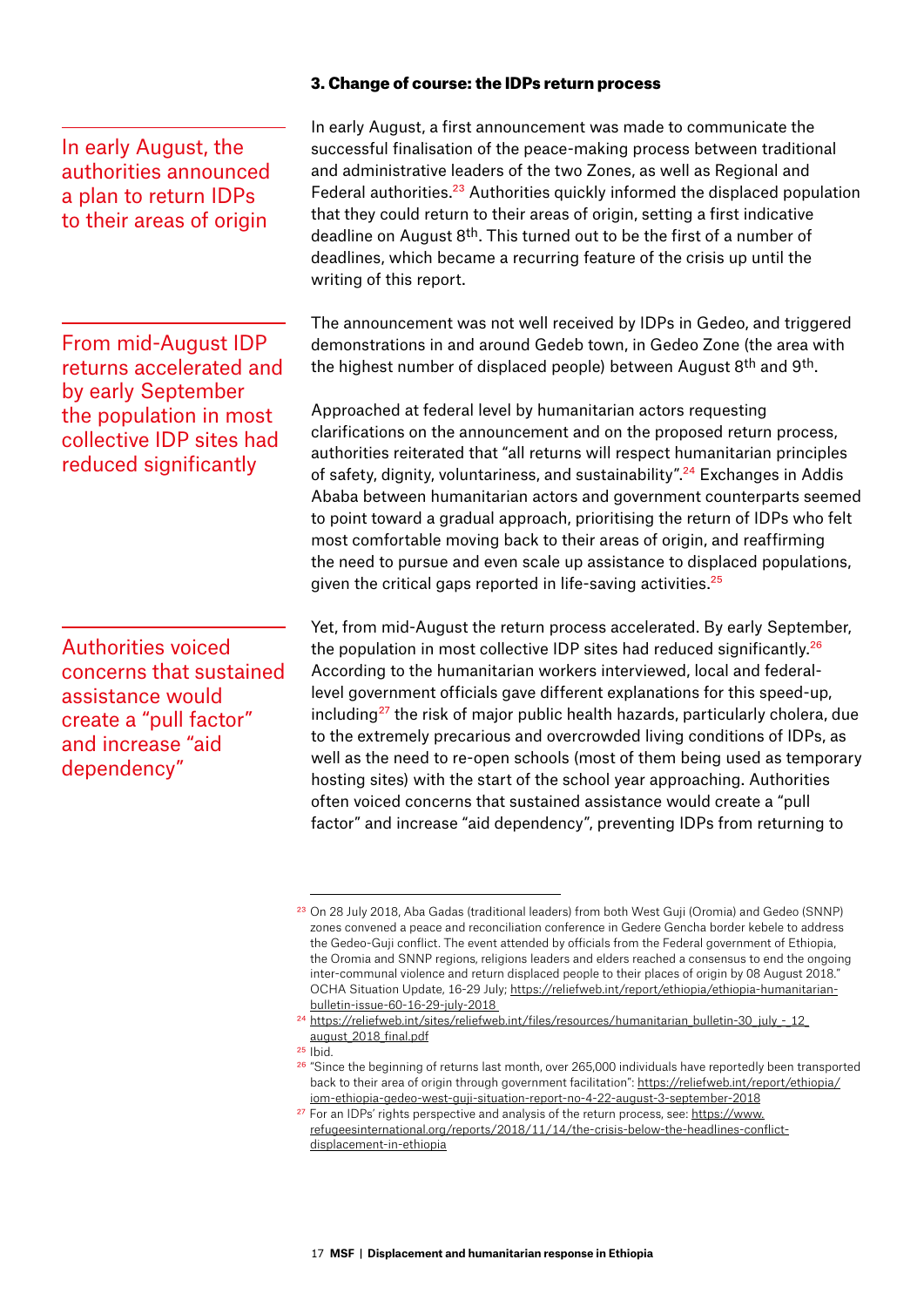their "sustainable" livelihoods in areas of origin. Some officials more openly stated that the continuous provision of aid would keep attracting ethnic Gedeo IDPs from West Guji Zone, thus indirectly pushing ethnic Gedeo people out of the Zone.

### 4. Changing operational scenarios and humanitarian dilemmas

During the initial phase of the response, the humanitarian community seemed reassured that the government would proceed with caution with any plan to return IDPs to their areas of origin. A major operational assumption was made that the displacement crisis would last at least 6 months.<sup>28</sup> As of early August, no humanitarian agency (including MSF) seemed to have highlighted population movements as an immediate possibility.

The sudden return process caught the humanitarian community by surprise and imposed a change of operational scenario in both Gedeo and West Guji Zones.

As of late August, the EOC in Gedeo Zone started noting a rapid increase in returns<sup>29</sup> in West Guji, progressively steering the narrative towards an "end of emergency phase" and urging humanitarians to divert resources to return areas and engage in reintegration and rehabilitation activities.

Reports of obstruction of assistance to IDPs in Gedeo Zone started to emerge at this stage.<sup>30</sup> A widespread practice of targeting aid based on status emerged, meaning humanitarian assistance was only provided to individuals registered or recognised as IDPs on official beneficiary lists rather than based on individuals' needs. This was accompanied by a strong tendency to deny displaced people from West Guji the status of IDPs in Gedeo Zone.<sup>31</sup>

These practices resulted in a substantial reduction of humanitarian assistance in Gedeo Zone. Distributions of relief items and food were particularly restricted, a trend which has continued up to early 2019.<sup>32</sup>

## The sudden return process caught the humanitarian community by surprise

Reports of obstruction of assistance to IDPs in Gedeo Zone started to emerge in late August

<sup>&</sup>lt;sup>28</sup> "Displacement duration of at least six months: A majority of IDPs interviewed during recent assessment missions have expressed a wish to return to their former homes and livelihoods as soon as possible, though there are concerns that it will take several months until the situation can be fully normalised, after which further assessment of damages will need to be undertaken before moving towards rehabilitation / reconstruction efforts. It is already understood that over 9,000 homes have been burnt / destroyed across the affected area." in: Response Plan to Internal Displacement around Gedeo (SNNPR) and West Guji (Oromia) Zones.

<sup>&</sup>lt;sup>29</sup> Up to over 450,000 at the end of September: [https://reliefweb.int/sites/reliefweb.int/files/resources/](https://reliefweb.int/sites/reliefweb.int/files/resources/situation_update_no8_-_gedeo-guji_-_final.pdf
) situation\_update\_no8 - gedeo-guji - final.pdf

<sup>30</sup> [https://static1.squarespace.com static/506c8ea1e4b01d9450dd53f5/t/](https://static1.squarespace.com static/506c8ea1e4b01d9450dd53f5/t/5beccea970a6adb0fa3e3d4e/1542246063572/FINAL+Ethiopia+Report+-+November+2018+-+Final.pdf) [5beccea970a6adb0fa3e3d4e/1542246063572/](https://static1.squarespace.com static/506c8ea1e4b01d9450dd53f5/t/5beccea970a6adb0fa3e3d4e/1542246063572/FINAL+Ethiopia+Report+-+November+2018+-+Final.pdf)

[FINAL+Ethiopia+Report+-+November+2018+-+Final.pdf](https://static1.squarespace.com static/506c8ea1e4b01d9450dd53f5/t/5beccea970a6adb0fa3e3d4e/1542246063572/FINAL+Ethiopia+Report+-+November+2018+-+Final.pdf)

<sup>31</sup> According to most of the humanitarian workers interviewed, thousands of IDPs, mostly originally from East Guji Zone, kept being included on beneficiaries' lists while the majority of displaced individuals from West Guji were frequently excluded, up to March 2019.

<sup>32</sup> See Humanitarian Bulletin, February 2019: "Unavailability of food assistance for new arrivals in some collective sites where the master list for food provision targets only a few IDPs". [https://reliefweb.int/](https://reliefweb.int/sites/reliefweb.int/files/resources/Situation-Report-No.-21_February-2019_FINAL.pdf) [sites/reliefweb.int/files/resources/Situation-Report-No.-21\\_February-2019\\_FINAL.pdf](https://reliefweb.int/sites/reliefweb.int/files/resources/Situation-Report-No.-21_February-2019_FINAL.pdf)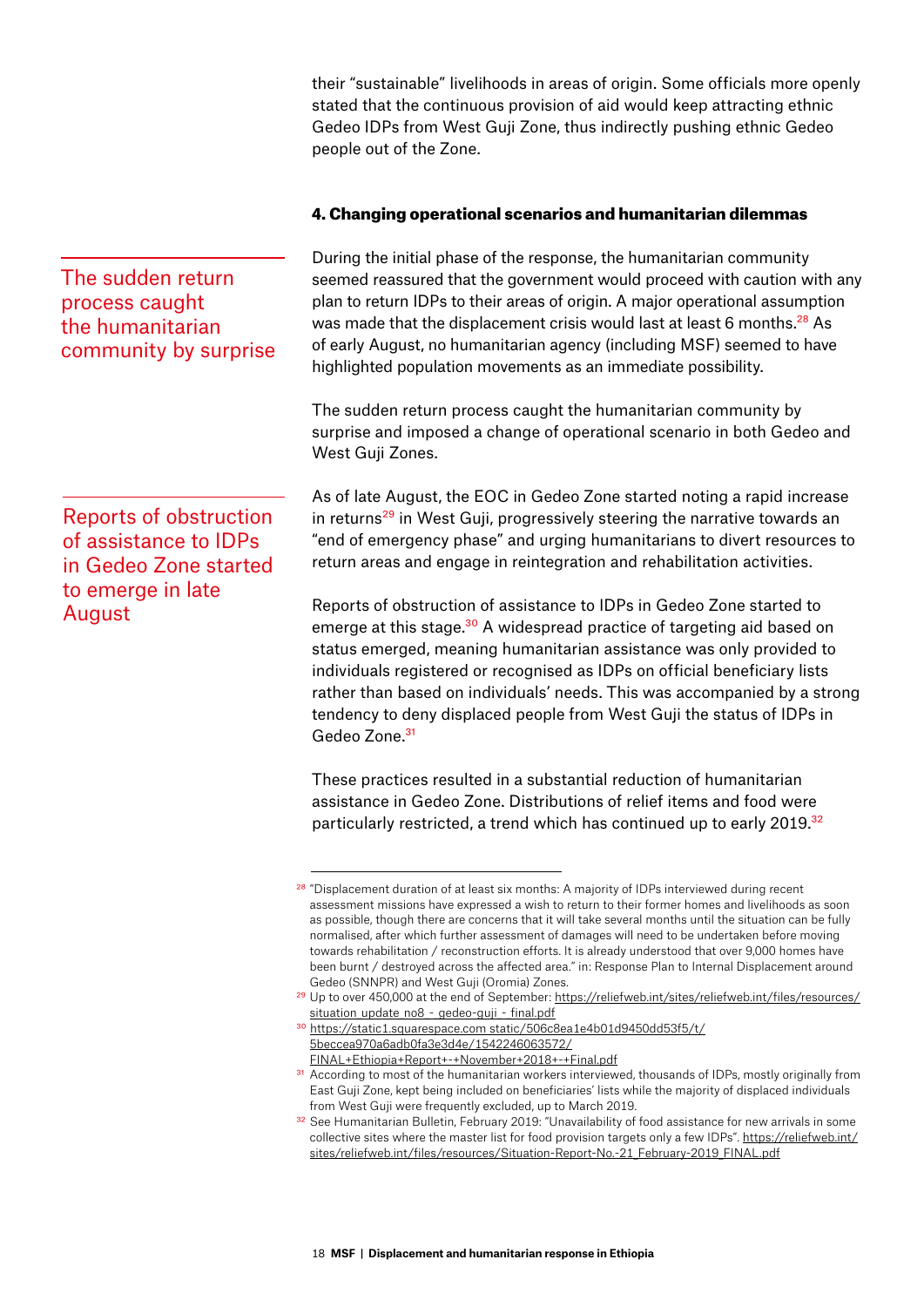Given these constraints, some agencies reported having changed their approach, somehow "bypassing" the EOC-led formal system of coordination and engaging in direct negotiations with district and village authorities in order to gain ground for distributing relief items to vulnerable IDPs in displacement sites no longer recognised as such. While this was not always successful, a number of humanitarian workers interviewed felt that this strategy provided some gains and allowed for a number of aid delivery breakthroughs. This approach, however, was not witnessed across the board.

The humanitarian landscape in West Guji also changed dramatically and grew just as concerning. On the eve of their return, IDPs were often given reassurances on the security situation and on the provision of aid and rehabilitation packages in West Guji, as a way to encourage their rapid return.

Yet, the situation for IDPs returning to their areas of origin was often far from ideal and fell short of ensuring a return to "normality" or reinstating the status quo that existed before the clashes. As mentioned by a number of IOM reports, IDPs who were brought back to their areas of origin  $-$  in particular Kercha district — were often unable to return to their houses, many of which had been destroyed, and found themselves in a situation of secondary displacement, often in other collective sites like churches or administration buildings.<sup>33</sup> Fear of harassment and feelings of insecurity were mentioned as key reasons for not moving out of these collective sites. From August onwards, the humanitarian agencies operating on the Gedeo side reported "in-and-out" movements of IDPs, with individuals and households regularly moving back to displacement areas and sites on the Gedeo side — with Gedeb District as the main epicentre<sup>34</sup> — due to the harsh conditions in West Guji.

A number of agencies have also highlighted how tracking IDPs, either in Gedeo or West Guji, became impossible once the return process had started. From anecdotal evidence, it also seems likely that a number of displaced individuals and households moved from collective sites toward less visible locations within the host community in Gedeo Zone where they would not have been registered as IDPs.

Engagement in "return areas" was extremely complex for the entire humanitarian community. Concerns were high about the rise of potential pull factors through humanitarian assistance, which would spur the return of IDPs to insecure villages. At the same time, the dire conditions for returning IDPs in West Guji posed a dilemma for humanitarian actors, as withdrawing assistance would have left thousands of people in need exposed to life-threatening hazards. As described further in the report, the elaboration of a coherent strategy proved a very complex exercise.

A widespread practice of targeting aid based on status emerged, meaning humanitarian assistance was only provided to individuals registered as IDPs on official beneficiary lists

Engagement in return areas was extremely complex for the entire humanitarian community

<sup>33</sup> See: [https://reliefweb.int/report/ethiopia/iom-ethiopia-gedeo-west-guji-situation-report-no-4-22](https://reliefweb.int/report/ethiopia/iom-ethiopia-gedeo-west-guji-situation-report-no-4-22-august-3-september-2018) [august-3-september-2018](https://reliefweb.int/report/ethiopia/iom-ethiopia-gedeo-west-guji-situation-report-no-4-22-august-3-september-2018)

<sup>34</sup> See also: https://reliefweb.int/sites/reliefweb.int/files/resources/situation update no8 - gedeoguji - final.pdf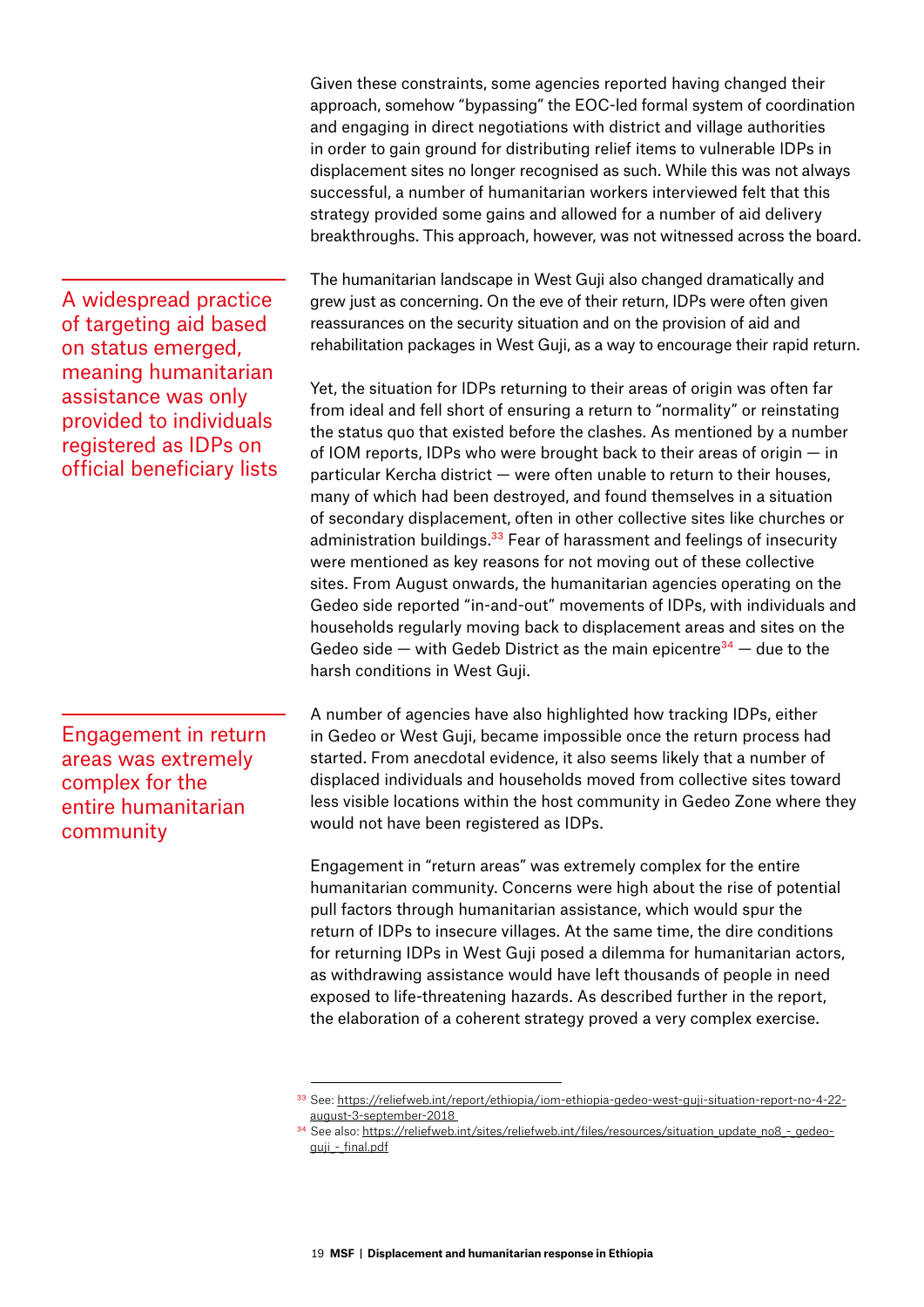Security issues also started to pose significant constraints for NGOs and UN agencies in West Guji as tensions grew between the Federal armed forces and opposition groups

Security issues also posed significant constraints for the NGOs and UN agencies engaging in West Guji. Tensions in the area grew between the Federal armed forces and opposition groups that had returned to the country from exile in the previous months, $35$  and at times evolved into military action on the ground. The perception of high security risks led to several humanitarian actors scaling down operations. The presence on the ground of so-called "Qeerro" youth groups, a grassroots movement with anti-government prerogatives and a strong Oromo nationalist agenda, further complicated the security situation.

In this very fluid situation, MSF made a decision to phase out activities in Gedeo and West Guji from October onwards, perceiving a relative stabilisation of the medical-nutritional situation and enhanced presence of other actors to run the necessary activities in the area. The possibility of maintaining a strategic presence on the ground was considered. However, budget considerations and needs elsewhere — such as Western Oromia, as described below — prompted the decision to move out. MSF phased out at the end of December 2018. In hindsight, this decision was probably premature.

### 5. Reopening humanitarian access

The crisis in Gedeo and West Guji has been protracted up to the writing of this report. During this period, a number of deadlines for IDPs return to their areas of origin were iterated by the authorities. In the meantime, the situation in Gedeo Zone changed once again.

In early March 2019, a significant social media campaign emerged, highlighting poor living conditions and malnutrition among IDPs living in Gedeo and denouncing their lack of access to humanitarian aid. $36$ At the same time, articles on the same subject started appearing in the international media<sup>37</sup>

In sharp contrast with the precedents set by previous Ethiopian governments, the Prime Minister Abiy Ahmed visited displaced communities in Gedeo Zone in person. Concomitantly, Zonal authorities requested enhanced assistance from NGOs and UN agencies for 170,000 IDPs, the majority of whom were  $-$  once again  $-$  living in the district of Gedeb.

36 As a refence to social media, see: https://twitter.com/hashtag/gedeo; <https://twitter.com/hashtag/Justice4Gedeo?src=hash>

In March 2019, reports of poor living conditions and malnutrition among IDPs living in Gedeo emerged, with allegations that humanitarian aid was blocked

<sup>35</sup> [https://www.reuters.com/article/us-ethiopia-politics/exiled-leader-of-ethiopian-rebel-group-returns](https://www.reuters.com/article/us-ethiopia-politics/exiled-leader-of-ethiopian-rebel-group-returns-home-amid-reforms-idUSKCN1LV0GP.)[home-amid-reforms-idUSKCN1LV0GP.](https://www.reuters.com/article/us-ethiopia-politics/exiled-leader-of-ethiopian-rebel-group-returns-home-amid-reforms-idUSKCN1LV0GP.) 

As for fundraising campaigns, see: <https://www.gofundme.com/help-Gedeo>

<sup>37</sup> See: [https://www.theguardian.com/global-development/2019/mar/14/shadow-falls-over-ethiopia](https://www.theguardian.com/global-development/2019/mar/14/shadow-falls-over-ethiopia-reforms-warnings-of-crisis-ignored-abiy-ahmed)[reforms-warnings-of-crisis-ignored-abiy-ahmed](https://www.theguardian.com/global-development/2019/mar/14/shadow-falls-over-ethiopia-reforms-warnings-of-crisis-ignored-abiy-ahmed)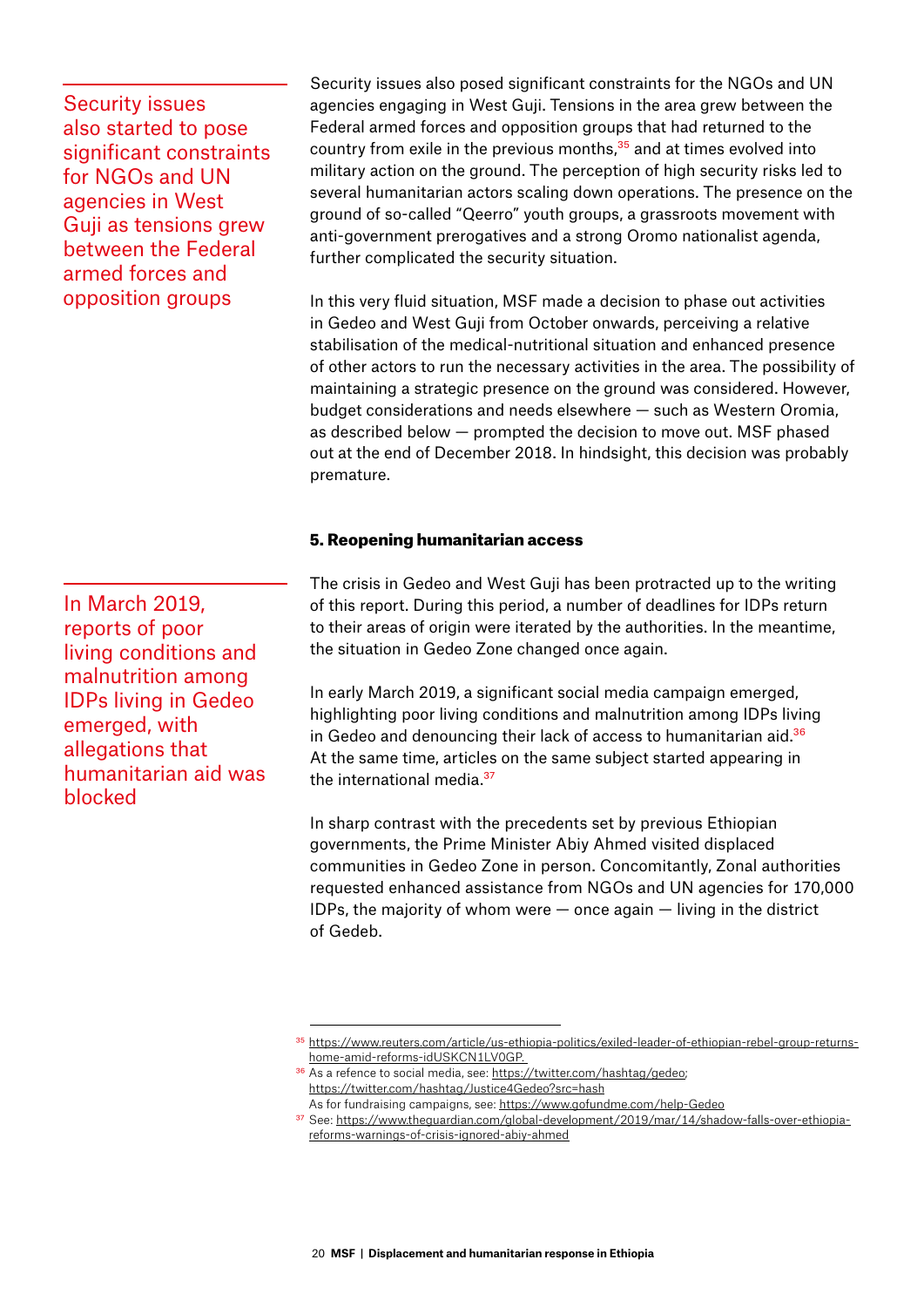

**A donkey eats from a waste site at an IDP camp in Gedeo, in the SNNPR region of south Ethiopia. Several new camps for IDPs have been established since January 2019 around the small town of Banko Gotiti, close to the border with the Oromia region. The living conditions in the camps are deplorable and people lack food, water and basic items.**

It remains to be seen whether over a year of experience in responding to the crisis in Gedeo and West Guji will translate into more effective approaches to providing assistance and protection to IDPs

Once emergency assistance for IDPs in Gedeo had been requested, a second "emergency response" (if the term can be used for a year-long situation) was kick-started.

The mobilisation of humanitarian assistance was taking place during the drafting of this report; therefore, a thorough analysis of this stage of the crisis goes beyond the scope of this paper.

MSF assessed the nutritional situation in Gedeb district in late March 2019, following reports of a deteriorating situation. The results confirmed an escalation of the nutritional situation in previous weeks, rising up to emergency levels. By the end of March, MSF relaunched its emergency intervention in the area.

It remains to be seen, however, whether the experience of over a year of responding to the crisis in Gedeo and West Guji will translate into different and more effective approaches to providing assistance and protection to the displaced population.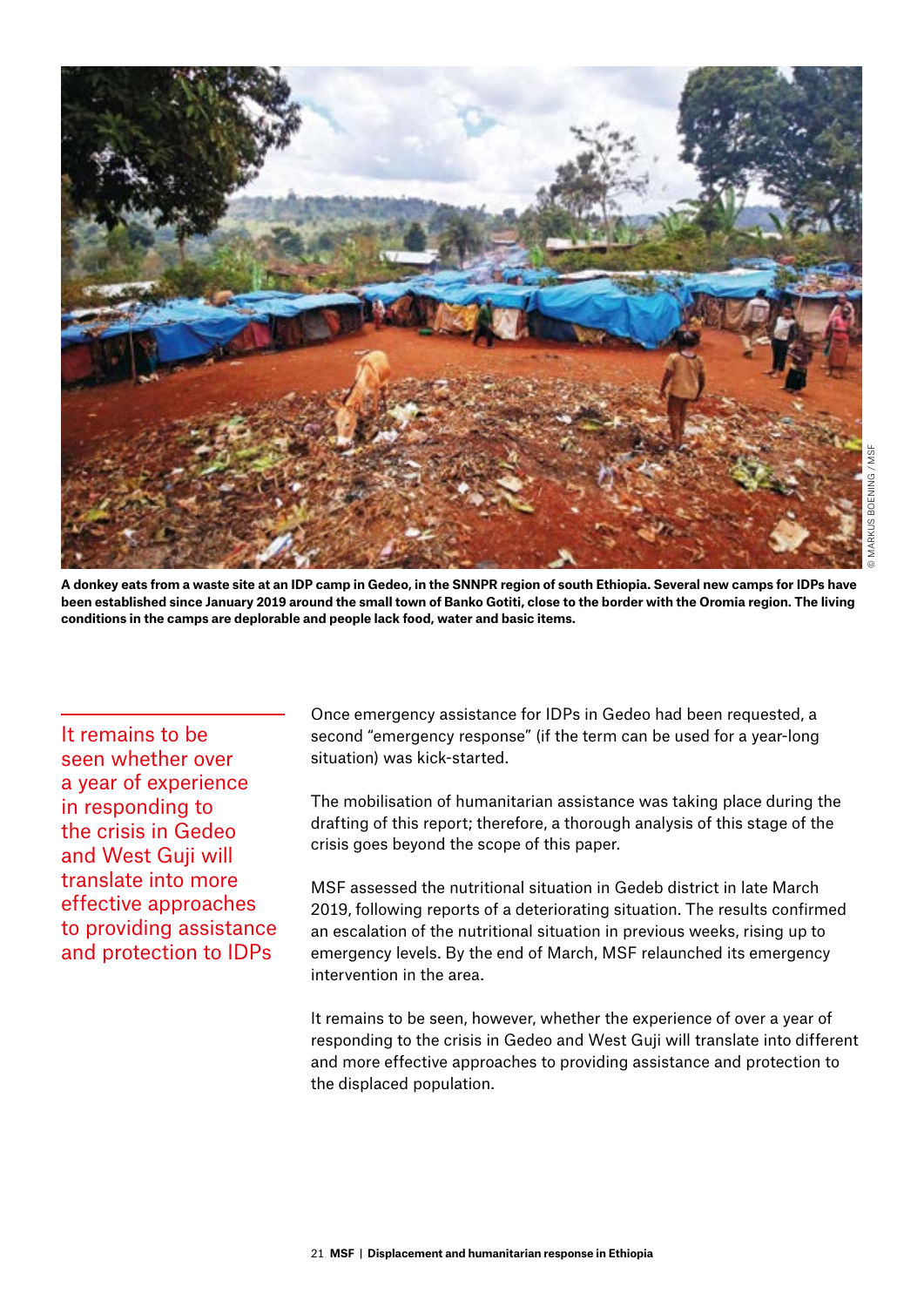# Case study. A less visible crisis: the case of East and West Wellega, and Benishangul Gumuz

In September 2018, violence erupted in the Western part of Ethiopia, along the border between Oromia and Benishangul Gumuz, displacing up to 250,000 people

In contrast to Gedeo and West Guji, little attention was paid to the crisis and a smallscale humanitarian response started slowly in October

While the events described above were unfolding in Gedeo and West Guji, Ethiopia experienced a number of other conflict-related displacement crises in other parts of the country.

In September 2018, violence erupted in the Western part of the country, along the border between Oromia and Benishangul Gumuz, an area that had seen simmering tensions in previous years. Kamashi Zone of Benishangul Gumuz Region (an area characterised by a mixed population comprising ethnic Gumuz, Oromo, Amhara, and other groups) saw a major spike of violence at the end of September, reportedly after an attack against Gumuz officials traveling in Oromia Region that occurred on September 25th.<sup>38</sup> The violence provoked a major wave of displacement from and within Kamashi Zone, and from neighbouring areas of East and West Wellega Zones of Oromia.

In the aftermath of these events, the number of displaced people reportedly reached over 100,000, with more than 80,000 IDPs living in East and West Wellega and some 20,000 in Benishangul Gumuz, where a complex security situation did not allow rapid access to the affected areas. Two months after the displacement, reported figures had spiked up to 250,000 people between the two Regions,<sup>39</sup> with numbers in East and West Wellega Zones reaching as high as 101,000 and 81,000 respectively.

### 1. A "silent" emergency

In contrast to Gedeo and West Guji, the situation in Oromia and Benishangul Gumuz barely received any media attention. With much of the operational attention on Gedeo and West Guji, the humanitarian community seemed unprepared to face another significant acute crisis.

The humanitarian reaction started in October, at a rather slow pace. The initial response was mostly limited to adhoc activities or one-shot interventions, with engagement from a limited number of NGOs and agencies.

<sup>38</sup> See: https://www.acaps.org/sites/acaps/files/products/files/20181015 acaps start briefing note displacement in ethiopia.pdf

<sup>39</sup> See: [https://reliefweb.int/sites/reliefweb.int/files/resources/Operational-plan-for-rapid-response-to-](https://reliefweb.int/sites/reliefweb.int/files/resources/Operational-plan-for-rapid-response-to-Kamashi-and-Assosa-8.pdf)[Kamashi-and-Assosa-8.pdf](https://reliefweb.int/sites/reliefweb.int/files/resources/Operational-plan-for-rapid-response-to-Kamashi-and-Assosa-8.pdf)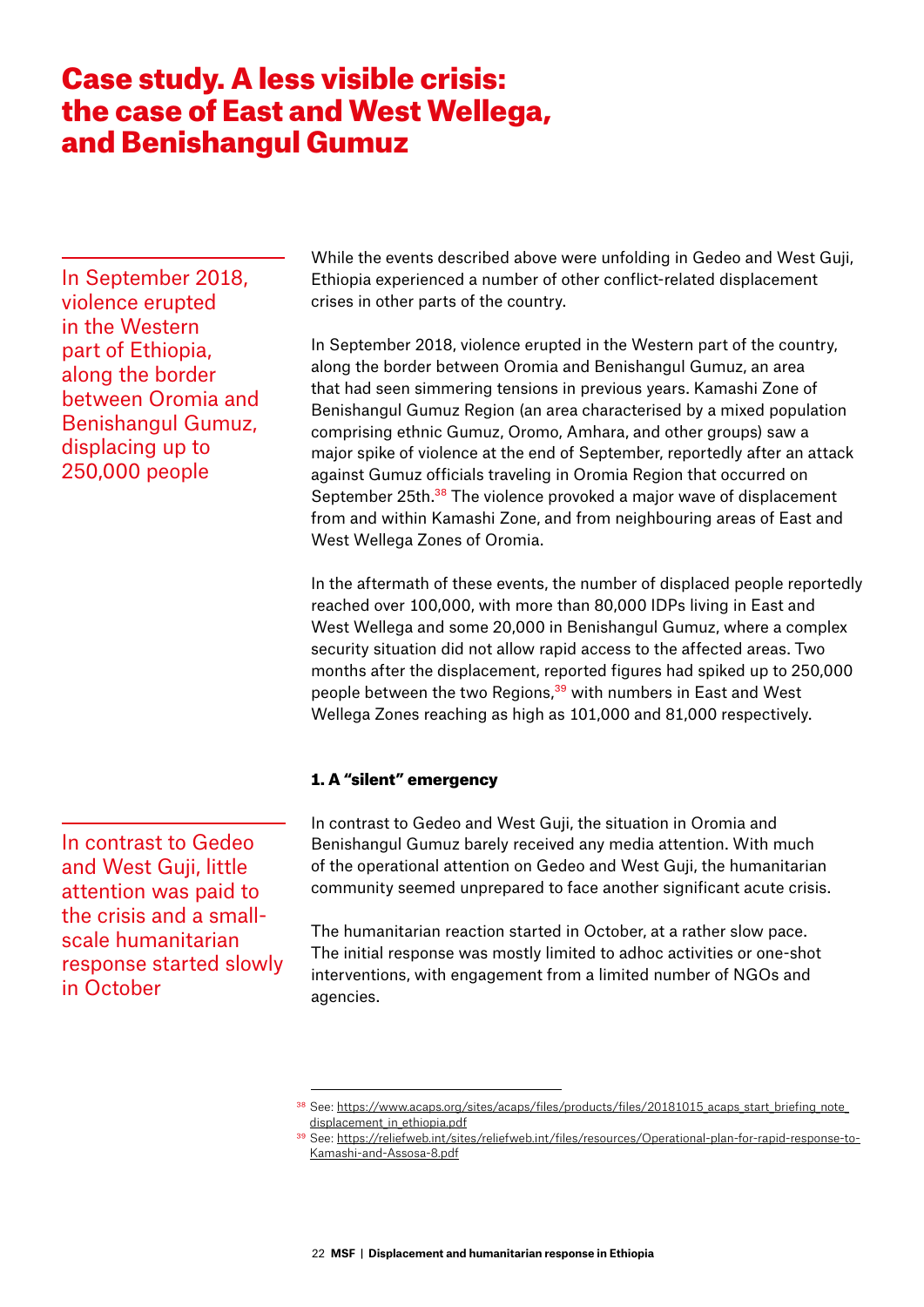### figure 3. **NUMBER OF IDPs IN BENISHANGUL GUMUZ AND OROMIA, ETHIOPIA**



Slow mobilisation also affected MSF, with assessment teams only arriving in the second half of October, some three weeks after the displacement occurred. Following the initial visit, MSF teams started providing medical support as well as water and sanitation activities and non-food items distributions in collective sites of East Wellega by the end of October. Activities were extended to West Wellega in December, while attempts to access Kamashi Zone of Benishangul Gumuz continued, initially unsuccessfully due to continued security blockage.

The burden of the initial response fell on local authorities and communities, which mobilised resources internally as best they could to face an unprecedented situation

A few NGOs and agencies mobilised between October and December, mostly delivering non-food item kits; one INGO provided enhanced nutrition support in West Wellega, starting from December.

Besides engagement of these few actors, the burden of the initial response fell on local authorities and communities, which mobilised resources internally as best they could in order to face an unprecedented situation for an area that had hardly faced climate or conflict-related emergencies in the past; food and non-food items were distributed (the former with support from the NDRMC), while health facilities were forced to largely overshoot their monthly budgets in order to provide as much free-of-charge care to displaced people as possible.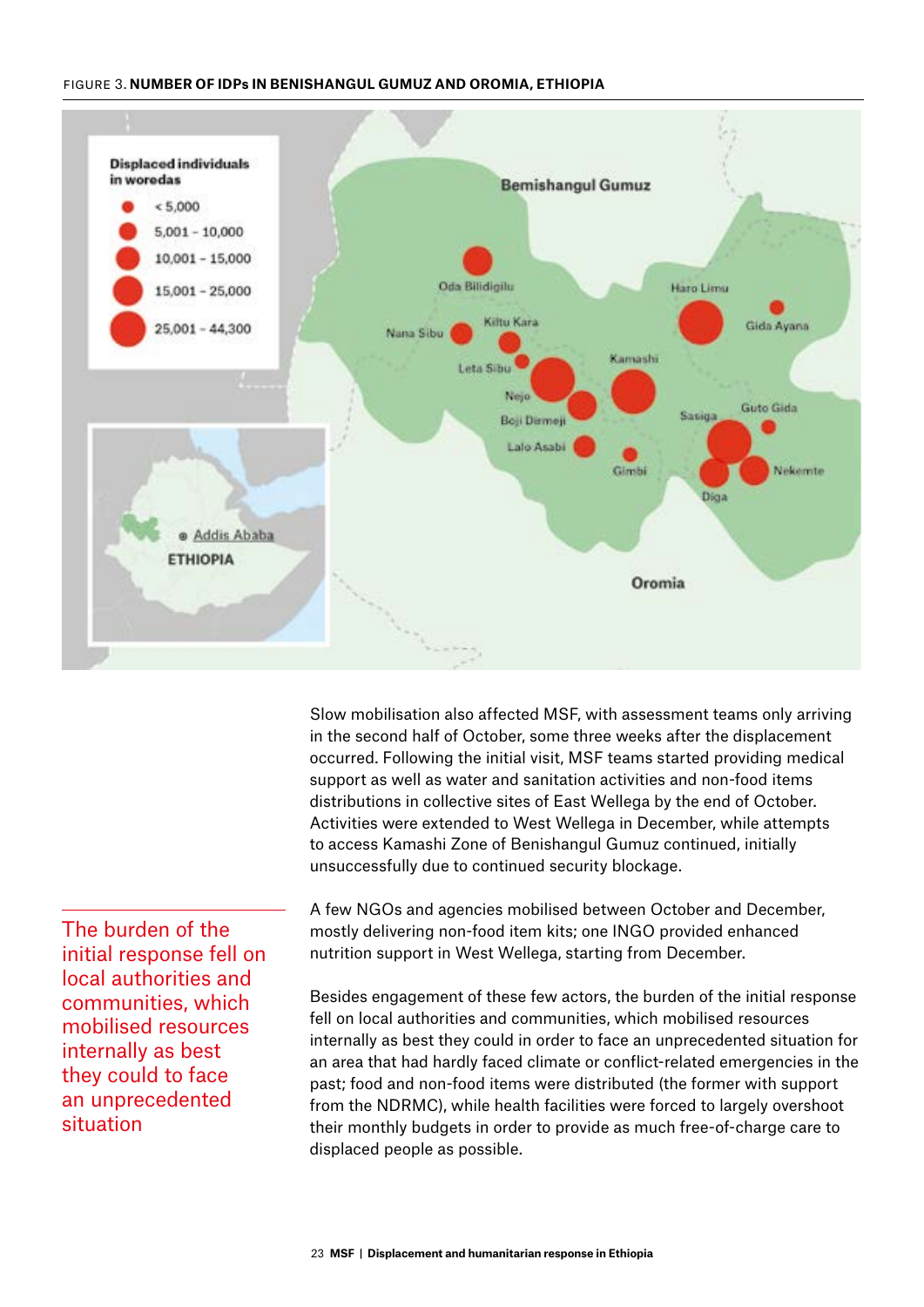The local response provided a first layer of assistance but had its limitations: food rations distributed were often described as insufficient and unable to take into account the specific needs of vulnerable people such as young children or pregnant women. Despite efforts by authorities to provide shelter to all displaced individuals, most IDPs in East Wellega found themselves crowded into buildings or rudimentary shelters with little protection from the weather, including rain and cold temperature. It became clear very quickly that increased support in such life-saving sectors was desperately needed.

Humanitarian workers involved in the response unanimously recognised that authorities were generally open and encouraging towards NGOs and agencies willing to respond. Conscious of the difficulties in facing an unknown crisis scenario, the local administrations of East and West Wellega mostly facilitated humanitarian interventions, with very few reports of interference on or blockages of proposed assistance. This openness was however not initially matched by a corresponding level of mobilisation by the international community.

Security concerns were reported as one reason for the delay in the response by a number of humanitarian workers interviewed. Tensions between the different ethnic communities remained high, especially in areas along the borders between the two Regions, where episodes of violence kept being recorded. Access to Kamashi Zone, in Benishangul Gumuz remained restricted by authorities until early February 2019.

On the Oromia side, flaring tensions between opposition groups and federal government at national level became a major factor in the rising insecurity, with a potential for clashes between the two sides. In December 2018, tensions came to a point where a one-week "stay at home" shutdown was declared in East and West Wellega, supported by a strong mobilisation of "Qeerro" youth. The lockdown affected business, road movements, and public services, and basically brought to a halt the large majority of activities in the affected Zones.

Yet, despite these constraints, NGOs already active on the ground were mostly able to navigate the security situation and did not report any serious incident affecting humanitarian staff or facilities. Some activities were briefly suspended as a result of reported tensions and clashes, but this did not lead to a halt or withdrawal of existing operations.

More significantly, the humanitarian system seemed to be facing fatigue and over-stretching, overwhelmed by "yet another IDP crisis". The fact that the operational plan for "Rapid Response" to the crisis was finalised only at the end of December  $-$  3 months after the displacement occurred  $-$  is quite revealing in this regard.<sup>40</sup>

Security concerns were reported as one reason for the delay in the response, with flaring tensions on both sides of the regional border

More significantly. the humanitarian system seemed to be facing fatigue and over-stretching, overwhelmed by "yet another IDP crisis"

<sup>40</sup> See: [https://reliefweb.int/sites/reliefweb.int/files/resources/Operational-plan-for-rapid-response-to-](https://reliefweb.int/sites/reliefweb.int/files/resources/Operational-plan-for-rapid-response-to-Kamashi-and-Assosa-8.pdf)[Kamashi-and-Assosa-8.pdf](https://reliefweb.int/sites/reliefweb.int/files/resources/Operational-plan-for-rapid-response-to-Kamashi-and-Assosa-8.pdf)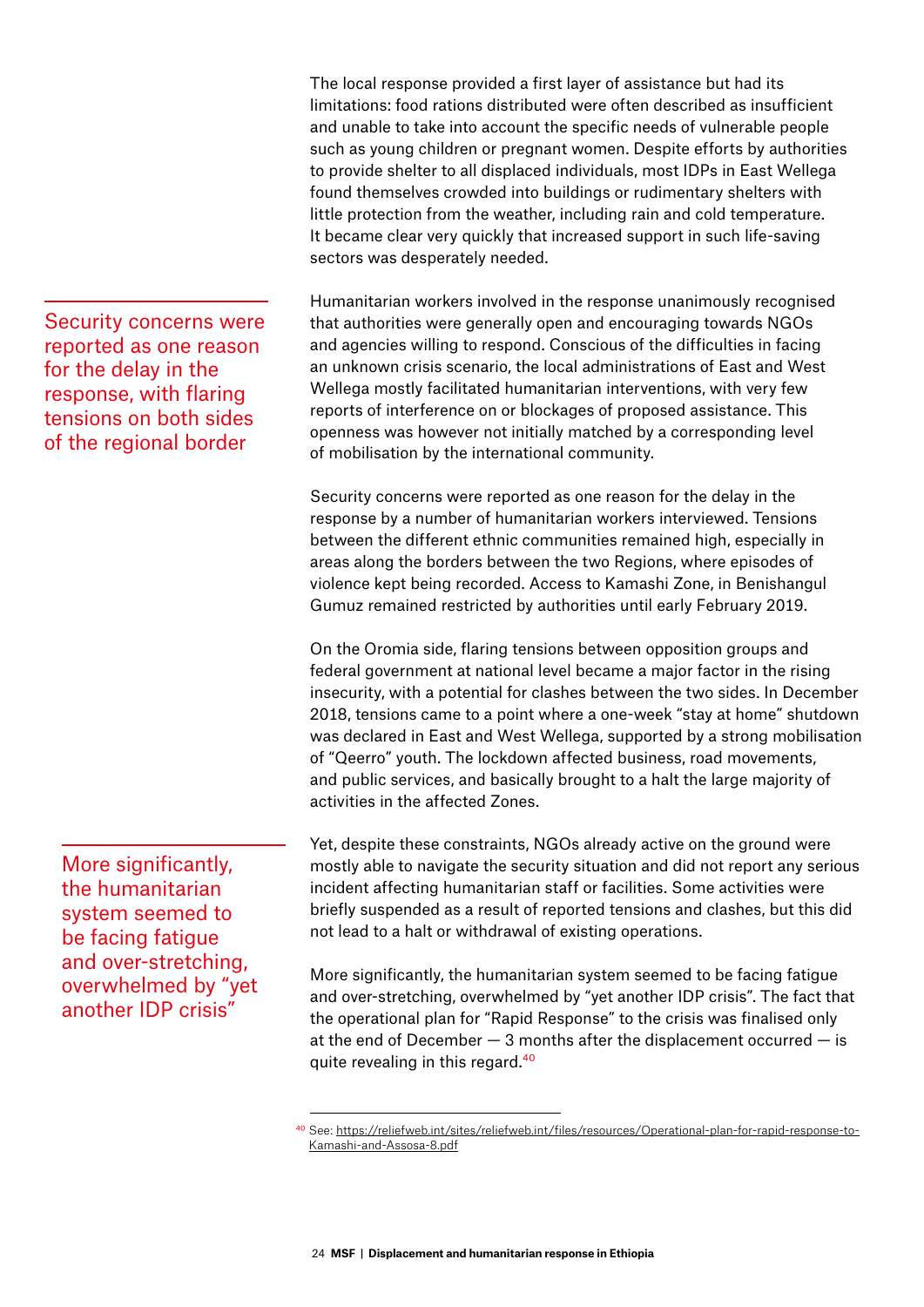From January, a more significant humanitarian response started to materialise. By then, living conditions in IDP sites had deteriorated significantly

As of March 2019, the enhanced humanitarian response seemed to finally bring a highly needed upscale in assistance

### 2. A late response takes place

Starting from January, with an increased engagement at EHCT level and also thanks to advocacy efforts from the NGOs involved, including MSF, a more significant humanitarian response started to materialise in Western Oromia. The setting-up of clusters and relevant meetings at Zonal level started in January, with a number of humanitarian actors moving in progressively.

As a matter of fact, a number of NGOs' and UN agencies' emergency staff deployed to the area were relocated from Gedeo and West Guji, in some cases following the downgrading of some activities there; another clear indication of the capacity limitations of the humanitarian system at that moment.

Upon the arrival of assistance on the ground, the local system's capacity to respond was clearly overstretched. Living conditions of IDPs in collective sites were seeing an overall deterioration, especially in areas where upgrades in the water, sanitation and hygiene provision were not undertaken. Overall, coping strategies saw signs of high stress; although no major crisis in terms of severe malnutrition was recorded, reports of increased moderate malnutrition rates during the crisis are a clear proxy indicator of the deficiencies in terms of livelihood and food, even more so considering that the area has never been traditionally hit by food insecurity.

Drug shortages in health facilities started to be reported, following the depletion of the regular pipeline in the aftermath of the displacement, with IDPs forced to seek medication on the open market.

As of March 2019, the enhanced humanitarian response seemed to finally bring a highly needed upscale in assistance. Actors in the fields of livelihood, camp management and shelter came to the ground in January and progressively started rolling out their programs. NGOs with health and WASH programmes also stepped in, taking over activities managed by MSF in East Wellega in the same month. In March 2019, market assessments were finally performed to facilitate the potential distribution of cash to IDPs for more agile food and non-food assistance.

In light of this new situation, and in the absence of alarming morbidity and mortality indicators among the affected population, MSF opted to phase out from the area by early April.

Yet, the scaling up of humanitarian action took place at varying pace in different areas with a significant number of constraints.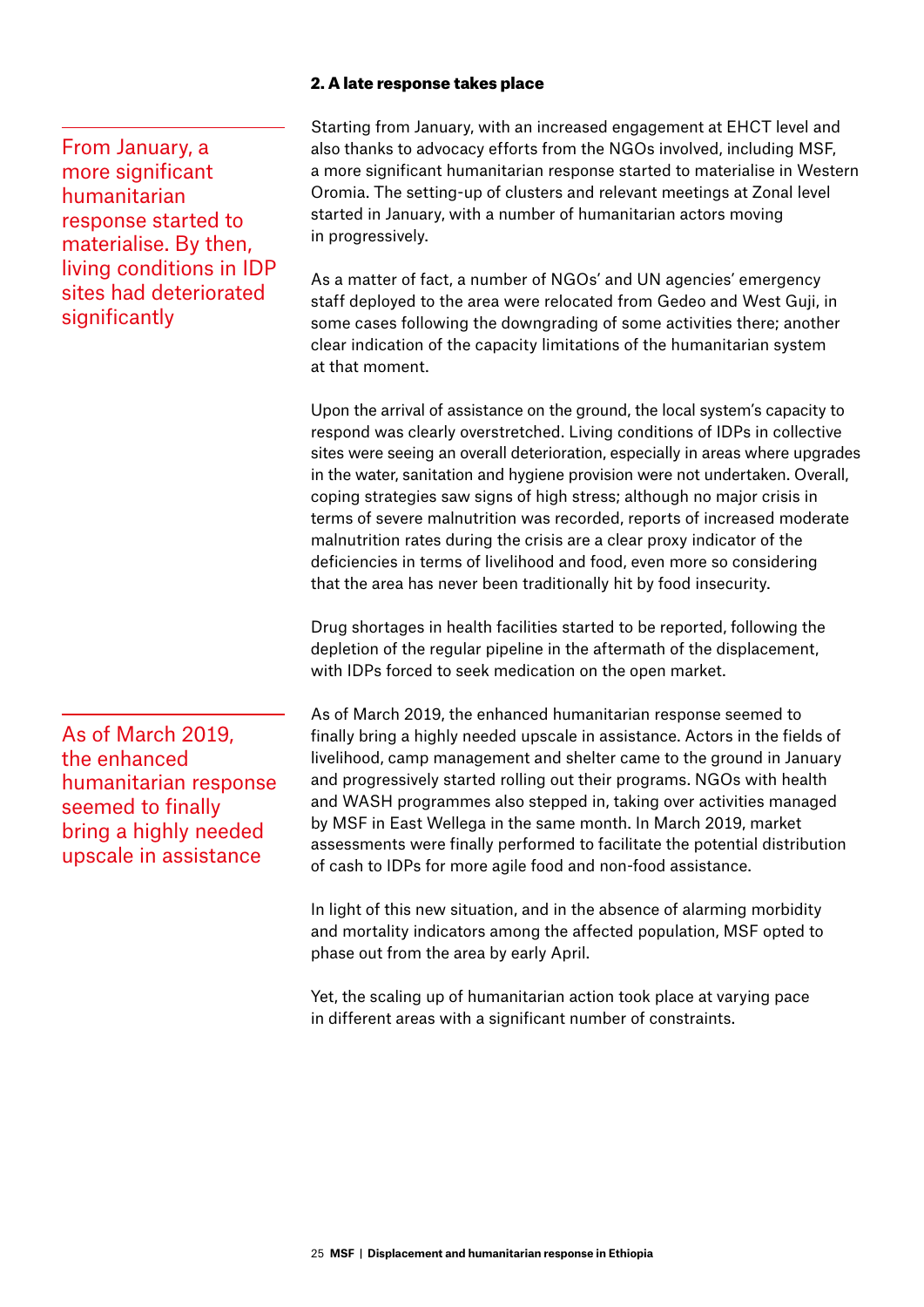Kamashi Zone saw virtually no humanitarian response or presence and the situation remained volatile into April 2019

The humanitarian actors' presence in West Wellega has been smaller and slower in scaling up than in East Wellega, also due to reported security concerns. Clearance of UN agencies' movements beyond Nejjo (West Wellega) up to the border with Benishangul Gumuz was yet to be approved as of mid-March, even though MSF and other NGOs on the ground had been operating along the road axis since December without significant incidents.

Kamashi Zone finally became accessible as of early February 2019. MSF conducted a rapid assessment on February 5th, which led to the start of medical and psychological support activities, with a strong focus on medical referrals. As a matter of fact, Kamashi Zone has no hospital facilities; severe cases had to be referred to West Wellega, an almost impossible eventuality for district ambulances considering regional border tensions along ethnic lines. Humanitarian presence, in this specific case, is a must not only for assistance delivery but also and mostly, to ensure a neutral presence enabling protection of the population accessing these services.

The first UN-led security assessment for Kamashi zone, which would have enabled access for humanitarians, was scheduled for March 17th, but was postponed and had yet to take place as of early April.

On the eve of the planned phase-out, discussions once again took place within MSF on how to act given the circumstances. Even if health needs weren't at emergency levels, Kamashi Zone saw virtually no humanitarian presence and the situation remained volatile at the moment of the scheduled phase-out. Yet, with resources needed elsewhere, within and outside the country, the decision to close operations was finally confirmed.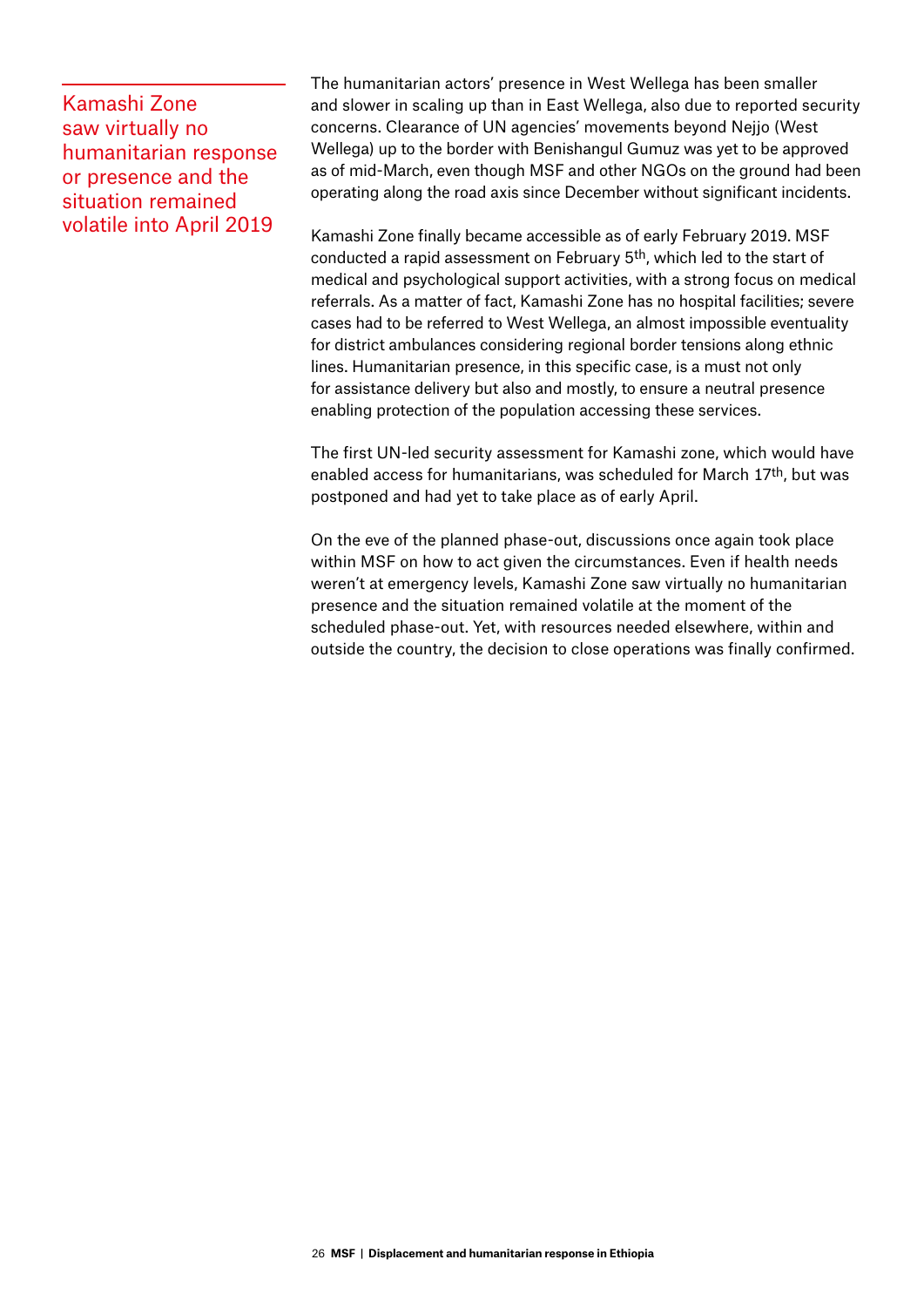# A look at the constraints to humanitarian response

In both crises, numerous constraints and hurdles to an effective humanitarian response were felt by the humanitarian community at large — including MSF. Bottlenecks seem to be both internal — linked to the capacity of the humanitarian system to engage in multiple, large-scale and complex crises  $-$  and external  $-$  mostly connected to the political environment in the country.

These two dimensions are obviously inter-connected and the broader conceptual and operational humanitarian framework in Ethiopia is both a product and driver of these trends.

### A. A "RESILIENCE" OR "NEXUS" BRAKE?

In line with global trends, $41$  the Ethiopian humanitarian system has moved very decisively in the last few years towards approaches aimed at bridging the gap between humanitarian and development actors. In doing so, it has shifted the focus of humanitarian action from "pure" emergency response towards resilience-building, risk reduction, and national system capacitybuilding, emphasising the role of government leadership in orienting priorities and favouring the channelling of resources through government systems.

In line with this shift, the 2018 Humanitarian Disaster and Resilience Plan very openly adopted, as the title suggests, a resilience and disaster prevention approach. For the first time, the country´s humanitarian strategy was designed around 3 pillars of which preparedness and response constituted only one, the others being prevention and mitigation through resilience-enhancing investments and strengthening the national system.<sup>42</sup>

The 3-pillar approach is maintained and further elaborated in the Humanitarian Response Plan for 2019. The fact that humanitarian aid "does not address root causes of vulnerabilities and runs the risk of creating aid dependency patterns in affected populations" is openly highlighted as a shortcoming of the humanitarian system. Moreover, the country's humanitarian strategy is, for the first time, openly aimed toward

The focus of humanitarian action in Ethiopia has long shifted from "pure" emergency response to a "nexus" approach that prioritises resilience, risk reduction, and national capacity building

Under this framework, humanitarian resources are often channeled through government systems

<sup>41</sup> Starting from the World Humanitarian Summit in 2016; see for instance: <https://www.who.int/health-cluster/about/structure/new-way-working.pdf>

 $42$  "The humanitarian impact of recurrent drought crises in Ethiopia leads to highly predictable patterns of acute needs. Whilst this presents a huge challenge to government and its partners, it also presents an opportunity to make targeted interventions to reduce current and future needs, and to reduce the costs involved in addressing them through predictable means.", Humanitarian Disaster and Resilience Plan 2018, Foreword by the Humanitarian Coordinator.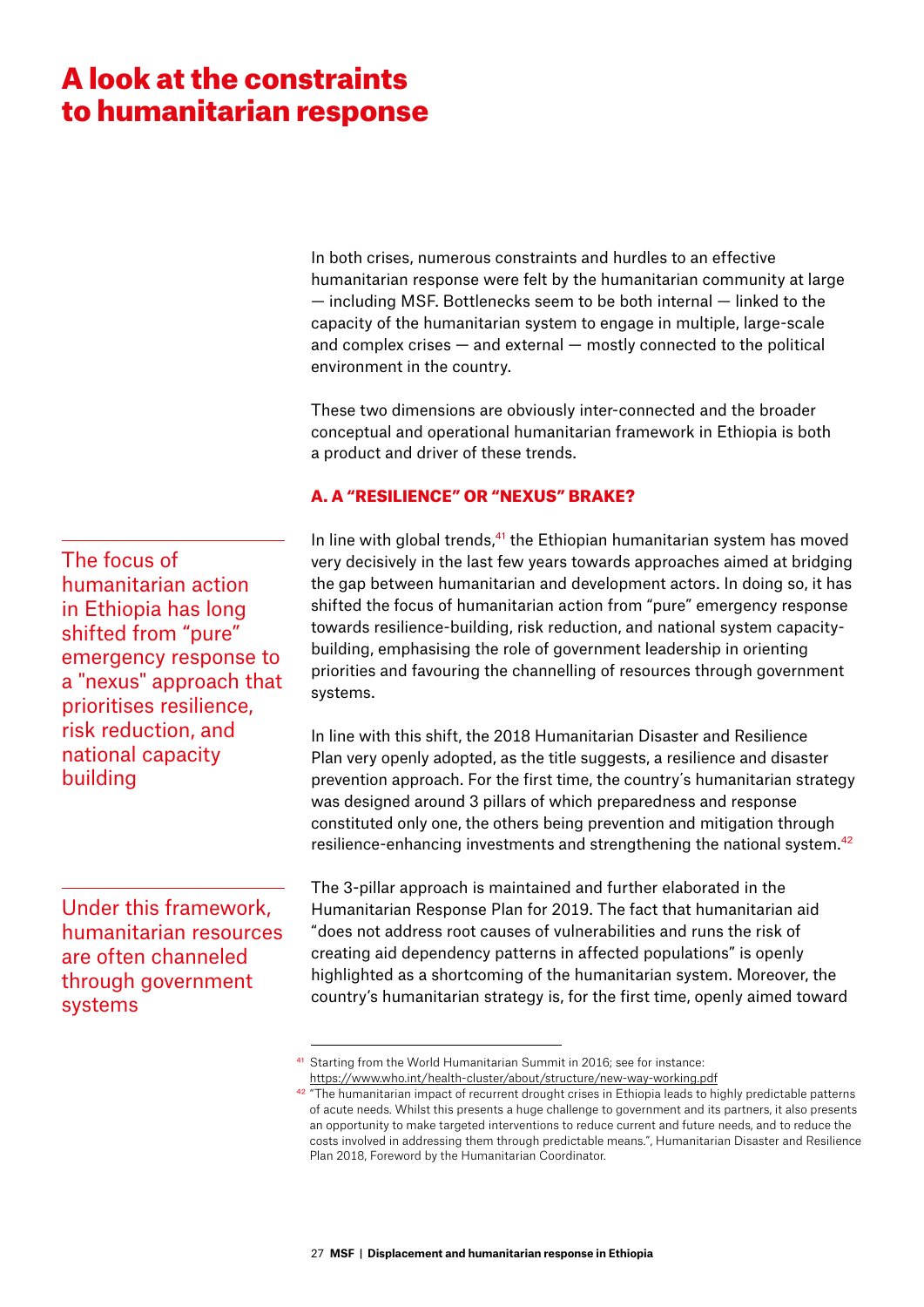### On the ground, this translates into the prioritisation of humanitarian resources for chronic and longer-term needs

With the emergence of rapid-onset, conflict-related crises in the country, the trade-off between short and long-term needs prioritisation has become even more apparent

longer-term objectives, "supporting a paradigm shift towards reducing risk and vulnerability". To this end, a multi-year humanitarian plan, aligned with the government's Third Growth and Transformation Plan (GTP III) and UN's Development Assistance Framework in order to produce a common humanitarian-development strategy 2020-2025, is suggested, with longterm objectives such as enhancing durable solutions for IDPs and IDP returnees, as well as enabling basic service delivery in disaster-prone areas through systems strengthening in prioritised geographic areas.<sup>43</sup>

A critical, in-depth analysis of this approach and its impact goes well beyond the scope of this paper. However, some very practical consequences in terms of overall humanitarian system's orientation and roll-out of assistance were observed in recent responses to acute, complex crises.

On the ground, this approach translates into the channelling of massive humanitarian funding toward chronic or longer-term needs<sup>44</sup> and, more broadly, generates a trade-off between the prioritisation of supposedly emergency-related aid towards systemic priorities ("risk reduction", "capacity building") rather than for immediate emergency needs. Even though this choice is not presented in either/or terms, the cost implications of pursuing both objectives with (limited) humanitarian funding are clear, all the more so in a country where acute crises are frequent and where complex ones are on the rise.

The conceptual and strategic shifts results in an operational one. With the emergence of rapid-onset, conflict-related crises in the country, the trade-off between short and long-term needs prioritisation becomes even more apparent. The alignment of humanitarian aid towards longerterm risk reduction objectives may be more straightforward in the area of foreseeable climate-related hazards, but becomes more complicated in scenarios where the predictability of risks is much lower, the emergence of needs is sudden, protection concerns are high, and longer-term stabilisation purposes require a security-related agenda, and may see authorities at the different levels of the Ethiopian federalist structure pursue different interests. The aim of "delivering as one" with the government may have serious limitations in these types of contexts.

<sup>43</sup> See: [https://reliefweb.int/sites/reliefweb.int/files/resources/2019\\_HRP\\_030719.pdf](https://reliefweb.int/sites/reliefweb.int/files/resources/2019_HRP_030719.pdf); in particular, the paragraph on "Enhancing the Humanitarian-development Nexus" (p. 14).

<sup>44</sup> A very clear example in Ethiopia is the integration of the country-wide moderate acute malnutrition caseload (3.5 million children and pregnant/lactating women) within the Humanitarian Requirements Document. Largely a rather predictable caseload, the reliance on short-term humanitarian funding has potentially dire consequences, as shortages of funding or re-prioritization for emergencies translate into pipeline breaks. Similarly, NGO-supported nutrition interventions regularly take place in districts deemed as "Priority 1" in drought-related assessments; these interventions, being tied to short-term humanitarian funding cycles, often face interruptions early in the year until funds for the upcoming period are made available; this happened also in early 2019: [https://reliefweb.int/sites/](https://reliefweb.int/sites/reliefweb.int/files/resources/Situation-Report-No.-21_February-2019_FINAL.pdf) [reliefweb.int/files/resources/Situation-Report-No.-21\\_February-2019\\_FINAL.pdf](https://reliefweb.int/sites/reliefweb.int/files/resources/Situation-Report-No.-21_February-2019_FINAL.pdf)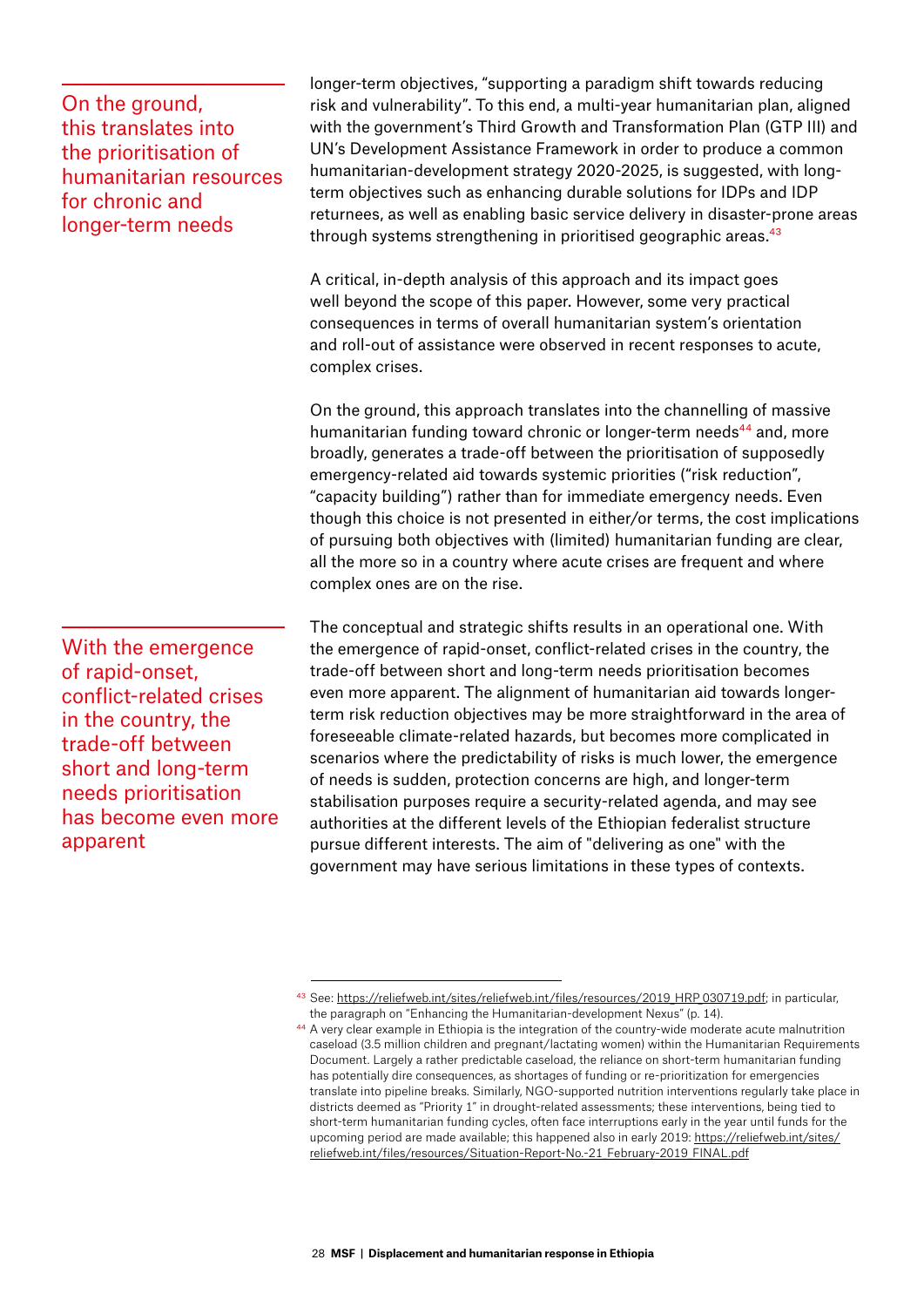The strategic focus on reducing long-term vulnerabilities has influenced how aid is provided

The framing of IDP-related responses in the 2018 HDRP is in line with the generalised approach aimed at "reducing current and future needs", and seems to point more markedly toward a recovery, rehabilitation, and resettlement assistance than an emergency response. To quote the foreword of the then Humanitarian Coordinator to the Humanitarian Disaster and Resilience Plan for 2018:

**"In addition to climate-driven needs there are also close to one million conflict-induced Internally Displaced Persons (IDPs), many of whom need relief and recovery/resettlement assistance. Whilst efforts to address the drivers of this displacement are underway, Government is rolling out ambitious plans for the voluntary return, resettlement or relocation of these communities; humanitarian and development partners are engaged, to support the implementation of durable solutions in a principled manner, and to avoid the situation becoming unnecessarily protracted".**

Aiming at durable solutions is a legitimate and desirable objective; but it should not come at the expense of humanitarian principles Aiming at durable solutions in a rapid fashion is definitely a legitimate and desirable objective. It should, however, include prioritisation of emergency response and the establishment of mechanisms that allow the respect of humanitarian principles to be properly defined and monitored, rather than taking these for granted in a framework that favours the "ending of needs".

The experience of humanitarian actors in Gedeo and West Guji probably taught a valuable lesson in this sense, as the Humanitarian Response Plan for 2019 features language more strongly steered toward IDPs protection.

Going beyond the theory, this strategic framework has had a direct impact on how aid is delivered on the ground. The emphasis on reducing vulnerabilities, with a focus on systemic/chronic needs, has influenced the modalities of aid delivery in the country and the type of humanitarian expertise available. This, in turn, has affected the humanitarian system's capacity to tackle acute needs.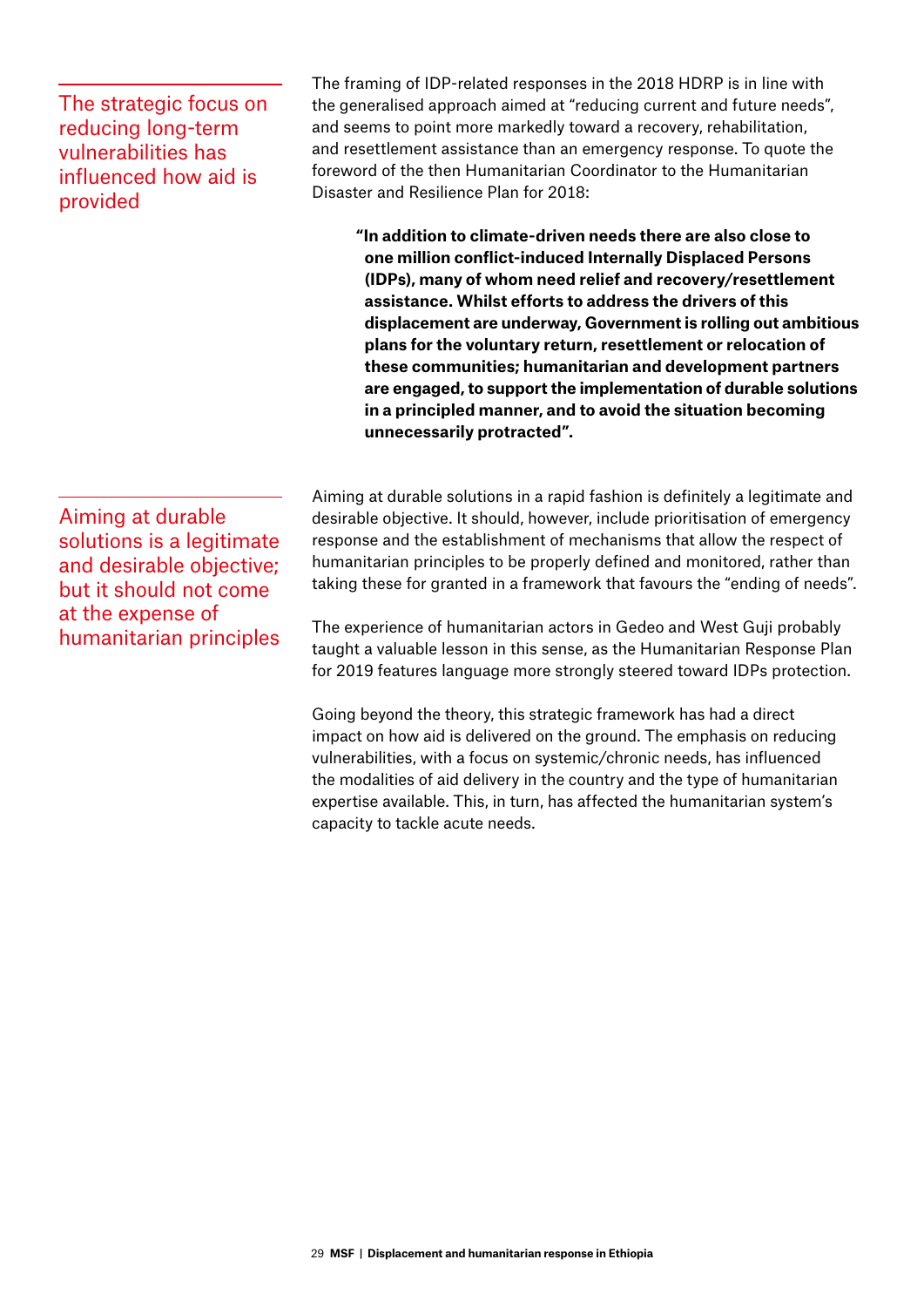### B. OPERATIONAL SET-UP AND RESPONSE MODALITIES OF THE ETHIOPIAN HUMANITARIAN COMPLEX

A look at the operational presence of humanitarian partners in Ethiopia provides a rather reassuring picture: at the beginning of 2019, the number of international partners operating in the country increased to 81, up from 66 in 2018,45 probably due to the emergence of aforementioned IDP crises.



### figure 4. **OPERATIONAL PRESENCE FROM HRD**

Source: Ethiopia 2019 HNO.

<sup>45</sup> See: [https://reliefweb.int/sites/reliefweb.int/files/resources/2019\\_HRP\\_030719.pdf](https://reliefweb.int/sites/reliefweb.int/files/resources/2019_HRP_030719.pdf)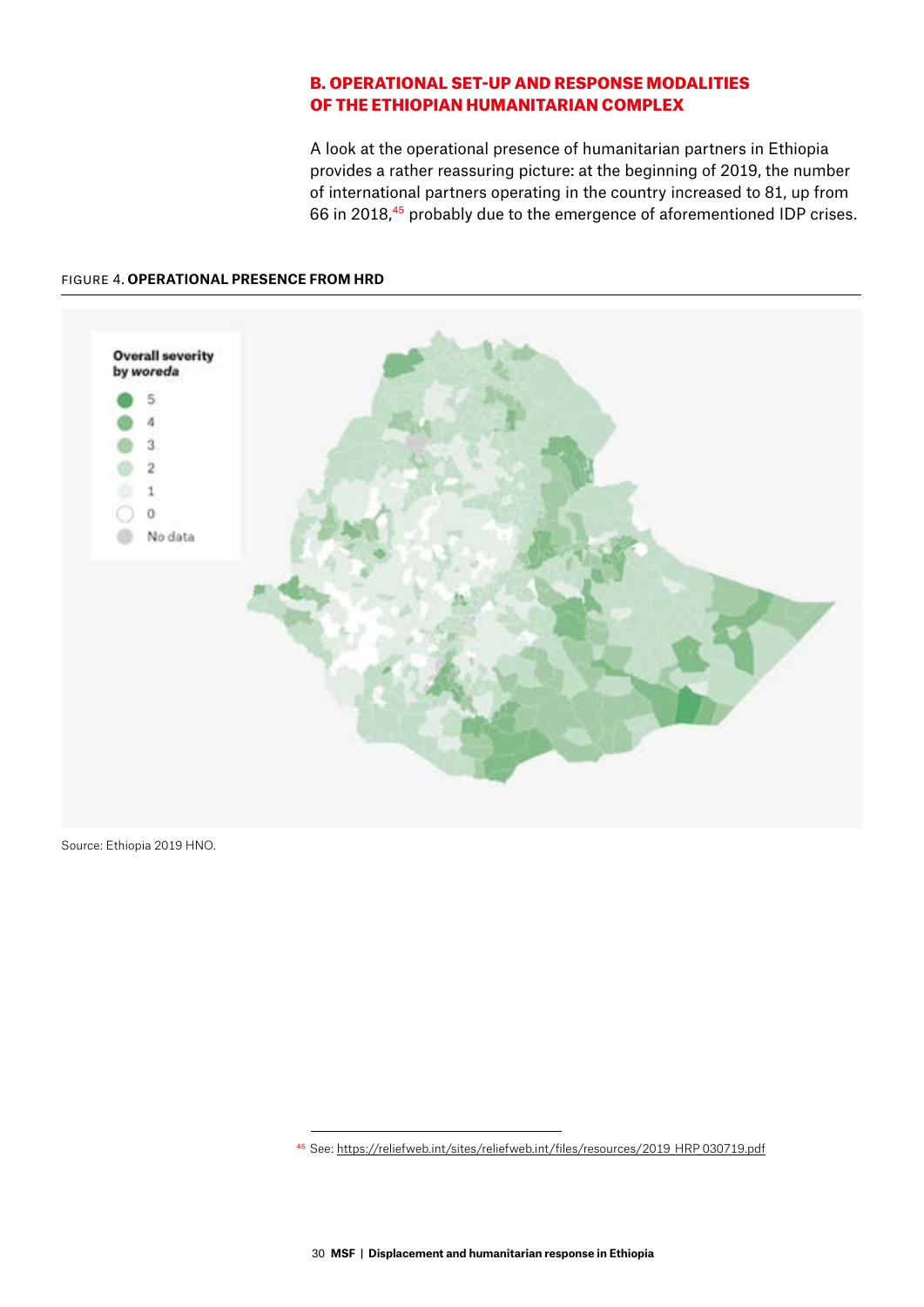The majority of partners present in Ethiopia are involved in both humanitarian and development activities.<sup>46</sup> In light of this and the massive humanitarian aid injections in the last few years, Ethiopia has among the highest programme budget $47$  for a number of agencies, with some NGOs mobilising staff in the thousands.<sup>48</sup> The UN itself counts no less than 28 resident agencies, with one of the largest country teams in the world.<sup>49</sup>

Yet, a massive international presence does not necessarily translate into effective responses to rapid-onset crises, as the latter depends heavily on factors such as the availability of specific expertise, organisational mindset and priorities, availability of emergency stocks, and room for flexibility and surge capacity.

Moreover, the overall orientation and geographic focus of the humanitarian response in the country for several years seems to have had a deep impact on the operational positioning of actors on the ground.

### 1. Emergency expertise and mind-set

Firstly, a system-oriented modus operandi based on a framework of recurring drought-related crises seems to have had a profound impact on the typical expertise of humanitarian agencies in the country. A large number of interviewees agreed that the operational framework is still largely oriented towards slow-onset crises. Some agencies hinted at progressive change away from this, with some organisations already opening new positions to improve their conflict-sensitive expertise, but this is not the case across the board.

Reliance by numerous agencies on long-serving staff strongly embedded in the Ethiopian context and used to what has been a long-standing government modus operandi in humanitarian crises has likely had a very profound influence on the organisational mind-set. All the more so given the high number of aid workers with government services' background.

MSF itself has struggled internally to elaborate a coherent approach to the crisis in Gedeo and West Guji, with surge staff coming in from outside the country often finding themselves at odds with managers who had been based in Ethiopia for a longer time and who perceived risks in approaches that they thought could jeopardise relations with authorities. Riskavoidance may be even more pronounced for agencies that legitimately want to protect their longer-term activities.

47 See:<https://www.unsceb.org/content/FS-I00-01?agency=WFP>

A system-oriented modus operandi based on a framework of recurring droughtrelated crises seems to have had a profound impact on the type of humanitarian expertise available

<sup>46</sup> In the 2009 Ethiopian Fiscal Year, the last for which official data is available, development aid channeled through government services amounted to USD 3.08 billion: [http://www.dagethiopia.org/](http://www.dagethiopia.org/content/dagethiopia/en/home/oda-to-ethiopia.html) [content/dagethiopia/en/home/oda-to-ethiopia.html.](http://www.dagethiopia.org/content/dagethiopia/en/home/oda-to-ethiopia.html) More development funding is made available by bilateral and multilateral donors through NGOs and UN agencies' programme support.

<sup>48</sup> Save the Children, for instance, counts 2,400 employees within 50+ offices in the country: <https://ethiopia.savethechildren.net/about-us>

<sup>49</sup> See:<http://et.one.un.org>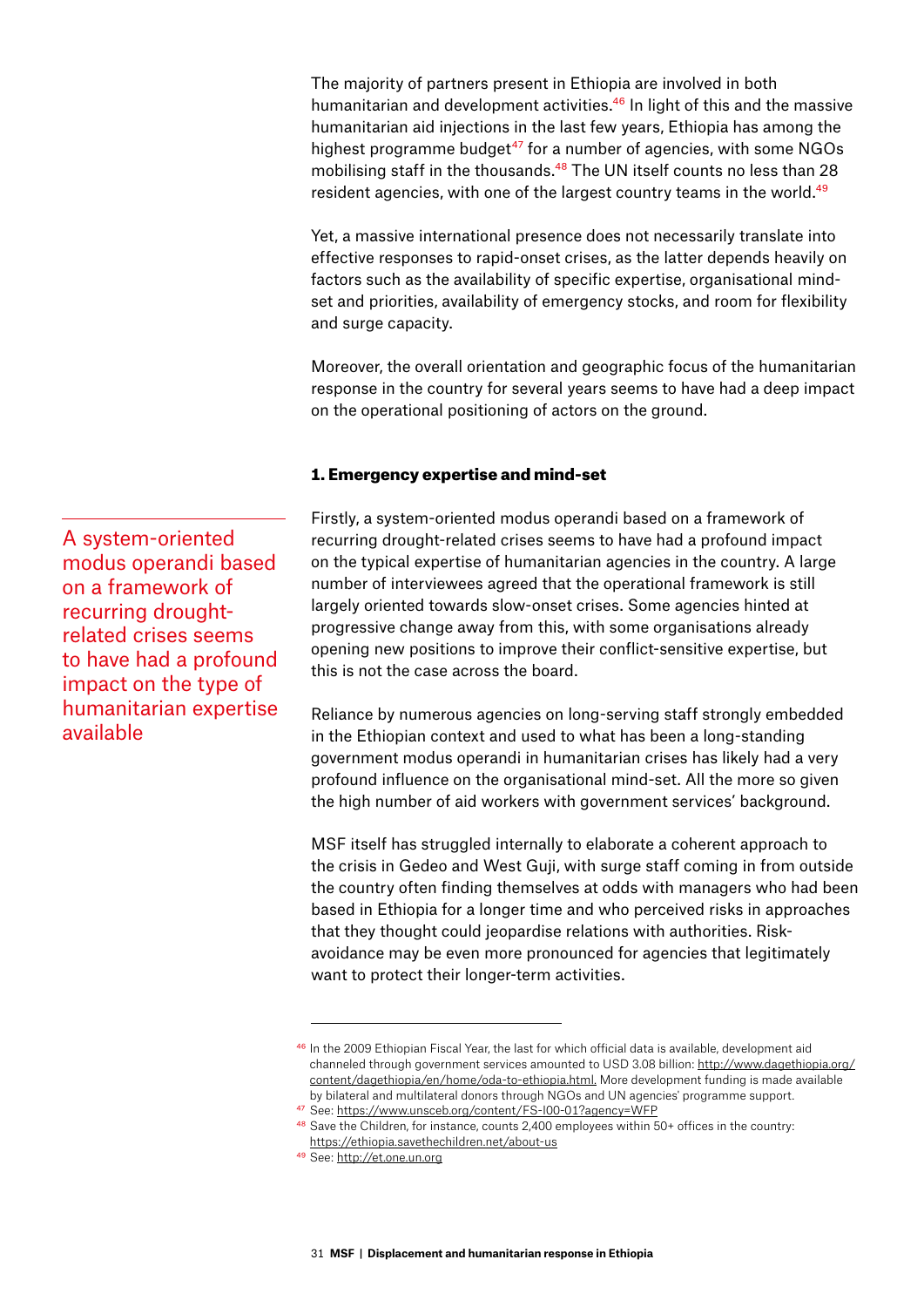### Agencies able to deploy surge staff with experience of complex or conflict emergencies reported benefits

Agencies and NGOs who were able to intervene with surge staff with complex/conflict emergency experience — either because they were already available in the country or through rapid deployments from outside — reported having benefitted from it, mentioning that in some cases this had led to significant breakthroughs in Gedeo and West Guji in negotiating access or aid deliveries with authorities at local level and in gaining better first-hand understanding of needs to inform targeting of beneficiaries. Yet, availability of this type of expertise on the ground was not widespread in the early phase of the crisis; only a few agencies had the internal resources and a set-up necessary for this type of rapid surge.

Given the widespread presence on the ground of NGOs and UN agencies with development activities, actors with a long-term presence in crisisaffected areas are often identified as potential first responders. Yet, as mentioned by one representative of an INGO with significant presence in the country, this translates into massive pressure on developmentoriented actors to engage in an emergency response for which they may not have the right expertise or capacity. Understandably, organisations with longer-term engagement on the ground tend to look to donors or clusters to provide a stronger buffer vis-à-vis authorities when it comes to negotiations, in order to avoid jeopardising local relationships.

### 2. Geographic focus and system-orientation

Some humanitarian workers interviewed clearly expressed that the difficulties they encountered in engaging in certain IDP areas came from the fact that their organisations had mostly developed their operational capacity around Woredas (districts) defined as "Priority 1" as per droughtrelated risks.<sup>50</sup> Capacity to divert funding and resources to deploy rapidly in other areas was limited. In the absence of significant additional funding, the risk of jeopardising other activities and, with it, long-term programming is perceived as high. Organisations providing country-wide response in Priority Woredas, with burdensome logistics and supply arrangements for these areas, may be particularly affected in this sense.

Interestingly, some humanitarian workers from agencies focused on food and nutrition have reported difficulties in engaging in East and West Wellega due to the fact that the two Zones had no system already in place for the management of food insecurity and malnutrition (the area being a major agricultural region for the country) and that the lack of pre-existing structures on the ground providing data for response planning and capacity presented a major hurdle.

Capacity to divert funding and resources outside of droughtrelated priority woredas was limited

<sup>50</sup> For the hotspot priority Woredas as of July 2018, see: [https://reliefweb.int/map/ethiopia/ethiopia](https://reliefweb.int/map/ethiopia/ethiopia-hotspot-priority-woredas-july-2018)[hotspot-priority-woredas-july-2018](https://reliefweb.int/map/ethiopia/ethiopia-hotspot-priority-woredas-july-2018)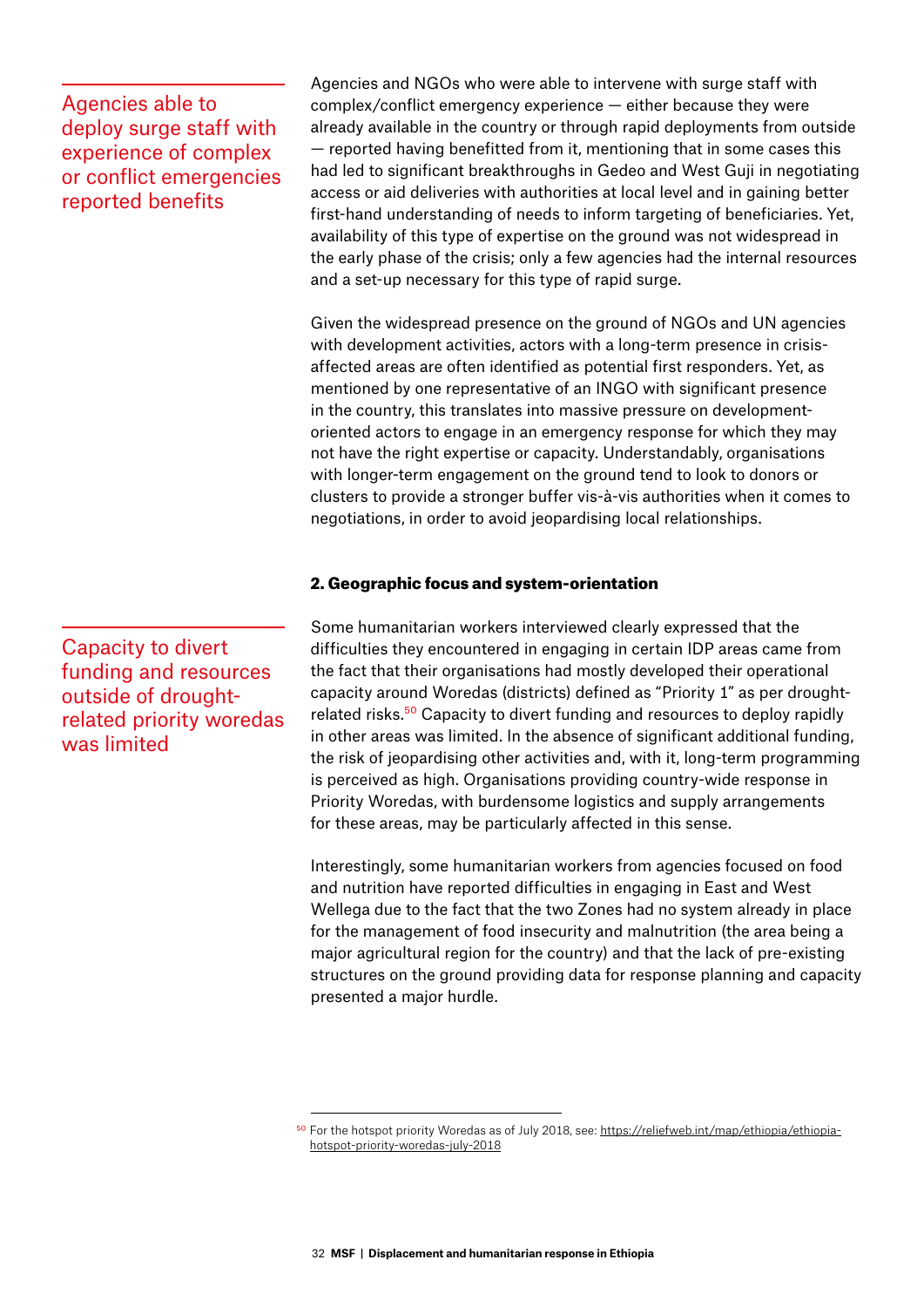

The above elements are legitimately perceived as constraints by agencies based on their modus operandi in Ethiopia for several years. Yet, they also portray a humanitarian eco-system struggling to respond to nonpredictable crises with a more system- than people-oriented focus.

### 3. Modus operandi

Government services and authorities proved comparatively open to humanitarian actors supporting emergency responses through more hands-on modalities, including direct implementation. In Gedeo, as in most recent IDP crises, direct involvement by aid agencies in collective sites for site management and provision of services was solicited. On the nutrition side, the SNNPR health authorities opened the door for NGOs' engagement in ways that were rarely seen in the recent past: NGOled nutrition assessments at community level were allowed to inform the response, $51$  as well as direct engagement of NGOs staff in case management. More broadly, direct engagement with IDPs and affected individuals (including by international staff) has been reported by most interviewees as being more feasible than in the past.

In recent responses, direct implementation has actually been more feasible than in the past

<sup>51</sup> MSF carried out an assessment in August 2018 in Gedeb and Kochere Districts and presented their results at EOC level.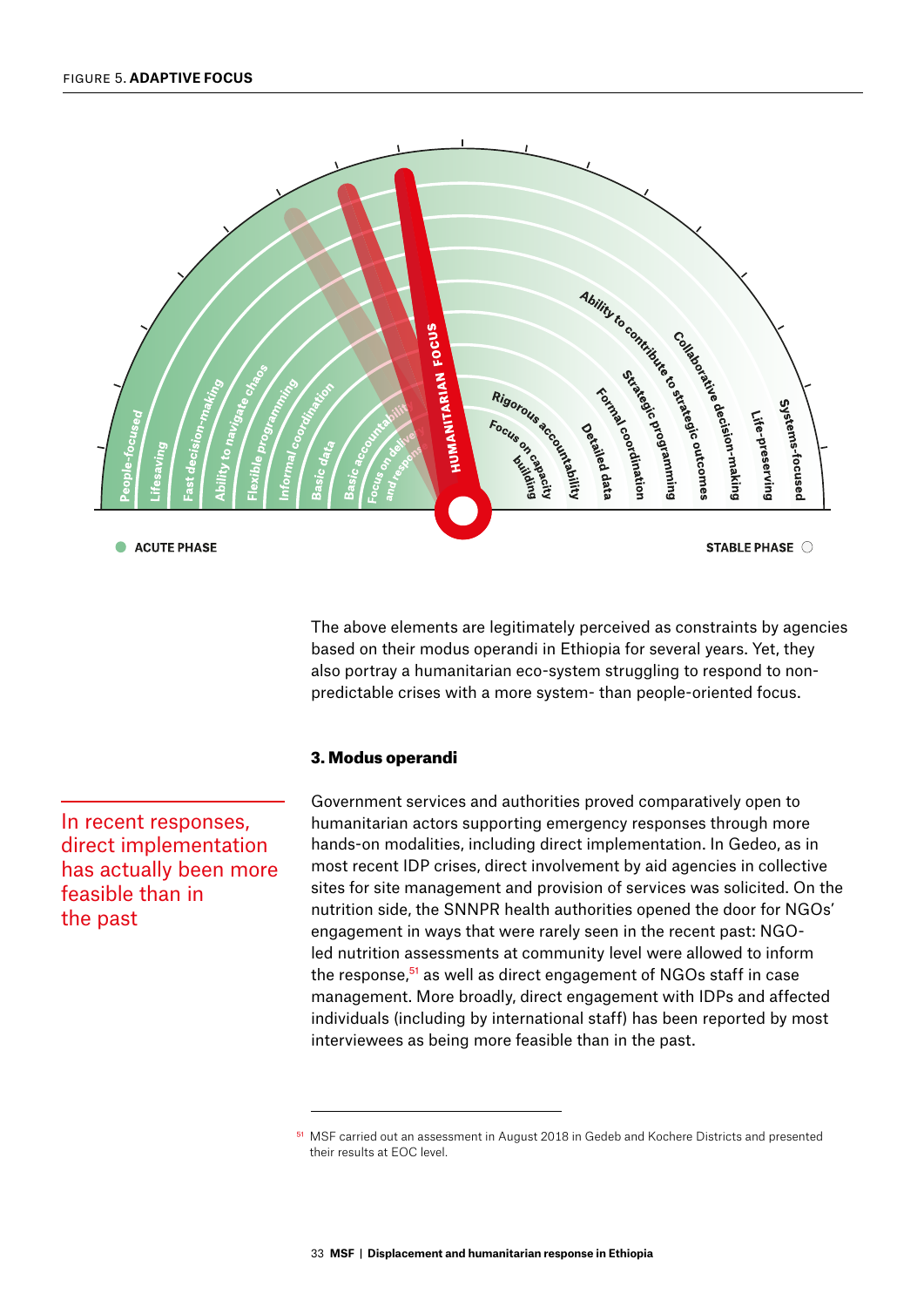Yet, the response modalities used by humanitarian actors did not always reflect this change. For example, in Gedeo, significant shortages of hundreds of health staff needed to cope with the increased caseload of IDPs were continuously highlighted during EOC coordination meetings early in the crisis. While some NGOs took advantage of the authorities´ opening and provided additional HR, either in facilities or mobile clinics, other health actors kept their focus on a capacity-building approach, deploying only supervisors/monitors and focusing on the provision of training rather than direct delivery. According to interviewees from a leading UN agency working on hygiene promotion, most partners' proposals fell short of going beyond "training of trainers" for health promotion or other "soft" activities.

Technically complex, expensive areas of intervention likely to require intense negotiations with authorities also saw more limited engagement by international actors, often restricted to the distributions of items. In Gedeo and West Guji, the mobilisation of WASH kits moved quickly in the early phase of the crisis, while "hardware" installations or works in collective sites, including water trucking, saw a more limited engagement and a slower take-off.<sup>52</sup>

For protection activities, the historically limited space in Ethiopia basically translated into a very reduced capacity for humanitarian actors to respond or meet<sup>53</sup> the HR-intense and cost demands. Besides glaring concerns related to violence as a precipitating factor for the displacement and the dilemmas around the voluntary nature of the returns, longstanding concerns for unaccompanied minors were identified throughout the response in Gedeo, with gaps in family-tracing mechanisms and a lack of capacity to provide specific assistance to meet the needs' magnitude.

### 4. Emergency preparedness and stocks

The reliance on a system in which response activities are prioritised in advance based on forecasts may also negatively impact the availability of emergency supplies. Massive displacement had not been part of the operational reality up to 18 months ago and pre-positioning of relief items and fast-tracking of emergency imports seem to be gaining attention only now, both at Clusters and individual agencies' level. Shortages of essential supplies (including medication) and long lead times for importation processes, for instance of non-food items, have been a recurrent feature in the analysed crises. The importation process for around 12,000 non-food items kits for response in Gedeo, for instance, took no less than 3 months to be completed after the inception of the crisis.

This situation affected the response in Western Oromia even more severely. MSF itself experienced months-long lead times for the importation of life-saving medications, a factor that severely undermined the timeliness of the medical response.

Despite the more open space for intervention, not all humanitarian actors changed their approach, with serious gaps remaining in sectors like WASH and Protection

Pre-positioning of relief items and fast-tracking of emergency imports seem to be gaining attention only now

 $52$  A notable exception was the rapid involvement of IOM, especially on sanitation in IDP camps. 53 An instance confirmed by actors involved in the Protection cluster.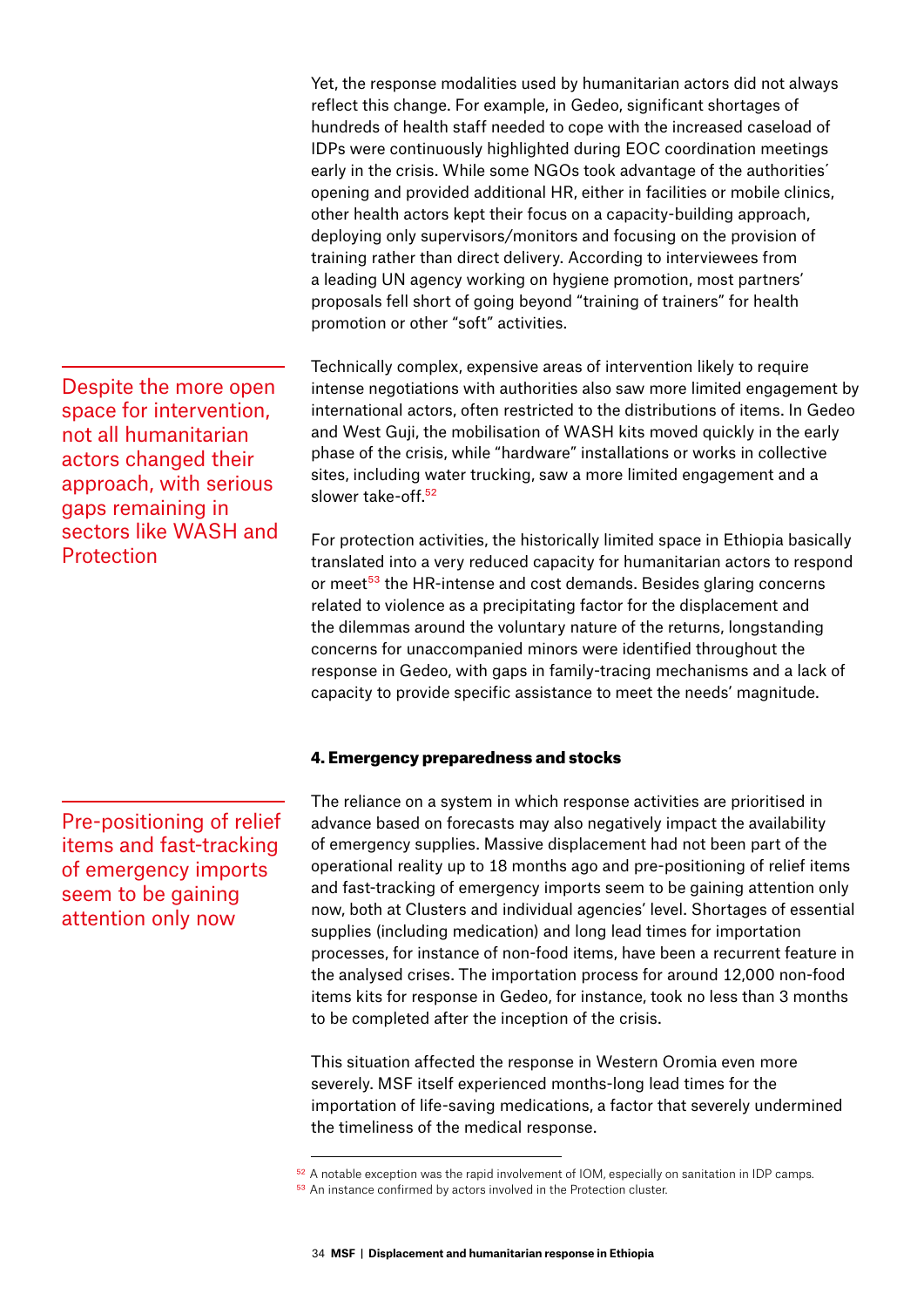### 5. Humanitarian actors' competition and role of coordination structures

Competition around funding led to some organisations "flagplanting" to claim their ability to cover a sector in an area before activities were fully operational on the ground

In the early phases of an acute emergency, information may be less than perfect, requiring a more rapid approach to addressing lifesaving needs

Beside the constraints linked to expertise and capacity, some emergency interventions were also characterised by competition around funding with some organisations "flag-planting" to claim their ability to cover a sector in a determined district and assert their presence through the clusters/ EOC before activities were genuinely fully operational on the ground. MSF struggled to progress with needed health and nutrition activities in at least one district of West Guji due to obstructions from one organisation claiming "full coverage", despite reassurances from MSF´s side that a rapid hand-over of activities once the operational scale-up by the mentioned actor would be completed. Similar blockages occurred in relation to waterprovision activities in the same area.<sup>54</sup>

This attitude may not necessarily stem only from opportunism and defence of funding. Self-perception in terms of operational capacity to deliver may also mislead decision-making. To some extent, it also affected MSF due to internal tensions between two different operational sections,<sup>55</sup> as the MSF section coming second to the ground in response to the mass displacement situation in Gedeo and West Guji found some resistance from the leading section in terms of opening up room for action in certain geographical areas.

The coordination mechanisms for emergency response in Ethiopia also have a potential to exacerbate this tendency of flag-plantingvv. A rather bureaucratic approach has been in place for a number of years, often aimed at avoiding "inefficiencies" in aid allocation by preventing any type of "overlapping" or "duplication" of activities and aiming at maximising the coverage of all reportedly affected areas through geographic "assignment" of partners.

It must be said that this practice has become less pervasive recently.<sup>56</sup> However, in the early phases of an acute emergency, information on needs on the ground may be less than perfect to decide immediately on a "rigid" geographic allocation of resources/agencies.<sup>57</sup> Rapidly addressing lifesaving needs in a less bureaucratic fashion may initially be achieved at the expense of some efficiency gains, but this can be easily adapted as the situation on the ground normalises.

<sup>&</sup>lt;sup>54</sup> This is far from being a practice uniquely found in Ethiopia; the issue was already pointed out and analysed from MSF's perspective in other reports in the "Emergency Gap" series; see: <https://arhp.msf.es/emergency-gap-final-report-bridging-emergency-gap>; [https://www.msf.org.za/](https://www.msf.org.za/system/tdf/publications/niger_case_study_final.pdf?file=1&type=node&id=6900&force=) [system/tdf/publications/niger\\_case\\_study\\_final.pdf?file=1&type=node&id=6900&force=](https://www.msf.org.za/system/tdf/publications/niger_case_study_final.pdf?file=1&type=node&id=6900&force=)

<sup>55</sup> MSF includes 5 operational centers: Amsterdam (Operational Centre Amsvterdam, or OCA), Barcelona (OCBA), Brussels (OCB), Geneva (OCG) and Paris (OCP). Two of them, namely OCBA and OCA, are present on the ground in Ethiopia and participated in the Gedeo and West Guji response.

<sup>56</sup> Up to a few years ago, the practice of "One District - One partner" per sector was more or less the rule.

<sup>&</sup>lt;sup>57</sup> Even more so when the location of IDPs changes on a near daily basis.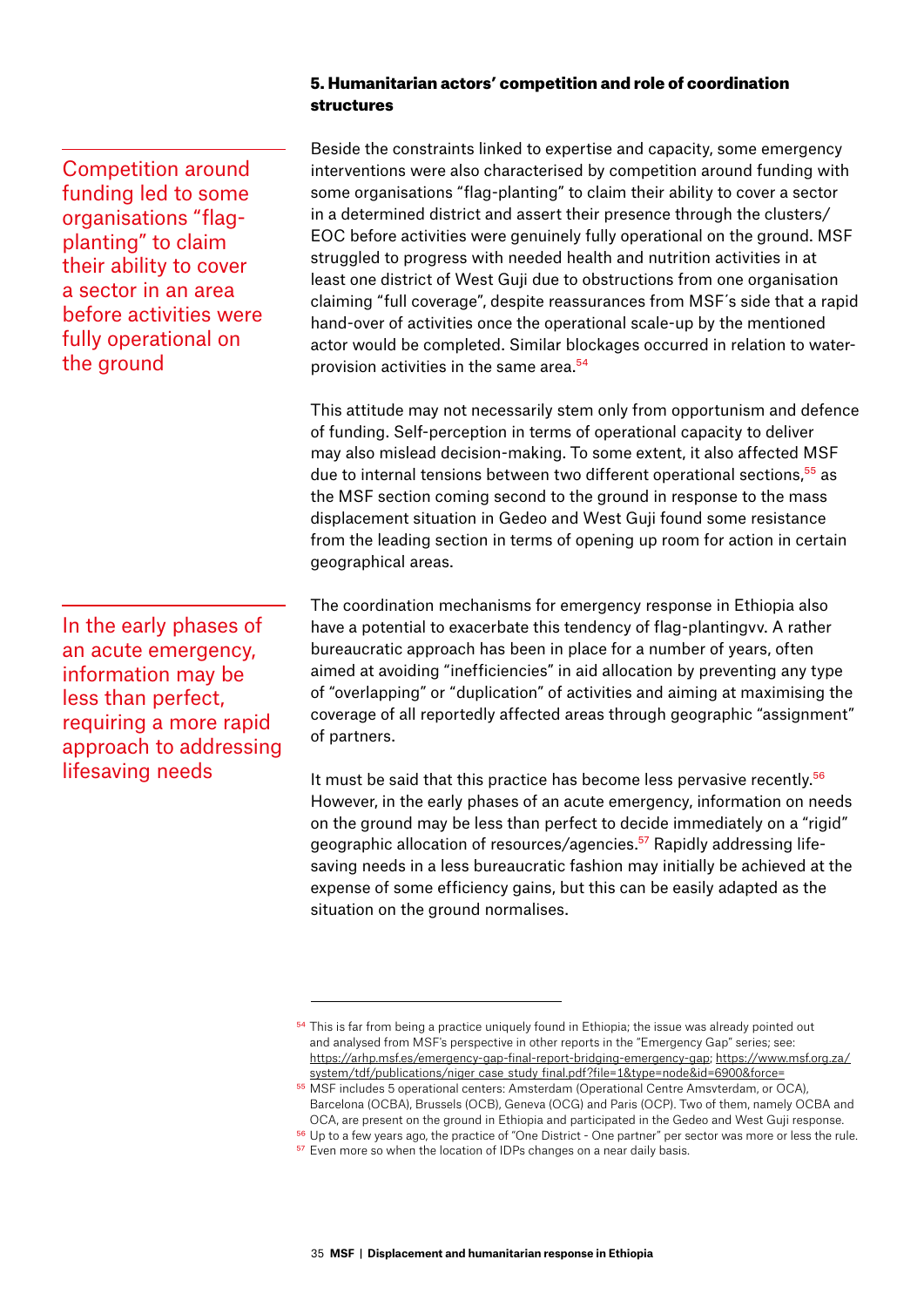The USD 1.5 billion **Humanitarian Requirements** Document was 77 % funded by the end of 2018, in a year where the country did not witness major climate or epidemicrelated crises

At first glance, financial room for manoeuvre in terms of rapid response seems to be there

### C. A QUESTION OF FUNDING?

Effective responses to acute crises, especially rapid-onset ones, are strongly dependent on the prompt availability of adequate levels of funding.

A retrospective look at the funding for the Humanitarian Requirements Document for 2018<sup>58</sup> shows a rather bright picture in terms of overall availability of resources:<sup>59</sup> at the end of the year, an overall request of USD 1.494 billion had been funded at 77%<sup>60</sup> (above USD 1.1 billion) in a year that did not witness  $-$  contrary to the previous biennium  $-$  major climate or epidemic-related crises.

Additional urgent funds requested for the response in Gedeo and West Guji in June 2018 amounted to USD 118 million,<sup>61</sup> roughly 10% of the overall funding raised by donors for humanitarian actions across the whole country over the year. For the Wellegas, a USD 25 million Operational Rapid Response Plan was presented in December 2018.<sup>62</sup> At first glance, financial room for manoeuvre in terms of rapid response seems to have been taken into consideration.

A look at the funding structure and priorities, however, paints a slightly different picture. When the Humanitarian Disaster and Resilience Plan<sup>63</sup> for Ethiopia was issued in March 2018, the strategic focus of the document, and of the types of responses proposed, was steered towards recovery and resilience-building for drought-related and predictable needs,<sup>64</sup> in line with the prioritisation done in the previous  $3$  years.<sup>65</sup>

Response to conflict-driven displacement is presented as one among five "key humanitarian issues" for 2018. However, the level of prioritisation of this caseload among the more than 8 million foreseen beneficiaries of food and non-food aid country-wide is rather unclear. $66$ 

<sup>58</sup> See: [https://reliefweb.int/report/ethiopia/ethiopia-2018-humanitarian-and-disaster-resilience-plan](https://reliefweb.int/report/ethiopia/ethiopia-2018-humanitarian-and-disaster-resilience-plan-mid-year-review)[mid-year-review](https://reliefweb.int/report/ethiopia/ethiopia-2018-humanitarian-and-disaster-resilience-plan-mid-year-review)

<sup>59</sup> See: [https://reliefweb.int/sites/reliefweb.int/files/resources/HDRP-Funding-for-2018---](https://reliefweb.int/sites/reliefweb.int/files/resources/HDRP-Funding-for-2018---December31-updated-15-jan.pdf) [December31-updated-15-jan.pdf](https://reliefweb.int/sites/reliefweb.int/files/resources/HDRP-Funding-for-2018---December31-updated-15-jan.pdf)

<sup>&</sup>lt;sup>60</sup> One of the best-funded in the world.

<sup>61</sup> See: [https://reliefweb.int/report/ethiopia/ethiopia-us118-million-urgently-required-support-over-](https://reliefweb.int/report/ethiopia/ethiopia-us118-million-urgently-required-support-over-818000-people-displaced-inter)[818000-people-displaced-inter](https://reliefweb.int/report/ethiopia/ethiopia-us118-million-urgently-required-support-over-818000-people-displaced-inter)

<sup>62</sup> See: [https://reliefweb.int/report/ethiopia/ethiopia-rapid-response-plan-seeks-us255m-reach](https://reliefweb.int/report/ethiopia/ethiopia-rapid-response-plan-seeks-us255m-reach-civilians-displaced-inter-communal)[civilians-displaced-inter-communal](https://reliefweb.int/report/ethiopia/ethiopia-rapid-response-plan-seeks-us255m-reach-civilians-displaced-inter-communal)

<sup>&</sup>lt;sup>63</sup> The name of the Humanitarian Requirements Document was changed to reflect the orientation of the strategy. See: [https://reliefweb.int/sites/reliefweb.int/files/resources/ethiopia\\_2018\\_](https://reliefweb.int/sites/reliefweb.int/files/resources/ethiopia_2018_humanitarian_and_disaster_resilience_plan.pdf) [humanitarian\\_and\\_disaster\\_resilience\\_plan.pdf](https://reliefweb.int/sites/reliefweb.int/files/resources/ethiopia_2018_humanitarian_and_disaster_resilience_plan.pdf)

<sup>64</sup> See: [https://reliefweb.int/sites/reliefweb.int/files/resources/ethiopia\\_hrd\\_2016.pdf;](https://reliefweb.int/sites/reliefweb.int/files/resources/ethiopia_hrd_2016.pdf) [https://www.](https://www.humanitarianresponse.info/sites/www.humanitarianresponse.info/files/documents/files/ethiopia_humanitarian_requirements_document_mid-year_review_2017.pdf
) [humanitarianresponse.info/sites/www.humanitarianresponse.info/files/documents/files/ethiopia\\_](https://www.humanitarianresponse.info/sites/www.humanitarianresponse.info/files/documents/files/ethiopia_humanitarian_requirements_document_mid-year_review_2017.pdf
) [humanitarian\\_requirements\\_document\\_mid-year\\_review\\_2017.pdf](https://www.humanitarianresponse.info/sites/www.humanitarianresponse.info/files/documents/files/ethiopia_humanitarian_requirements_document_mid-year_review_2017.pdf
)

<sup>&</sup>lt;sup>65</sup> The analysis goes further, underlying how predictive modeling suggested similar levels of needs up to 2020 and that "a modeling of the likely needs and humanitarian requirements, even in the absence of severe drought, […] totals nearly \$650 million per year".

<sup>66</sup> This would be partially addressed at mid-year review stage, where the increased IDP caseload, and in particular the one in Gedeo and West Guji, was mentioned and pointed towards increased prioritisation towards conflict-related displacement with a specific geographic focus on that crisis and on the Somali Region/Oromia border.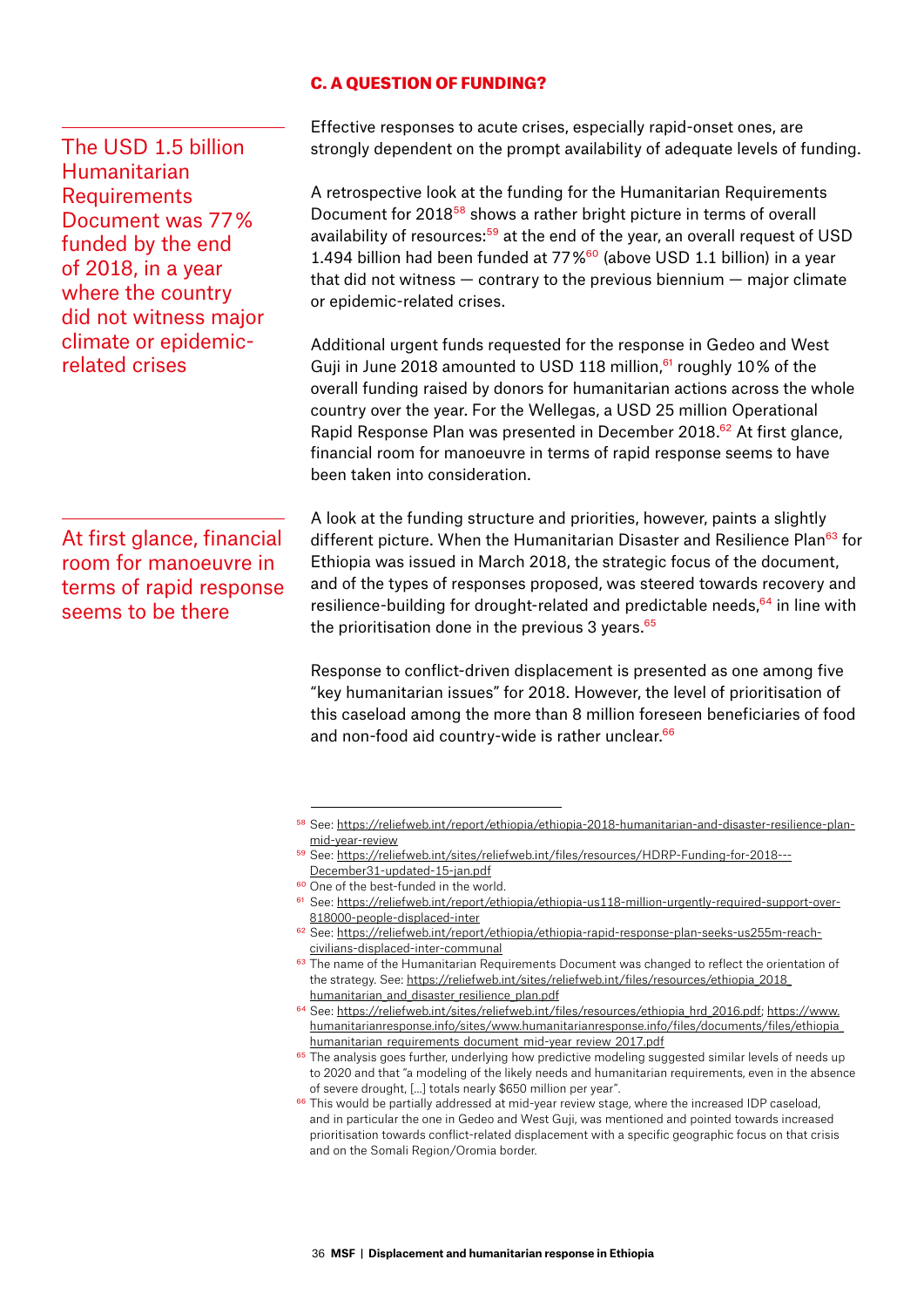With massive amounts of funding going towards longerterm needs, the re-prioritisation of additional resources to meet emerging, acute needs becomes a rather painful exercise

With massive amounts of funding going towards longer-term needs, the re-prioritisation or allocation of additional resources to meet emerging acute needs becomes a rather painful exercise. With few NGOs and UN agencies having significant funds of their own for rapid response, the rapid mobilisation of institutional funds is essential.

In Gedeo and West Guji, a number of donors were able to re-allocate or provide highly-needed additional funds $67$  and to do quite rapidly; however, additional money came mostly in the form of country-wide top-ups rather than as crisis-specific allocation.<sup>68</sup> Moreover, comparisons with previous years, when donors provided additional funding for drought-related crises, highlight a certain imbalance, with fewer funds available for conflict-driven needs.<sup>69</sup>

Rather than overall funding availability, the main financial bottlenecks observed in the responses to Gedeo and Guji as well as Benishangul and the Wallegas were mostly related to the "quality" of the funding provided, i.e. timeliness and geographic/operational flexibility based on needs.

The Ethiopian Humanitarian Fund (EHF), the major pooled fund for humanitarian response in the country,<sup>70</sup> was able to unlock a USD 30 million reserve allocation to respond to unforeseen emergencies in the aftermath of the Gedeo and West Guji displacement.<sup>71</sup> Again, this was a country-wide top-up, reflecting additional needs across all sectors and regions rather than for a crisis-specific response. A sub-envelope of USD 6 million was decentralised to the Emergency Operational Centres in Gedeo and West Guji Zones for allocation but the first grants were not finalised until September  $7<sup>th</sup>$ . By then the situation on the ground had changed radically, with the start of population movements linked to the authorities-led process of IDP returns. Part of the funding had to be put on standby while population locations and humanitarian access were clarified.

<sup>&</sup>lt;sup>67</sup> For instance, USAID announced an additional USD 170M in July to respond to emergencies country-wide: [https://reliefweb.int/report/ethiopia/united-states-announces-170-million](https://reliefweb.int/report/ethiopia/united-states-announces-170-million-humanitarian-assistance-help-vulnerable-people)[humanitarian-assistance-help-vulnerable-people](https://reliefweb.int/report/ethiopia/united-states-announces-170-million-humanitarian-assistance-help-vulnerable-people); also ECHO provided a mid-year top-up of 30 M EUR for the country: [https://ec.europa.eu/echo/where/africa/ethiopia\\_en](https://ec.europa.eu/echo/where/africa/ethiopia_en)

<sup>&</sup>lt;sup>68</sup> For funding through pooled funds such as the Ethiopia Humanitarian Fund this implies Country-wide agreements at clusters' levels before effective disbursement.

<sup>69</sup> Humanitarian aid from the European Union, for instance, reached a zenith of more than EUR 168 million in 2015, in correspondence to the drought-related crisis. Contributions in 2018 have totaled EUR 64 million: <https://webgate.ec.europa.eu/hac/>

<sup>70</sup> See: <https://www.unocha.org/ethiopia/about-ehf>

<sup>71</sup> See: [https://www.unocha.org/sites/unocha/files/EHF%20Reserve%20Allocation%20Strategy%20](https://www.unocha.org/sites/unocha/files/EHF%20Reserve%20Allocation%20Strategy%20Paper_%207%20August%202018.pdf) [Paper\\_%207%20August%202018.pdf](https://www.unocha.org/sites/unocha/files/EHF%20Reserve%20Allocation%20Strategy%20Paper_%207%20August%202018.pdf). It has to be highlighted that some USD 5 millionvv were allocated to respond to the crisis in Gedeo and West Guji through the national clusters already in the second standard allocation for 2018, in mid-July; see: [https://www.unocha.org/sites/unocha/files/](https://www.unocha.org/sites/unocha/files/EHF%20Standard%20Allocation%20Strategy%20Paper_2nd%20round.pdf) [EHF%20Standard%20Allocation%20Strategy%20Paper\\_2nd%20round.pdf](https://www.unocha.org/sites/unocha/files/EHF%20Standard%20Allocation%20Strategy%20Paper_2nd%20round.pdf)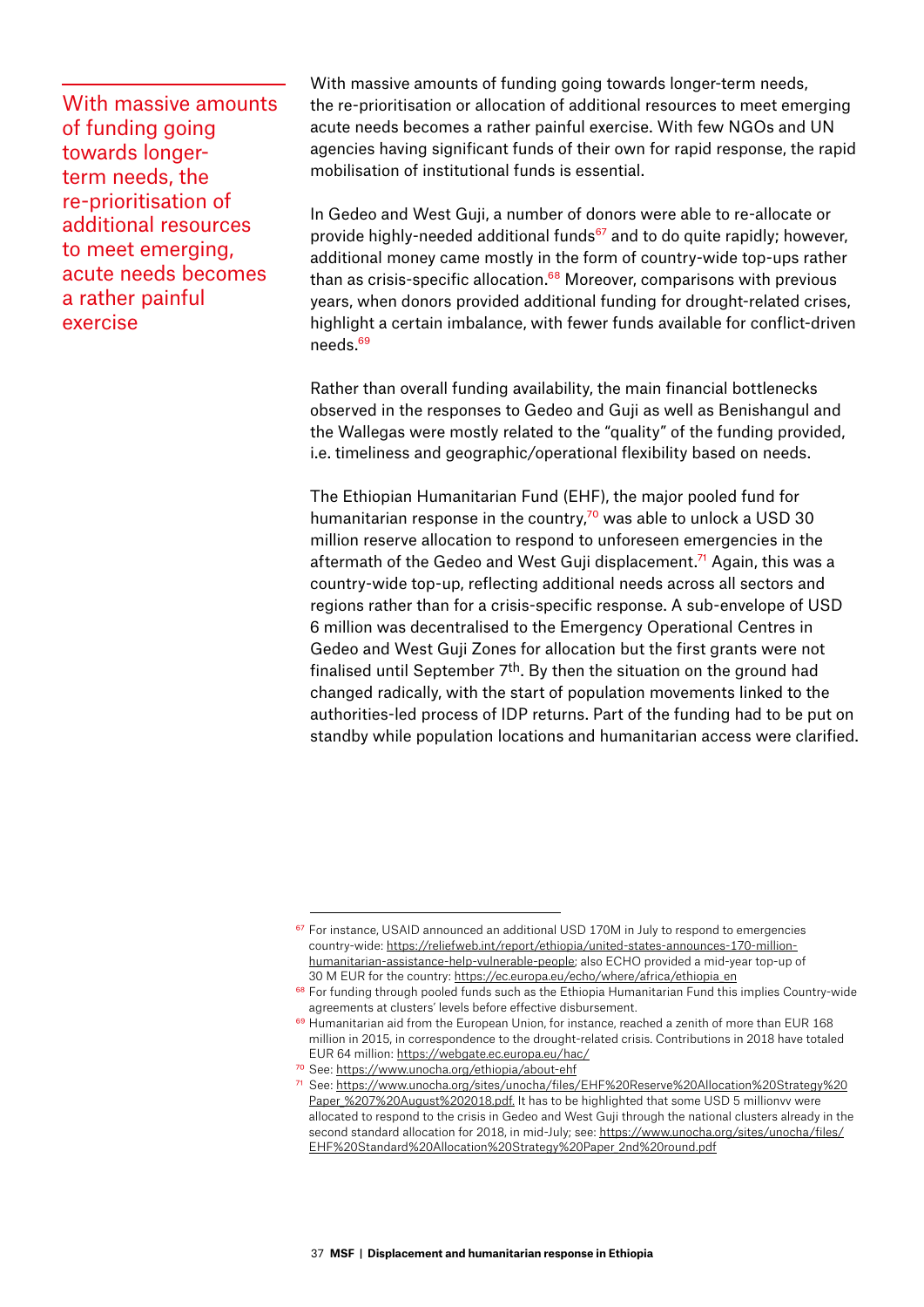Funding mechanisms were mostly set up around slow-onset, drought-related scenarios and were often hard to adapt to respond to more acute needs

Other emergency response funding mechanisms are also active in the country,<sup>72</sup> which did facilitate initial funding for NGOs and agencies' action in the early phases of the two crises. However, both NGOs and donors reported challenges in ensuring consistent rapid disbursements as in some cases, bureaucratic hurdles prevented the rapid approval of grants. Moreover, these mechanisms were often established years ago, at a time when the major emergency scenarios were slow-onset, droughtrelated crises or small-scale complex ones. The abrupt onset of large-scale conflict-related displacement seems to require a change of mind-set as well as operational adaptation.

On a general note, a number of NGOs, UN agencies, and donors interviewed raised concerns on how funding mechanisms and practices mostly set up around slow-onset, drought-related scenarios could perform in a rather new humanitarian picture, expressing the need to re-evaluate their effectiveness and re-calibrate funding modalities around acute needs.

It seems fair to conclude that capacity constraints did not derive only or mainly from funding limitations.<sup>73</sup> For instance, some donors reported having received few, if any, funding requests for the crisis unfolding in Western Oromia. In a context where major funding flows are directed towards longer-term needs rather than acute crises, the humanitarian system's absorption capacity and operational priorities seem to have played a more significant role.

 $72$  Such as the ECHO-funded Rapid Response Mechanism and the OFDA-funded Emergency Response Mechanism.

 $73$  This goes in line with trends that are witnessed outside of Ethiopia, where a generalised tendency to reduce the "emergency gaps" in response to funding gaps is quite prominent. For a specific analysis in this sense, see: [https://arhp.msf.es/sites/default/files/MSF\\_EGS06\\_Humanitarian\\_financing\\_is\\_it\\_](https://arhp.msf.es/sites/default/files/MSF_EGS06_Humanitarian_financing_is_it_all_about_money_april%202017.pd) [all\\_about\\_money\\_april%202017.pdf](https://arhp.msf.es/sites/default/files/MSF_EGS06_Humanitarian_financing_is_it_all_about_money_april%202017.pd)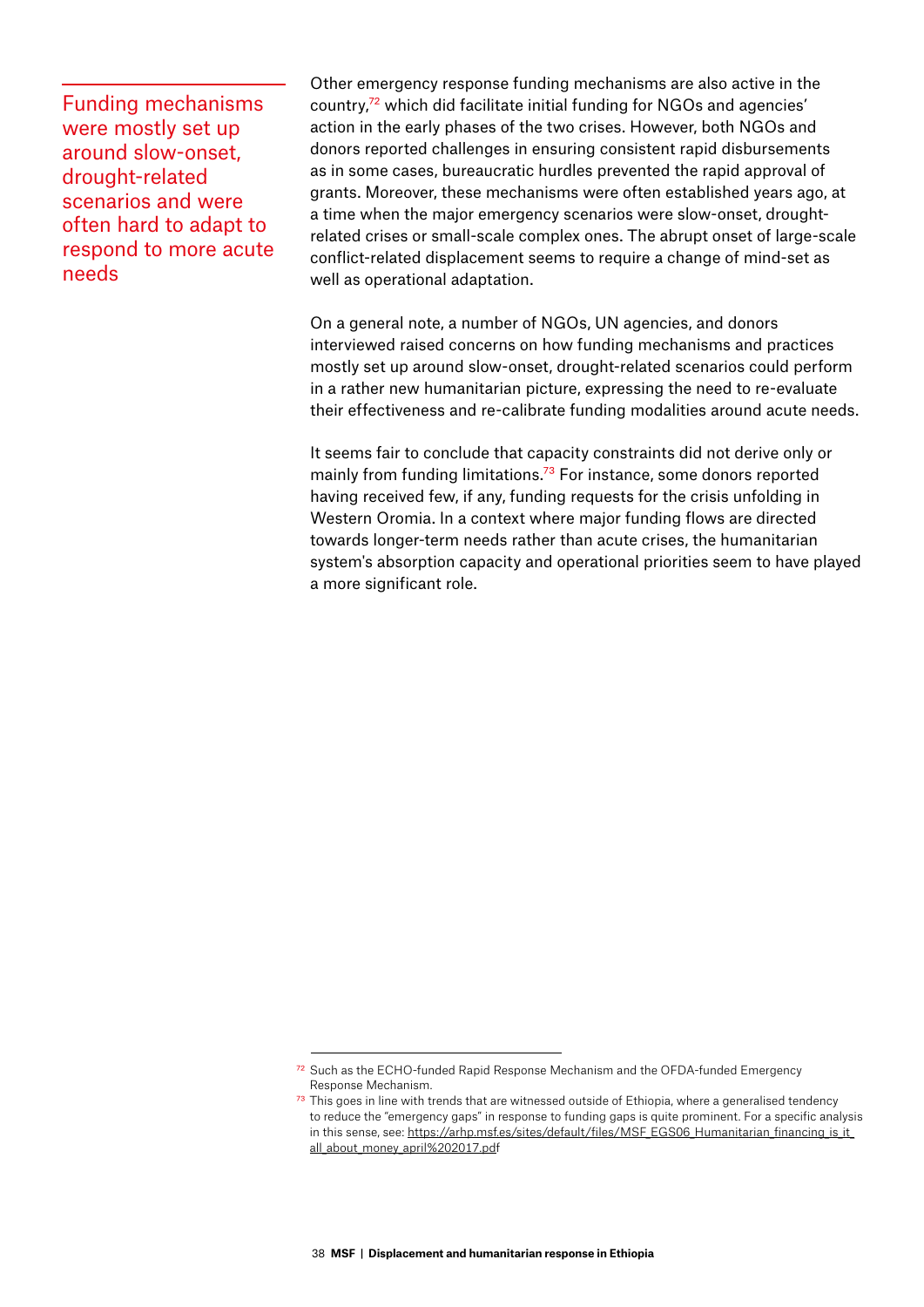### D. NEEDS ON THE GROUND VS. TARGETING FROM THE "TOP"

Officially reported IDP and planning figures had a significant impact on the assessment of needs and allocation of resources

The set-up of the emergency response system in Ethiopia also plays a fundamental role in determining how needs are defined and resources are allocated and targeted.

The first response plan for the intervention in Gedeo and West Guji was aimed at rapidly mobilising the needed emergency resources and it actually succeeded in providing a framework for starting a response. It also included provisions for further assessments and updates to the plan, based on the evolution of the situation on the ground and did not aim at providing a rigid framework.

While authorities allowed international organisations to conduct their own assessments, officially reported numbers of IDPs and planning figures had a significant impact on the allocation of partners and resources.

|              | <b>People affected</b> | % of total |
|--------------|------------------------|------------|
| Gedeo        | 642,152                | 78,5%      |
| West Guji    | 176,098                | 21,5%      |
| <b>Total</b> | 818,250                | 100%       |
|              |                        |            |

#### TABLE 1. **% OF AFFECTED POPULATION IN THE RESPONSE PLAN**

Source: NDRMC, Regional and Zonal authorities.

In Gedeo and West Guji, the official IDP figures likely created an involuntary "magnitude and location bias" in the initial strategies of humanitarian actors

At the beginning of the response in Gedeo and West Guji, the major difference in the official IDP figures between the two Zones likely created an involuntary "magnitude and location bias" in the strategies of a number of humanitarian actors. The majority of interviewees noted that the establishment of the Emergency Operations Centre in Dilla was achieved extremely quickly. In contrast, the development of the EOC in Bule Hora was slower and the presence of humanitarian actors more limited.

While the initial IDP numbers may provide a justification for this imbalance, an analysis of vulnerabilities should have probably introduced a note of caution. The District of Kercha in West Guji Zone was the epicentre of violence at the beginning of the crisis and saw the highest degree of destruction. Around 50,000 IDPs were reportedly sheltering in collective sites, $74$  most of them ethnic Gedeos unable to reach Gedeo Zone and living in extremely poor conditions in the same district where they reported being the targets of threats and attacks. However, this type of essential analysis was poorly highlighted in the early phase of the crisis. Senior-level

<sup>74</sup> See [https://www.iom.int/sites/default/files/dtm/ethiopia\\_dtm\\_20180723-28.pdf](https://www.iom.int/sites/default/files/dtm/ethiopia_dtm_20180723-28.pdf)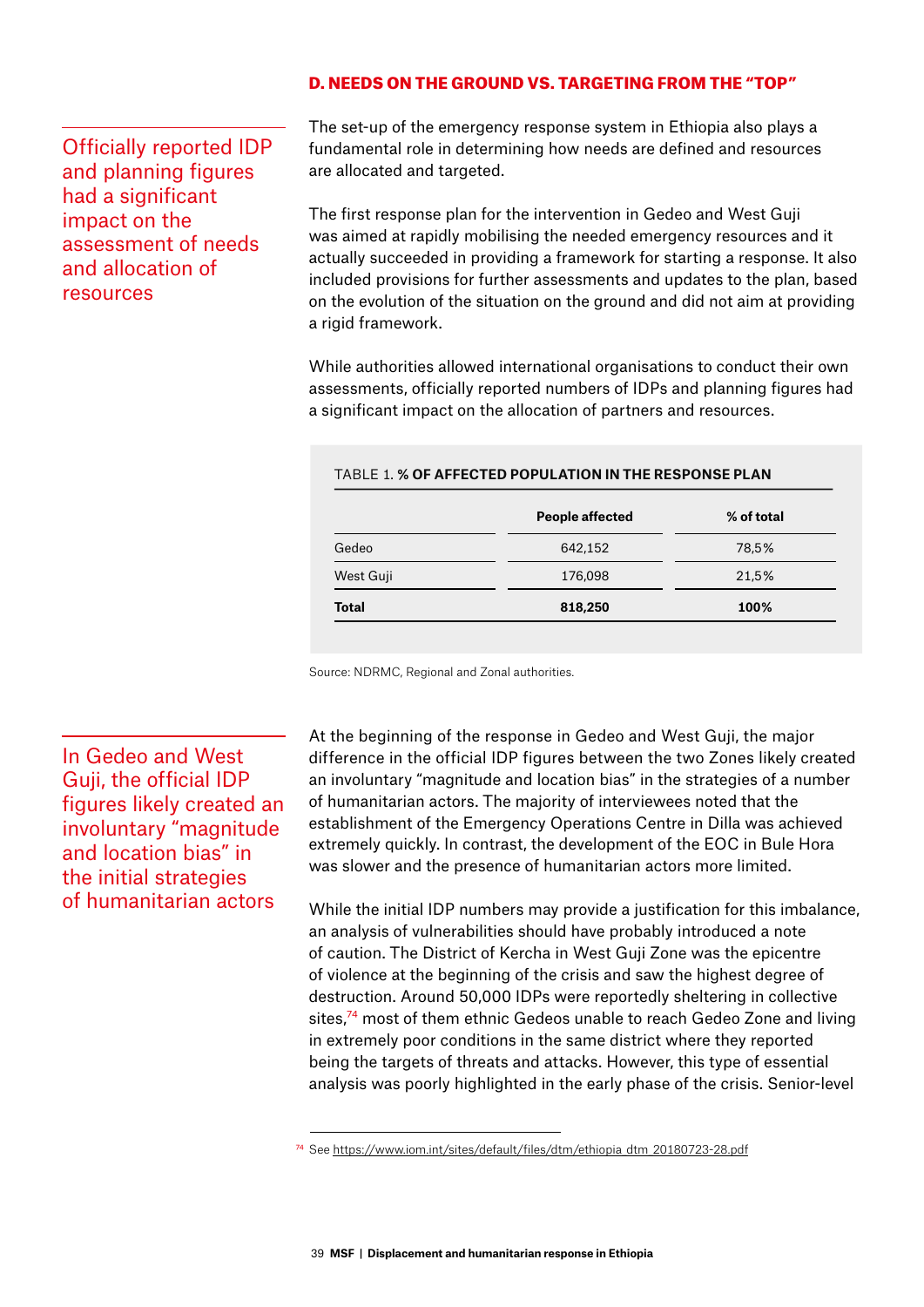presence and visits on the West Guji side were limited $75$  and a substantial humanitarian intervention materialised only after the return process started.

As the response evolved, the official IDP figures grew increasingly problematic. The authorities agreed to the use of IOM's Displacement Tracking Matrix for reporting, but the validation of figures remained the prerogative of regional authorities.<sup>76</sup> Numerous interviewees noted that, while the DTM is useful to highlight displacement crises and provide a first layer of information, it does not provide a comprehensive assessment of needs and is not the most effective tool to determine resource allocation.<sup>77</sup> Furthermore, as population movements became increasingly more fluid, particularly after the start of the return process, it was hard to rely on official figures as they could never accurately match the pace of movements.

Some interviewees suggested that approximate mapping of day-to-day population movements through proxy information available from teams engaged in IDP site management activities, would have proved more effective in informing the intervention than relying on official, large-scale exercises. However, the response was visibly stuck in an "officiality trap", with publicly endorsed figures becoming a major driver in influencing the allocation of resources.

When the return process accelerated between August and September, discrepancies emerged between the figures of returned IDPs provided by the EOC in Gedeo Zone, which counted the movements towards West Guji in the number of hundreds of thousands, $78$  and the ones provided by the EOC in Bule Hora, reporting much lower figures of returnees. According to some humanitarian workers interviewed, this escalated into a political confrontation, with profound disagreements between the two Zones on the exact number of ethnic Gedeo individuals residing in West Guji before the displacement being the major point of contention between both parties.

In this situation of political stalemate, bringing clarity in terms of figures became rather impossible for most actors involved in the response. In the absence of clarity, some funding and activities were put on hold.

As the response in Gedeo and Guji evolved, official IDP figures grew increasingly problematic, particularly after returns started and movements became more fluid

Discrepancies in official figures emerged, causing some funding and activities to be put on hold

<sup>75</sup> According to interviewees, the EOC meetings in Blue Hora were mostly held in Amharic language up to the month of August.

<sup>&</sup>lt;sup>76</sup> See: [https://displacement.iom.int/ethiopia;](https://displacement.iom.int/ethiopia) the tool allowed Country-wide collection of data on IDPs numbers and locations on a bi-monthly basis and, as of 2017, was regularly made public.

 $77$  A number of interviewees have even questioned data related to various displacement areas in the Country, where reported figures could well be politically-influenced or oriented towards boosting mobilisation of resources.

<sup>78 330,000</sup> as of October 1st; see: [https://displacement.iom.int/system/tdf/reports/IOM%20](https://displacement.iom.int/system/tdf/reports/IOM%20Ethiopia%20Gedeo-W.Guji%20Sitrep%20No.5.pdf?file=1&type=node&id=4376) [Ethiopia%20Gedeo-W.Guji%20Sitrep%20No.5.pdf?file=1&type=node&id=4376](https://displacement.iom.int/system/tdf/reports/IOM%20Ethiopia%20Gedeo-W.Guji%20Sitrep%20No.5.pdf?file=1&type=node&id=4376)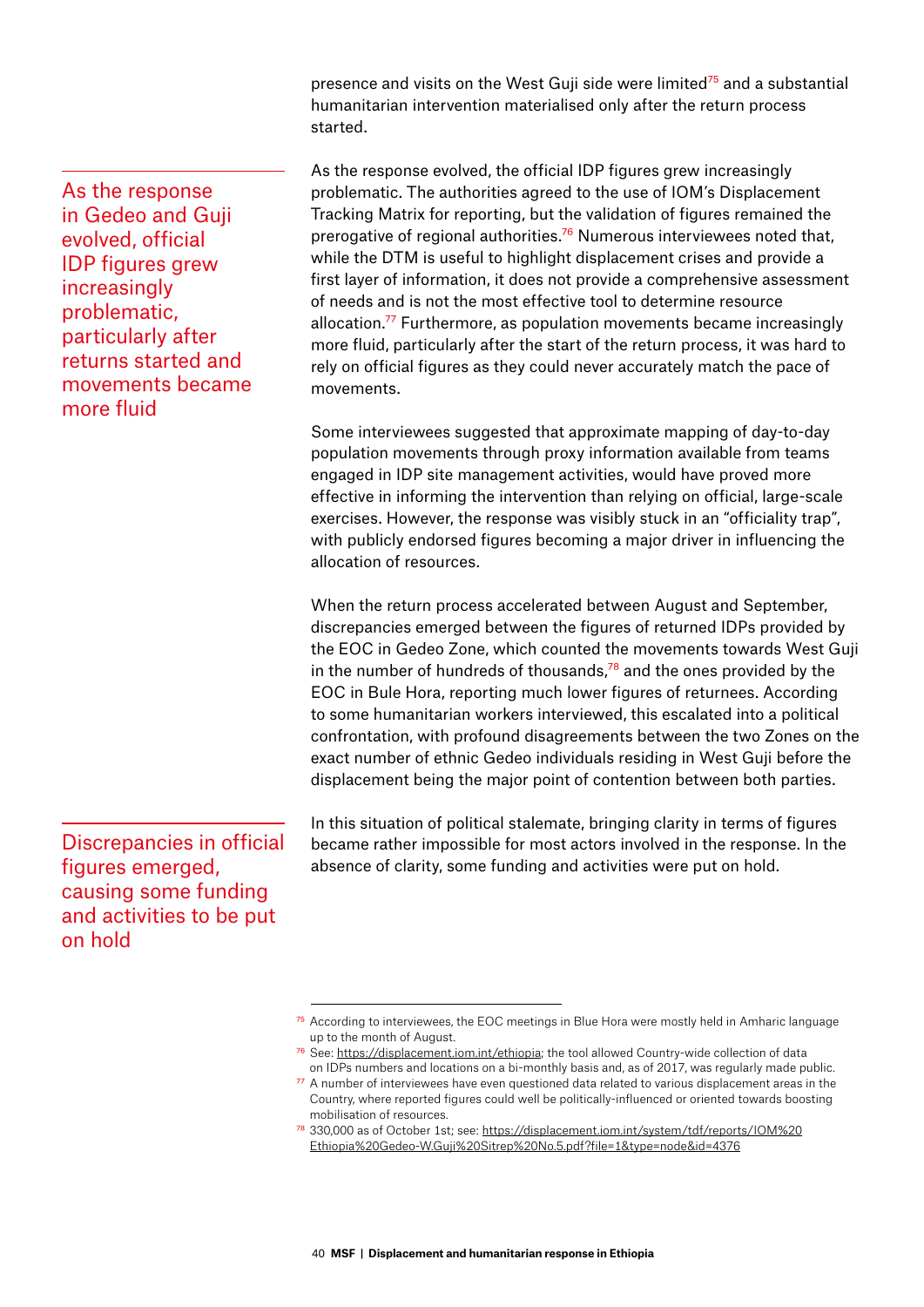### E. TARGETING OF ASSISTANCE

In building the case for at least including individuals with specific vulnerabilities (such as pregnant and lactating women or the elderly) in beneficiary lists

According to numerous interviewees, informed and principled geographical and household targeting was the major challenge in the Gedeo and West Guji response, all the more so once return processes started and allocation of aid came to be seen as a potential instrument for determining people's movements. The reasons go beyond lack of information or access blockages, and seem to point more decisively to the way in which targeting is done and the perceived role of humanitarian organisations in the process.

The Humanitarian Country Team prioritised the need to ensure principled delivery of aid in the aftermath of the return process in Gedeo and West Guji, but it took a long time to reach a consolidated position. By early October the EHCT endorsed Common Operational Guidance for partners engaging in West Guji, as a way to frame and protect the independence and neutrality of assistance. The principles for engagement focused on evidence-based targeting prioritising the most vulnerable populations, clearly making reference to "do no harm" principles.

Once again, however, a set of principles agreed upon at the top did not translate to field level.

Some organisations did not feel comfortable with the beneficiaries' lists provided<sup>79</sup> and openly challenged the targeting/verification process, requesting NGOs inclusion in the registration of beneficiaries.<sup>80</sup> These actors reported lengthy and complex discussions with authorities, during which delivery of assistance was suspended from their side to avoid potential manipulation. One NGO reported having to stop aid delivery for almost three months while reassurances on a sufficiently balanced registration process were sought.

The move was however taken on board by some UN officials active within the EOC clusters, who pushed at EHCT level for humanitarian actors' increased engagement in household targeting.

Not all organisations though seem to have pulled immediately in the same direction. Some humanitarian staff reported not having perceived major challenges in terms of proper targeting for their NGO or agency or did not feel comfortable openly challenging beneficiaries' lists which were often perceived as the prerogative of local authorities.

 $79$  In particular for the sensitive areas of Non-food items and cash distributions.

<sup>80</sup> Some interviewees reported that this was facilitated by directly approaching authorities at village and district level, negotiating different registration processes or, in areas of Gedeo where targeting practices based on status were preventing IDPs from receiving assistance, in building the case for at least including individuals with specific vulnerabilities (such as pregnant and lactating women or the elderly) in beneficiary lists.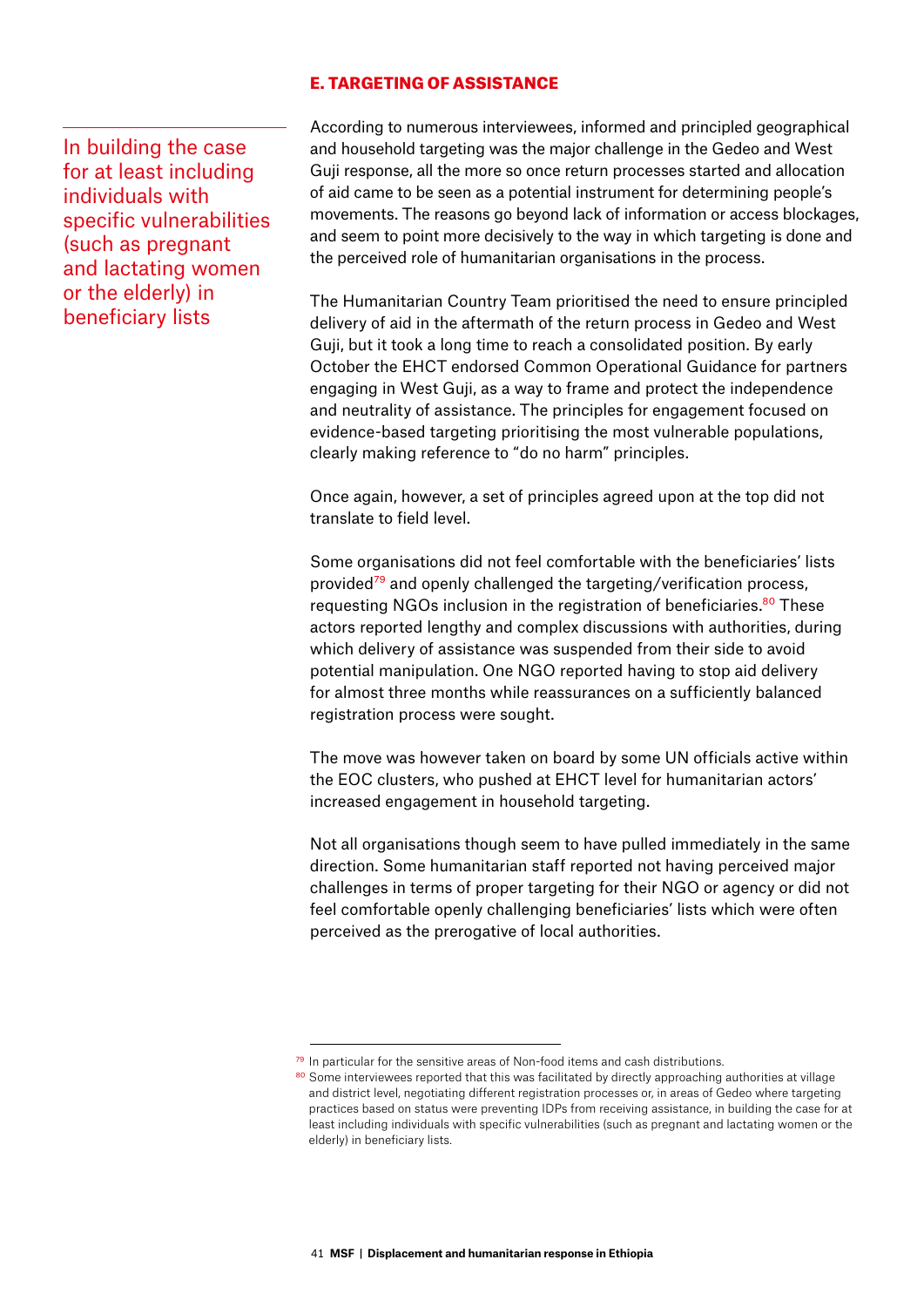### Community perception towards humanitarian organisations can be heavily influenced by dysfunctional aid allocation

Under the current humanitarian framework in Ethiopia, humanitarian actors have not tended to play a prominent role in aid targeting

Some tensions and incidents linked to communities' perception of exclusion from aid were also reported, most notably determining a halt in food distributions in some areas of West Guji in December 2018. Community perception towards humanitarian organisations can be heavily influenced by dysfunctional aid allocation, undermining their image of impartiality and neutrality. Potential for doing harm or the risk of aid fuelling conflicts cannot be ruled out.

The process to work out a formal guidance document to inform the targeting and verification strategy proved very lengthy. Advocacy was done at EHCT, clusters and donors level and finally succeeded in having the EHCT endorse a Guideline for Targeting and Verification in humanitarian contexts in March 2019. The document provides for direct inclusion of communities and humanitarian organisations in targeting committees and for independent verification to be done by humanitarian actors. Reportedly, this was received positively and openly by authorities at Federal level.

As a matter of fact, National Guidelines for Targeting were established in 2011. $81$  Although mostly focused on food assistance, the guidelines promote principles of impartiality and accountability as well as community participation in beneficiary targeting and registration. It is specified that "this is carried out at community level, overseen and supported by local government and humanitarian partner organisations".82 The fact that humanitarian actors have not tended to play a role in the process seems to have been caused primarily by practices on the ground, often in nonconflict contexts where questions of neutrality/impartiality might appear less obvious, and has been legitimised by the broader humanitarian framework in Ethiopia, which emphasises the government's prominent role in humanitarian response.

Consequently, it is highly likely that the future implementation of the new targeting guidelines will mostly depend on the willingness and negotiation capacity of humanitarian actors on the ground. During discussions with some humanitarian staff, interviewees understood that the new targeting guidelines were expected to provide specific guidance for the crisis in Gedeo and West Guji, due to the high level of politicisation, but that they would not be applied strictly country-wide.

<sup>81</sup> *National Guidelines on Targeting Relief Food Assistance*, Addis Ababa, August 2011.

<sup>82 &</sup>quot;Priority should be given to those most at risk, and targeting must be needs-based (following an impartial and transparent assessment of the vulnerability and needs of different groups). All actors and organisations involved in the targeting of […] assistance in Ethiopia should strive to meet these standards". Ibid.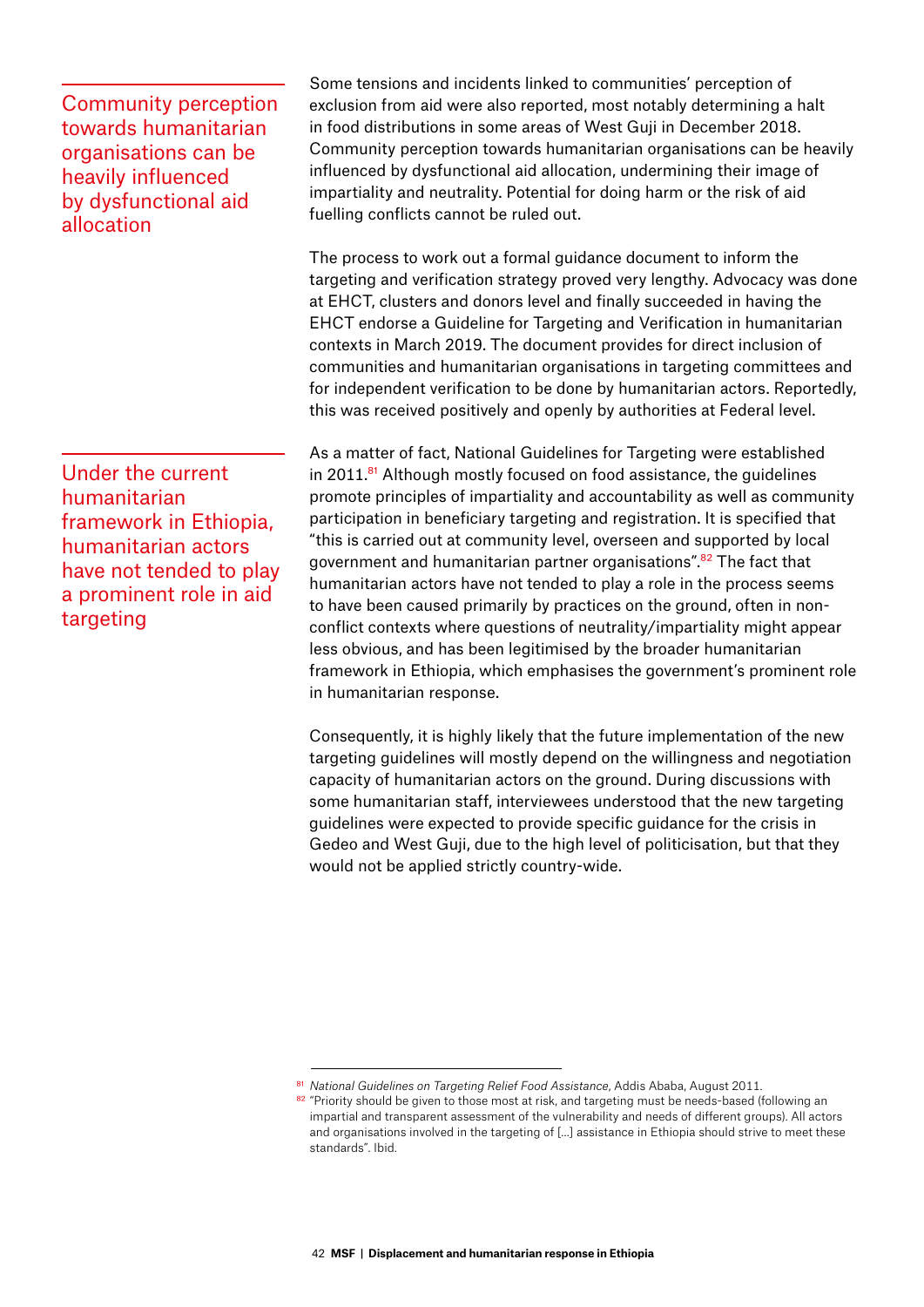### F. HUMANITARIAN POSITIONING ON RETURN PROCESSES

Most humanitarian workers interviewed agreed that finding an effective and common positioning on the process started by authorities in August 2018 to favour returns of IDPs in Gedeo Zone was a major challenge.

It must be recognised that some challenges were beyond the reach of the humanitarian community; most interviewed humanitarian workers and officials highlighted the poor leverage towards government authorities in influencing decisions on IDP return plans, despite repeated attempts to advocate at a high level.

There are nevertheless inter-connections between how the humanitarian community framed and approached the response and the political decision-making that emerged.

First of all, the authorities' rhetoric around preventing "aid dependency" and "avoiding the situation becoming unnecessarily protracted" built very substantially on the language that the humanitarian system itself has introduced and promoted in Ethiopia in the recent years as a "new way of working". Reviewing what this means in conflict-related crises is now a challenge.

Besides, a common understanding of the situation and the political drivers behind the conflict by the humanitarian actors involved was probably one of the preconditions to come up with a consistent approach. However, interviewees from different agencies provided very different narratives on key issues, including the events that caused the displacement in Gedeo and West Guji, as well as the extent and magnitude of the initial violence. There was also no agreement among the interviewees on the drivers behind the push for returns, and whether the process was led by the federal or regional government.

The lack of common narrative is a problem in itself, but it is also an indicator of the humanitarian community's struggle to understand its operational environment within the country. Once again, MSF was no exception. Despite a large operational presence in both Gedeo and West Guji and large numbers of staff embedded in or from the IDP community, MSF teams struggled throughout the response to agree on a clear understanding of the initial levels of violence and relations between displaced people, their representatives, host communities, and the authorities. Tracing of secondary IDP movements was conducted, but often without a clear understanding of patterns and drivers. Attempts to obtain highly needed information on the above to build a solid advocacy strategy provided mostly anecdotal information.

Engagement and advocacy on the return process below the Federal level was also reported to be less than ideal. In the early phases of the crisis, the major "muscular" push coming from federal authorities and NDRMC for enhancing emergency response may have produced a bias which

Finding an effective and common position on IDP returns in Gedeo and West Guji was a major challenge across the humanitarian community

The lack of common narrative on the situation is an indicator of the humanitarian community´s struggle to understand the changing operational environment in Ethiopia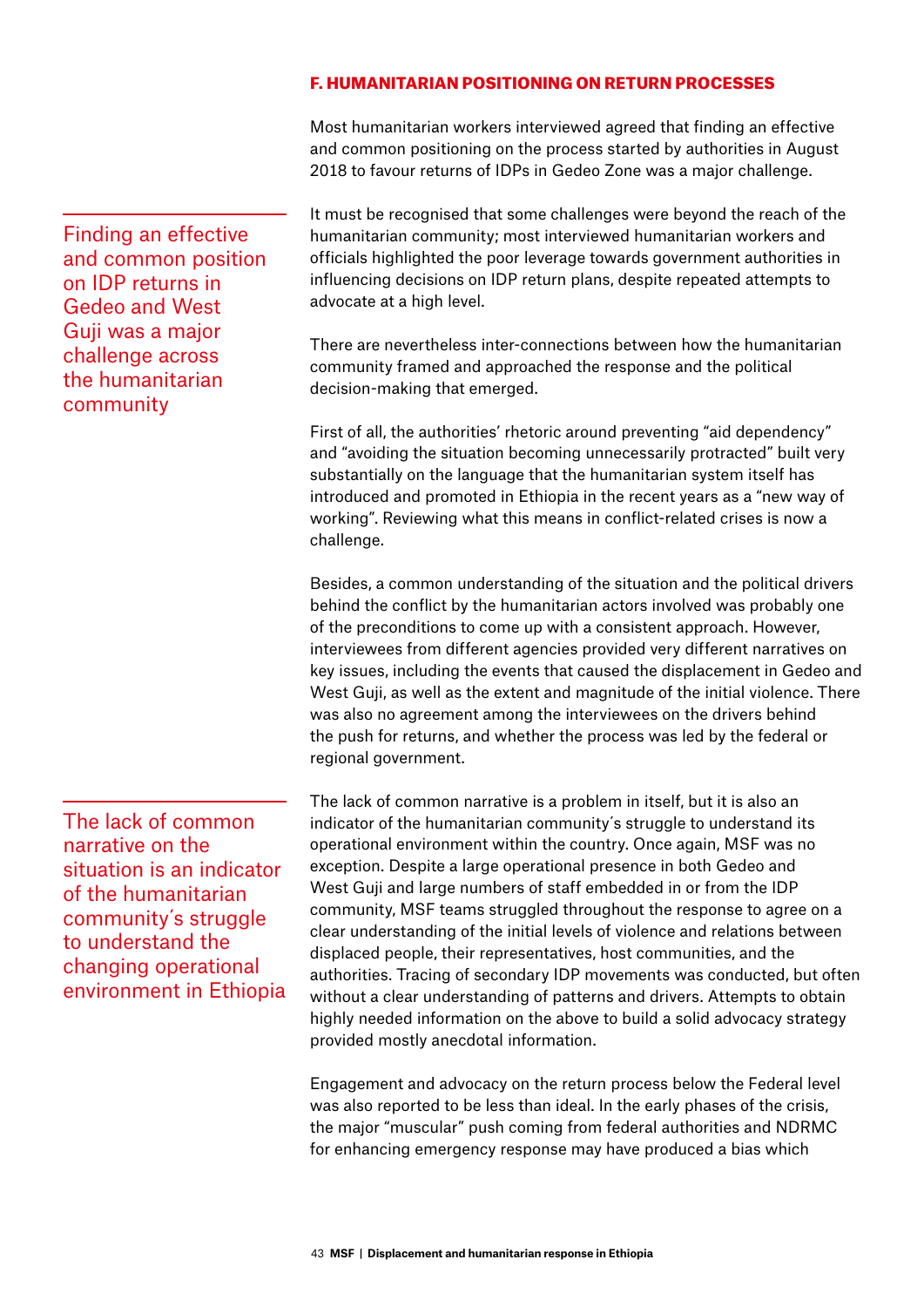steered most of the negotiation efforts at Addis Ababa level. This may also have been a reflex coming from a consolidated modus operandi and an expectation by humanitarians of strong top-down decision-making on the authorities' side. Yet, with the prolonging of the crisis, the trickling-down of decisions taken in Addis Ababa became more and more problematic and the role of Regional and Zonal authorities in decision-making became increasingly more prominent; in Gedeo, in particular, a number of interviewees confirmed a shift in leadership around October. Yet, the level of understanding and adaptation to this shift by different humanitarian actors remains unclear. MSF itself did not opt for stronger lobbying efforts at regional or capital level, with the exception of adhoc visits from country coordinators regarding specific issues.

At EOC level, the high turnover of senior coordinators and cluster leaders who were supposed to provide a significant negotiation "buffer" role towards authorities was reported to be an obstacle to this cause. And despite notable efforts by some coordinators, some NGOs and MSF field staff also highlighted how in several cases, the voices of some UN staff embedded in the EOC could hardly be distinguished from the ones of the Government.

In addition, as of mid-October, the National Disaster Risk Management Commission (NDRMC), the major federal stakeholder for humanitarian response, was put under the umbrella of the newly-created Ministry of Peace (a structure in charge of major internal security tasks).<sup>83</sup> Several humanitarian actors highlighted how this coincided with an increased effort to frame the humanitarian response and the IDP crisis within a broader political agenda.

The operational strategy of the humanitarian system around the subject of IDPs returns was also problematic.

Some of the humanitarian workers interviewed, despite recognising the complexity of the political scenario, highlighted a reactive, rather than proactive, mode of operation. In Gedeo and West Guji, the EHCT often pushed government authorities for a clear return plan as a precondition for deciding the modalities of humanitarian engagement in areas of return; according to the humanitarian workers and UN officials interviewed, no concrete answers were provided until April 2019.<sup>84</sup> Much less effort was devoted to proactively designing contingency plans for rapid reaction in case of sudden or forced returns, considering likely operational scenarios and needed contingency stocks. An attempt came from the ground in December 2018 from lead agencies at EOC level in Gedeo and West Guji, but it is unclear whether the draft contingency plan proposed reached decision-making levels in Addis Ababa.

The high turnover of senior coordination staff, who were supposed to negotiate with authorities and provide a "buffer" for implementing agencies, was an obstacle

Negotations were often reactive rather than proactive, with less effort devoted to designing contingency plans for reaction to sudden or forced returns

<sup>83</sup> See: [https://www.africanews.com/2018/10/17/muferiat-kamil-ethiopia-s-historic-speaker-now](https://www.africanews.com/2018/10/17/muferiat-kamil-ethiopia-s-historic-speaker-now-first-peace-minister/)[first-peace-minister/](https://www.africanews.com/2018/10/17/muferiat-kamil-ethiopia-s-historic-speaker-now-first-peace-minister/)

<sup>84</sup> In early April 2019, a formal plan aiming for Country-wide IDP return and resettlement was shared and presented to the humanitarian and donor community by the Ministry of Peace.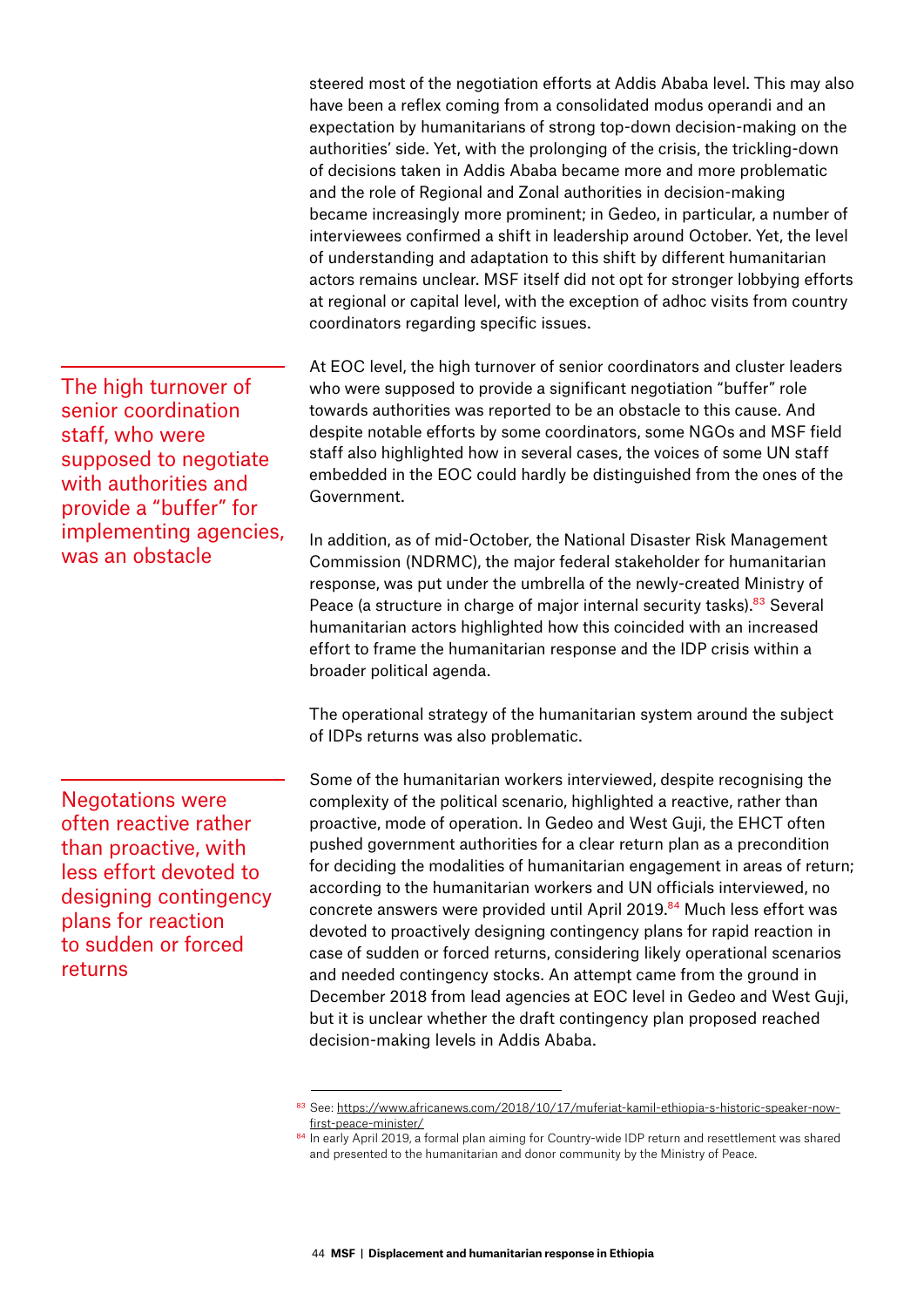More broadly, the shared concerns around if and how to engage in "return" areas did not translate into a visible common approach and operationalisation on the ground.

A common operational approach on if and how to engage in return areas, key precondition for a common effective advocacy strategy, was not visible on the ground

Despite the challenges, there was more openness to discuss IDP principles and protection compared to conflict-related crises in previous years

Concerned about creating pull factors in insecure return areas, a few organisations opted for a complete operational phase-out. Other actors adopted a more pragmatic approach: with thousands of IDPs moving to areas of origin with no access to basic services and exposed to potentially life-threatening hazards, $85$  MSF and others opted in the aftermath of the return process for an intervention focusing at least on immediate life-saving needs. The operationalisation of this approach was not straightforward, however. The continuous mobility of the IDP population proved challenging for most organisations. The mentioned interferences on beneficiaries' targeting seriously undermined the effectiveness of the response, in addition to plunging once again the humanitarian community into a lengthy debate on how to tackle the issue.

Some agencies, on the other side, moved decidedly towards the early recovery and rehabilitation approach voiced by authorities; in early 2019, international funds were reportedly mobilised for longer-term actions on shelters' rehabilitation, notwithstanding on-going concerns on returning IDPs' access to their land and properties.

In practice, a common operational approach in return areas, key precondition for a common effective advocacy strategy, was not visible on the ground.

Despite the challenges, not every conclusion is bleak: a number of interviewees reported more openness in the discussion of IDP principles and protection on the authorities' side compared to conflict-related crises in previous years. NGO and UN protection monitoring visits to IDPs and returns sites were allowed and the Office of the High Commissioner for Human Rights of the UN was able to deploy in Gedeo and West Guji. International staff presence was accepted to a high degree, once again indicating that authorities may be keen to open to external resources and to the higher level of scrutiny coming with it where they perceive that the needs on the ground justify the "risk".

As of early April, the Ministry of Peace vbrought international partners around the table to seek support around a strategic plan to address internal displacement in Ethiopia, acknowledging the existence in the Country of 2.9 million conflict-related IDPs.

Whether the crises described have provided due lessons learnt for future engagement will be determined by the actual operationalisation of the principles on the ground.

<sup>85</sup> <https://reliefweb.int/report/ethiopia/iom-ethiopia-gedeo-guji-return-analysis-report-i-august-2018>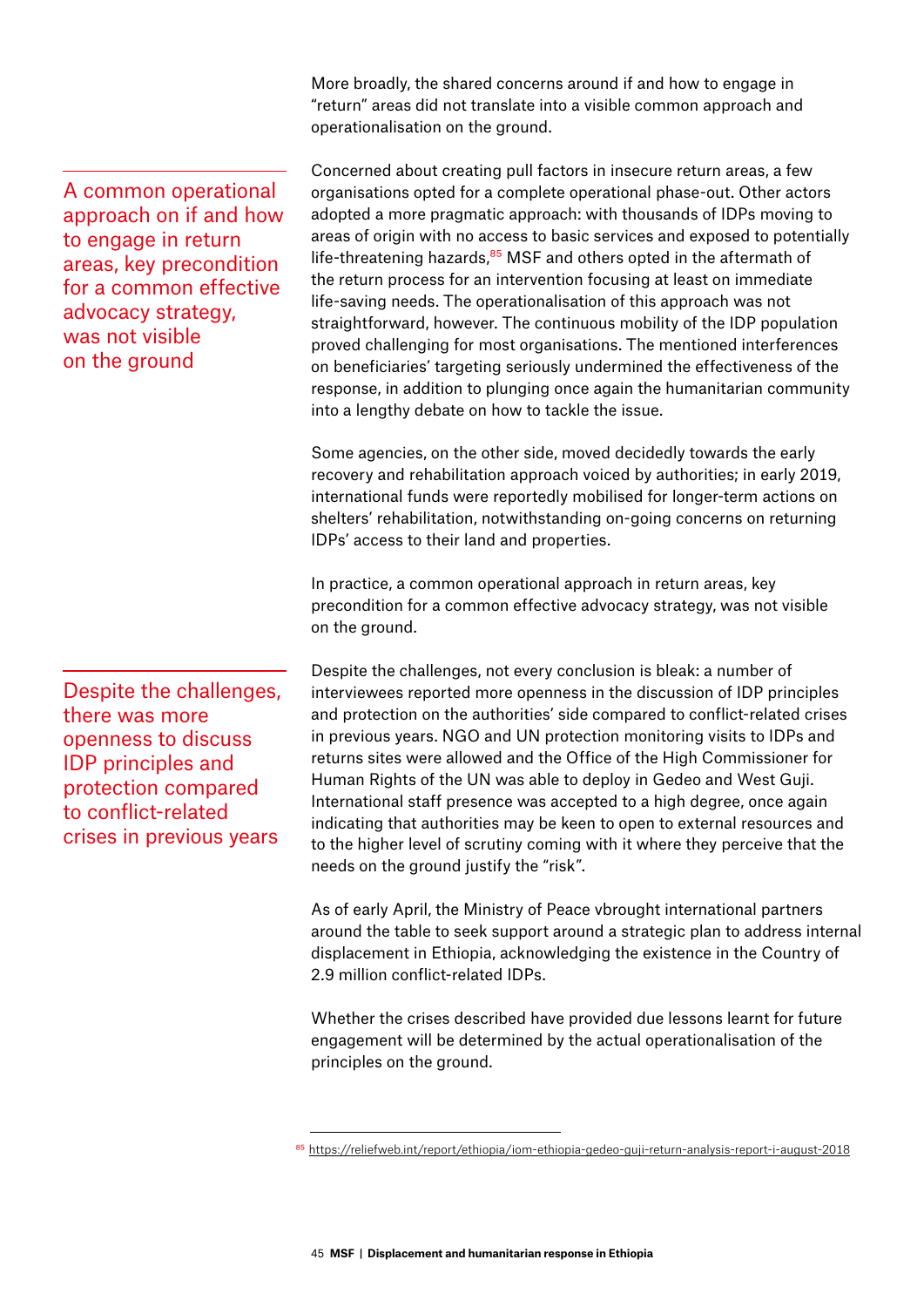### G. A MATTER OF INSECURITY OR SECURITY MANAGEMENT?

The security situation in Ethiopia is changing, with the emergence of new patterns of conflict and violence

Most interviewees agreed on the fact that the overall security situation across Ethiopia has seen a significant evolution in the last two years. The increase in tensions and clashes along ethnic lines have turned some administrative boundaries into hotspots of internal ethnic-related violence; among the consequences in terms of humanitarian operations, restrictions of access have been repeatedly mentioned by interviewees, very well exemplified by the long-term inaccessibility of Kamashi Zone in v Benishangul Gumuz. In some areas of the country, the involvement of State and non-State armed actors in clashes have contributed to an escalation of conflict, culminating in the reported use of heavy weaponry.<sup>86</sup>

In the last year, the return of a number of opposition groups with armed wings, such as the Oromo Liberation Front (OLF) and the Ogaden National Liberation Front (ONLF), has introduced a new factor in the security equation: military operations with the Ethiopian Armed Forces and opposition groups on opposite sides have been observed in areas where humanitarian activities are taking place, as has been the case in different areas of Oromia. This has occurred both in West Guji and in East and West Wellega, albeit in different modalities.<sup>87</sup>

Humanitarian actors have reacted differently to this change, with varying approaches to security management

The reaction by the humanitarian community to this changing scenario has been, once again, uneven and strongly dependent on the individual organisations' modus operandi in terms of security management.

UN agencies depend on UNDSS instructions and guidance when it comes to security management.

<sup>86</sup> This has been the case in Moyale, along the Southern border between Oromia and Somali Regions, which has witnessed on-and-off fighting peaking in December 2018, when reports of prolonged heavy clashes caused deaths and the displacement of hundreds of Ethiopians towards Kenya. Similar incidents, allegedly involving the Ethiopian Defense Forces, had already provoked the flash displacement of some 9,700 individuals in March 2018. Humanitarian access to the Somali side of Moyale, especially for relief food deliveries, has been extremely limited and at times completely shut down since 2017. See: [https://af.reuters.com/article/worldNews/idUSKBN1OE09O;](https://reliefweb.int/report/kenya/nearly-10000-ethiopians-seek-asylum-moyale-kenya-following-violence-back-home)  [https://reliefweb.int/report/kenya/nearly-10000-ethiopians-seek-asylum-moyale-kenya-following](https://reliefweb.int/report/kenya/nearly-10000-ethiopians-seek-asylum-moyale-kenya-following-violence-back-home)[violence-back-home](https://reliefweb.int/report/kenya/nearly-10000-ethiopians-seek-asylum-moyale-kenya-following-violence-back-home)

<sup>87</sup> Unfortunately, an objective analysis and comparison of the number and magnitude of conflict-related incidents in the country over the last two years is not yet available. The Uppsala Conflict Database Program, for instance, one of the most comprehensive databases in this sense, has updated information only up to 2017. See: <https://ucdp.uu.se/#country/530>. The same is valid for incidents and security restrictions affecting humanitarian actors, as a humanitarian access incidents database was put in place by OCHA only in late 2018; yet, the data publicly available for January and February 2019 for Gedeo and West Guji shows a rather telling picture: while the overall number of incidents is not specified, restrictions of movement and active hostilities & military operations constitute 22 % and 17 % respectively of the causes for humanitarians lack of access to beneficiaries: [https://reliefweb.int/](https://reliefweb.int/sites/reliefweb.int/files/resources/22022019_ocha_gedeo_wguji_displacement_snapshot.pdf) [sites/reliefweb.int/files/resources/22022019\\_ocha\\_gedeo\\_wguji\\_displacement\\_snapshot.pdf](https://reliefweb.int/sites/reliefweb.int/files/resources/22022019_ocha_gedeo_wguji_displacement_snapshot.pdf)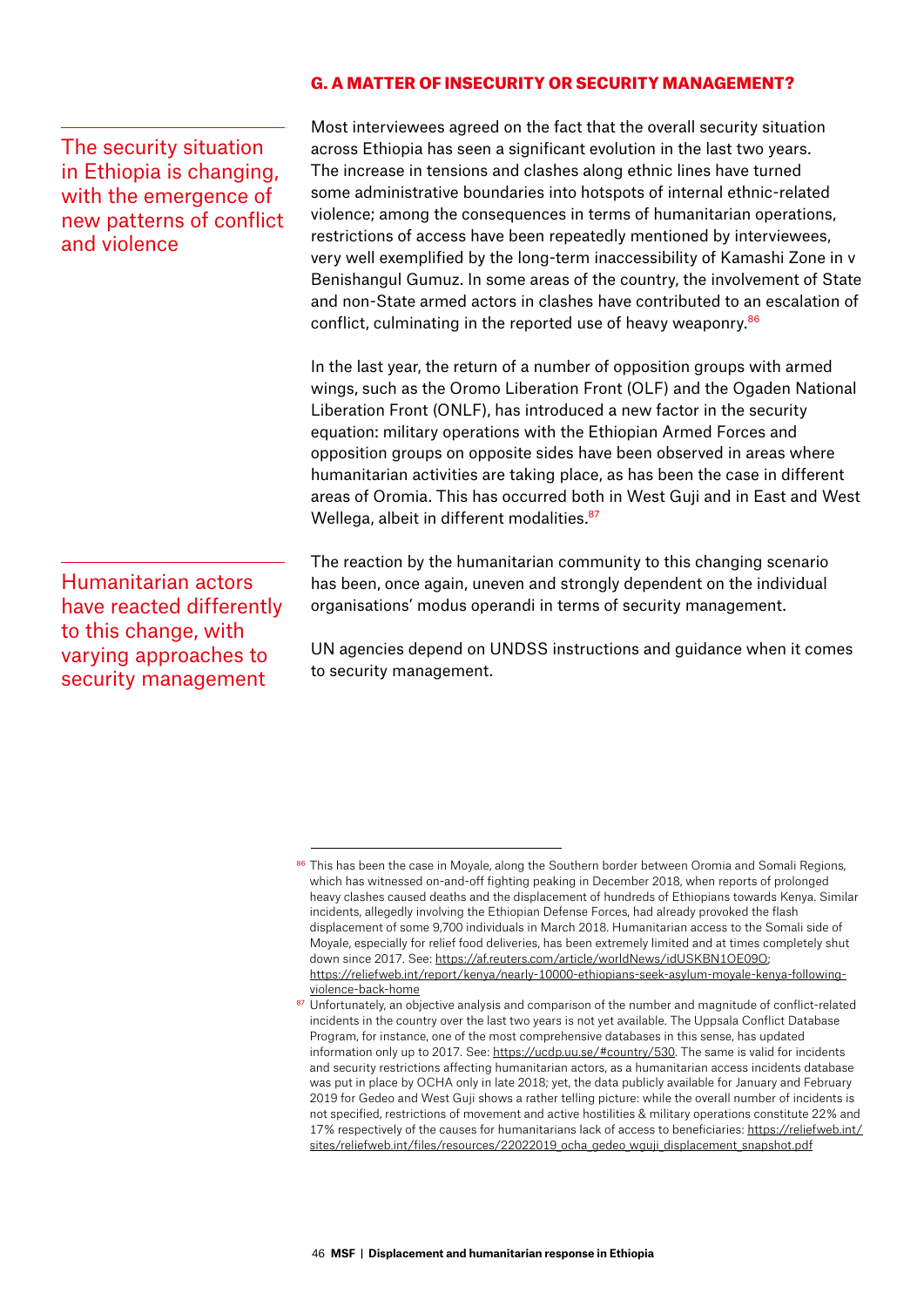Security guidelines and advice — or the lack thereof — were often developed without physical presence on the ground, contributing to risk-avoidance

In East and West Wallega, the perception of the security situation within the humanitarian community was extremely uneven, with different narratives of risk and insecurity emerging

In Gedeo and West Guji, UNDSS has indeed tried to maintain a physical presence by detaching staff to the operational hubs of Dilla and Bule Hora. However, the turnover of security focal points was described by interviewees as extremely high, with changes happening every two to three weeks during most of the crisis. As for West and East Wellega, the limited resources available to UNDSS did not allow the deployment of any security focal point to the ground as of March 2019. Security guidelines and advice  $-$  or the lack thereof  $-$  coming without physical presence contributed to a risk-avoidance posture.

NGOs not relying on UNDSS have reported different security management strategies. Some organisations that were able to deploy coordination staff with security management experience on the ground, especially in West Guji, reported having reduced the duration of access constraints. However, not all NGOs possess this type of expertise in the country or had the capacity to provide it from outside.

Actually, some incidents affecting humanitarian actors did occur, as reported by a number of interviewees. In West Guji Zone tensions increased in October, closely linked to increased military operations, with some cases of blockages of NGOs and agencies' carsv by armed actors or individuals. However, according to interviewees, a security management team was never established in Dilla or Bule Hora and UN staff interviewed reported having to hibernate without due guidance or adequate communications equipment.<sup>88</sup>

Incidents involving blocked humanitarian convoys were also reported in East and West Wellega, notably in proximity with the border of Benishangul Gumuz.

Interestingly, the perception of the security situation, especially in the Wellegas, was extremely uneven. Two different narratives seemed to emerge: one depicting Western Oromia as a highly insecure context with life-threatening risks for humanitarian staff; the other one, mostly recorded from the NGOs that mobilised in the area in the early phase of the crisis, recognising the existence of security risks and access constraints but with limited risks for agencies and NGOs themselves.

<sup>88</sup> Reportedly, only in January 2019 some international staff was seconded to the ground in order to develop evacuation and medical evacuation plans.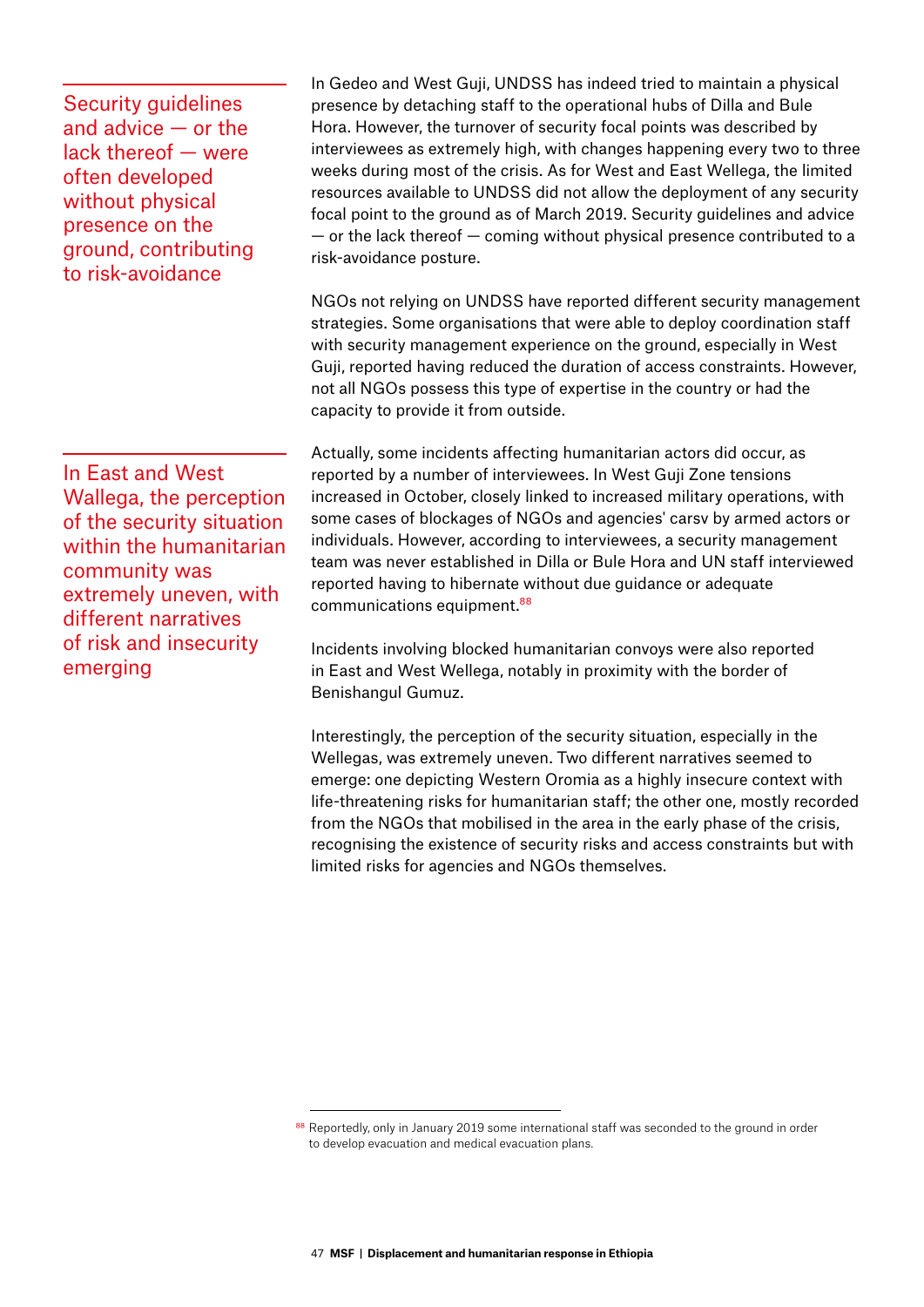Ethiopia has not traditionally been considered a highly insecure context, there is lack of in-country reflex and expertise in security management and access negotiation

In the absence of a mind-set shift and a more appropriate security management strategy, there is a risk of humanitarian action being perceived as biased

This divide and, more broadly, the different security management practices are understandable: Ethiopia has not traditionally been considered a highly insecure context and, until very recently, the only armed/security actor humanitarian actors have engaged with for access was the Ethiopian government. This has led to a substantial loss of in-country reflex and expertise in security management and access negotiation.<sup>89</sup> The political sensitivity of highlighting security concerns vis-à-vis authorities and a humanitarian framework strongly focused on delivery through government systems are likely to have exacerbated it.

With this in mind, it is easy to understand why some humanitarian organisations struggled to navigate the new challenges posed by a changing security environment.

A lack of interiorisation of the shift in the security scenario may have consequences, as organisations unable to provide internally resources for enhanced security management find themselves relying almost exclusively on advice coming  $-$  directly or indirectly  $-$  from local authorities.

Imbalance and a poor community perception in terms of impartiality and neutrality may emerge as a risk. In East Wellega, the district of Haro Limu — considered an opposition stronghold — saw very poor humanitarian engagement due to perceived security risks; as a matter of fact, in this case, formal blockages were not coming from authorities<sup>90</sup> but were driven by humanitarian agencies' high risk perception.

National staff ethnicity in conflict-related contexts also became an issue in light of the ethnic-related tensions; finding "neutral" profiles that are not exposed to risks to be deployed to conflict-affected areas is a challenge that MSF itself has experienced. The risk of an ethnic bias in terms of staff presence cannot be ruled out, especially as the easiest choice for organisations — also based on experience in non-conflict related crises can be to rely mostly on local staff or individuals from the same ethnic constituency as the area of assignment.

In the absence of a mind-set shift and a more appropriate security management strategy, there is a risk that humanitarian presence or action could be perceived as biased.<sup>91</sup> Not all interviewees agreed on the urgency of this matter, however, and not all recognised the risks of poor community perception or neutrality in the current context.

<sup>86</sup> Although a trend in the direction of risk aversion within the humanitarian community seems to be rather global; see: [https://arhp.msf.es/emergency-gap-papers-aid-environment/emergency-gap](https://arhp.msf.es/emergency-gap-papers-aid-environment/emergency-gap-insecurity-always-insurmountable-obstacle)[insecurity-always-insurmountable-obstacle](https://arhp.msf.es/emergency-gap-papers-aid-environment/emergency-gap-insecurity-always-insurmountable-obstacle)

<sup>90</sup> MSF and other actors were actually able to move there in several occasions, through strengthened security contacts and checks.

<sup>91</sup> Some incidents, such as blockages of convoys directed towards Benishangul Gumuz in West Wellega by non-State armed actors, can be perceived as a first signal of potential attrition.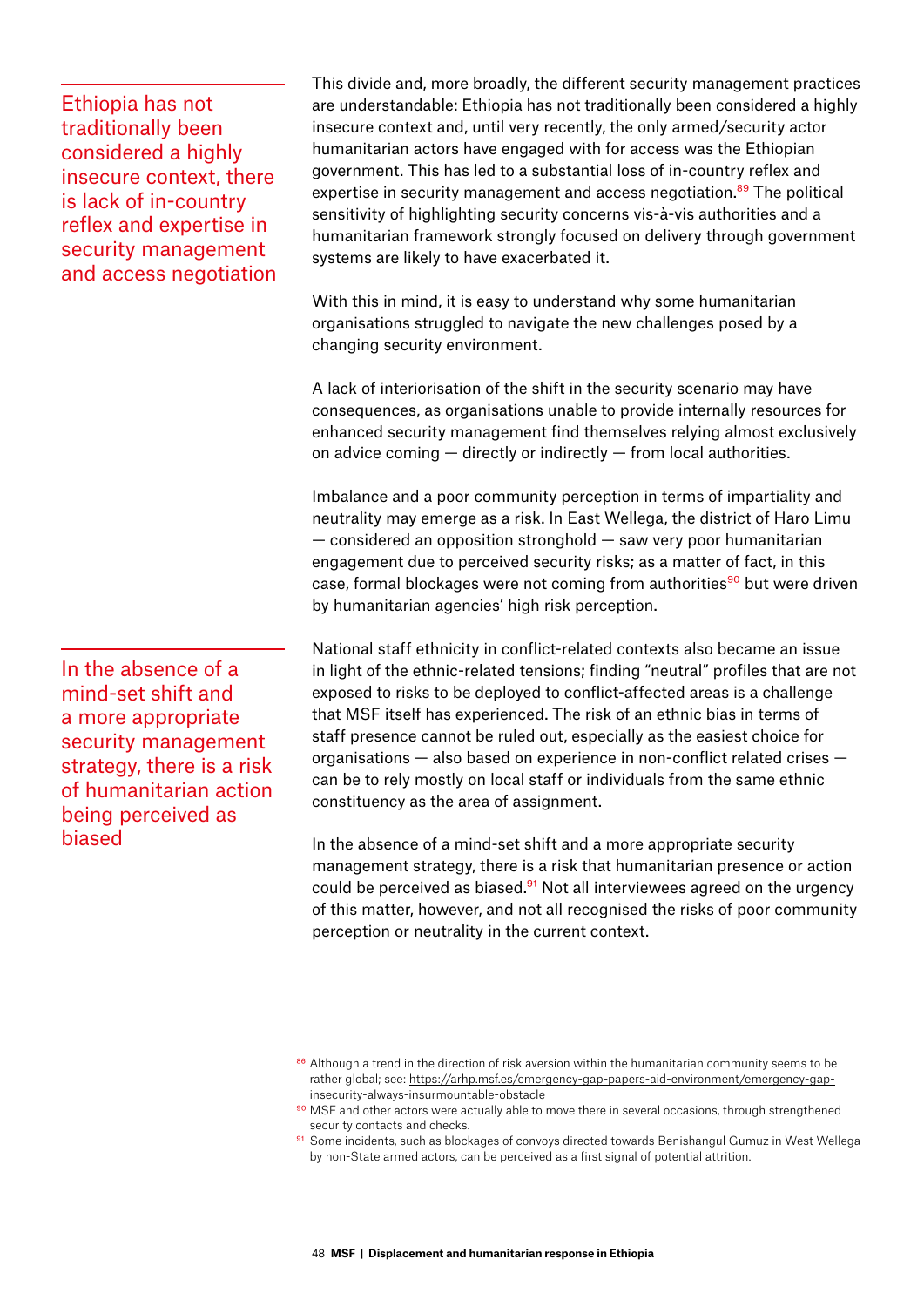There was, however, an overall agreement on the need to upgrade security management and reduce security-related access hurdles. The responsibility does not lie with UNDSS but with the Humanitarian Country Team. If the current access constraints in insecure areas are perceived as a major obstacle to delivering assistance, it would be appropriate to expect a request for UNDSS capacity enhancement and, more broadly, a different security set-up for the humanitarian system. This needs to be based on updated analysis that takes into account the changing context and will require resources. It must be recognised that the step may have political implications and impact relations with authorities. Whether there is willingness to navigate them or not remains to be seen.

More broadly, and at individual organisations level, investments in this sense and in enhancing staff security awareness and management should be expected, with consequent requests of additional resources to donors. However, seeing the absence of significant incidents affecting agencies, a number of interviewees questioned the relevance of the investment. Some humanitarian workers interviewed have actually expressed their fear that only a severe incident targeting humanitarian staff would lead to a genuine push for such initiatives.

Investments in enhancing staff security awareness and management are needed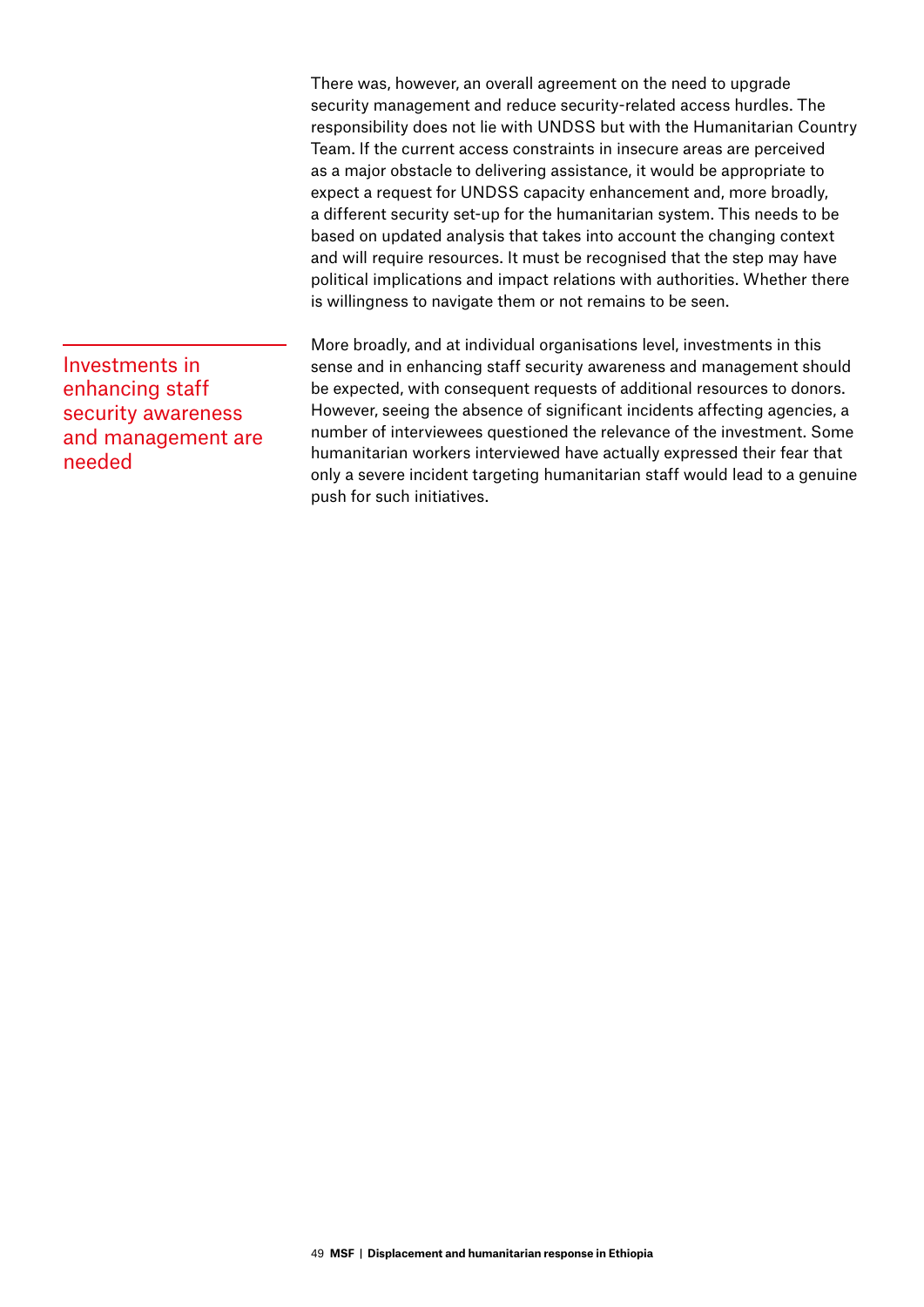# Concluding remarks

The context in Ethiopia is changing and the humanitarian community needs to change with it if it is to respond effectively to current needs

Reinstating the relevance of humanitarian action in the acute phase of conflict-related crises is essential

Acute, rapid-onset, conflict-related crises have become the new reality in Ethiopia and are likely to continue to drive humanitarian needs for the foreseeable future. With rapid political change, internal clashes are likely to continue and localised conflicts may also see changes in terms of dynamics and scale.

The humanitarian complex needs to adapt to face this new reality in Ethiopia and navigate the challenges that come with it. Improvement in the timeliness and effectiveness of responses to more complex crises needs is essential.

Reinstating the relevance of humanitarian action in the acute phase of conflict-related displacement is not only necessary to save lives and limit human suffering but is also a key precondition for advocating for a principled approach towards responding to IDPs' needs, including protection. The humanitarian community, and MSF with it, can only assert its legitimacy by providing people-focused, life-saving support in a timely fashion during the acute phases of crises that see the local system struggling the most in providing the needed assistance. "Missing" the acute phase results in both the deterioration of humanitarian needs and poor effectiveness in advocating with authorities.

Challenges in responding effectively have been both internal and external. Ethiopia is far from being a "failed State" like some other humanitarian hotspots in the continent, and has a fully functioning government with which donor countries have strong economic ties and long-term interests. Until the very recent political changes came in, political decision-making often downplayed humanitarian access in favour of other internal political priorities. Leverage by the international community has often been limited, also due to the conflicting priorities in the country: Ethiopia plays a fundamental role in regional stability and counter-terrorism.<sup>92</sup> as well as migration;<sup>93</sup> all agendas that international donors consider a high priority.

<sup>92</sup> A leading role in the AU- and UN-led stabilization of Somalia represents a clear example; see: <http://amisom-au.org/ethiopia-endf/>

<sup>93</sup> The amount of EU funding in the Country through the EU Emergency Trust Fund for Africa linked to reducing migration flows amounts to above EUR 230 million: [https://ec.europa.eu/](https://ec.europa.eu/trustfundforafrica/region/horn-africa/ethiopia_en) [trustfundforafrica/region/horn-africa/ethiopia\\_en](https://ec.europa.eu/trustfundforafrica/region/horn-africa/ethiopia_en)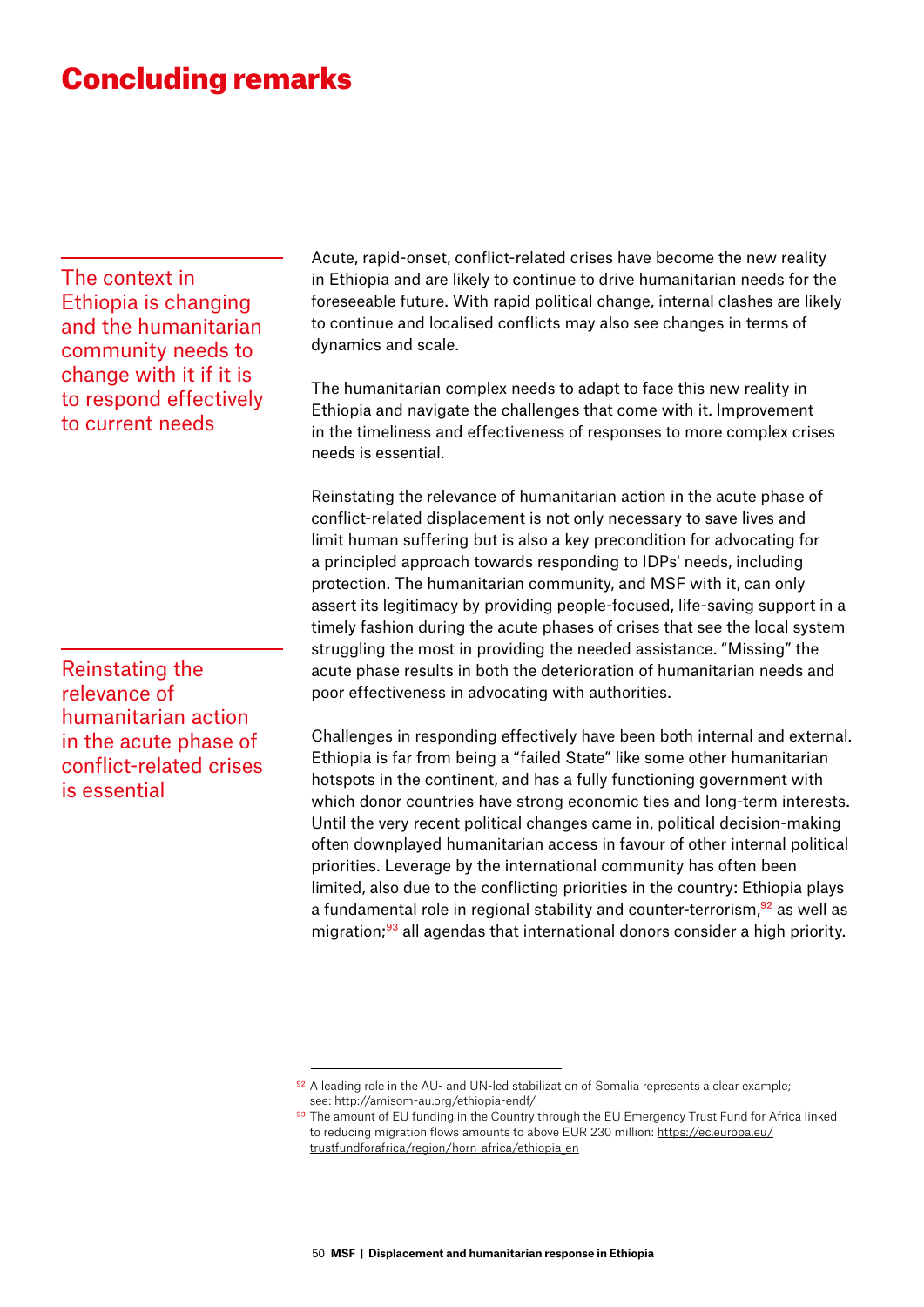With this political environment, and the strong degree of politicisation witnessed in the crises described, challenges and interferences in humanitarian action are definitely foreseeable regardless of a potential improvement in the humanitarian system's emergency response capacity.

Yet, recent political changes have also brought an increased openness from government authorities to acknowledge the humanitarian impact of internal conflict. Room for increased significant engagement seems to exist.

Sensibility towards public opinion, as seen in the response to the most recent media campaigns on Gedeo Zone, seems to have been increasing on the authorities' side. This new factor could have an impact on humanitarian access and space.

Some interviewees also saw a positive evolution in the discussion within the humanitarian community, with operationalisation of humanitarian principles being much more thoroughly discussed than in previous years.

"Traditional" partners and donor countries have a unique role to play when it comes to responding to large-scale acute complex crises, by virtue of their experience and expertise; downplaying the need for a principled response to conflict-related crises to focus on other priorities would constitute a major political failure.

In January 2019, the Ethiopian Parliament adopted significant revisions to the country's refugee law, $94$  allowing for stronger integration through improved access to education, work permits, and enhanced rights. It would be rather paradoxical for similar improvements to be denied to displaced Ethiopian citizens. The basis for sustained and increased international advocacy on the issue seems to be there.

Nevertheless, the limitations of the structural set-up of the humanitarian complex in Ethiopia and the framework for crisis response need to be recognised.

First of all, the long-standing overarching humanitarian strategy and narrative in the country, geared towards tackling long-term needs and framing emergency response activities — including in conflict-related settings, in a developmental rhetoric of "ending needs" — has definitely had an impact on the humanitarian mind-set and capacity.

The limitations of the structural set-up of the humanitarian complex in Ethiopia need to be recognised

Framing humanitarian action in a developmental rhetoric of "ending needs" has had an impact on the humanitarian mind-set and capacity in the country

<sup>94</sup> See: [https://www.unhcr.org/news/press/2019/1/5c41b1784/unhcr-welcomes-ethiopia-law](https://www.unhcr.org/news/press/2019/1/5c41b1784/unhcr-welcomes-ethiopia-law-granting-rights-refugees.html)[granting-rights-refugees.html](https://www.unhcr.org/news/press/2019/1/5c41b1784/unhcr-welcomes-ethiopia-law-granting-rights-refugees.html)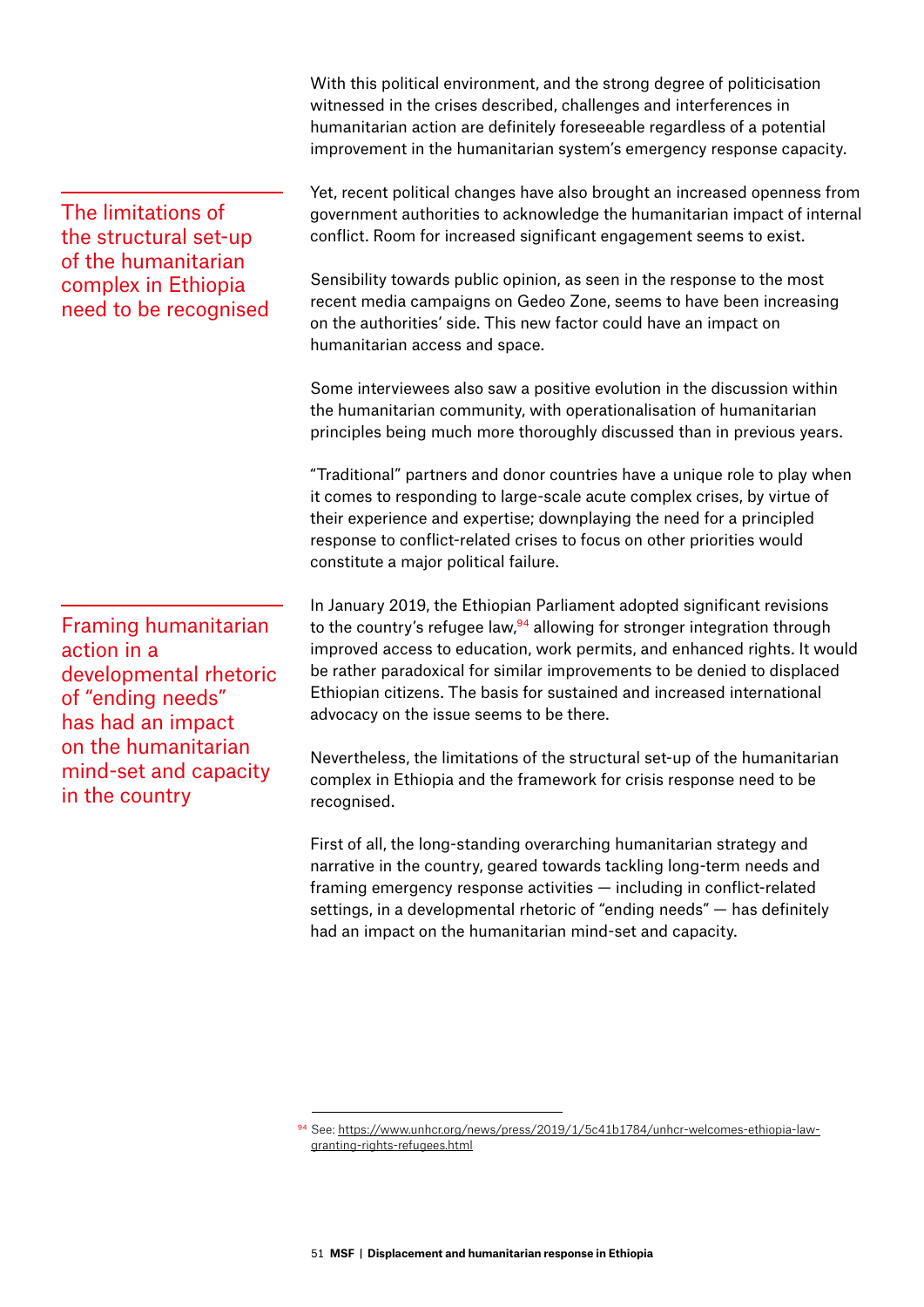The current humanitarian framework has led to a substantial loss of expertise and capacity in responding to acute and complex crises

Blaming humanitarian aid for creating dependency or claiming that it should be operationalised in a way that prevents displacement crises from becoming "unnecessarily protracted", as stated by a former Humanitarian Coordinator, is indeed a radical position given the acute immediate needs of displaced populations and the inherent difficulties in ensuring that "solutions" for displacement follow humanitarian principles and meet IDP rights.

Humanitarian funding and financing modalities, as well as organisations' operational focus and strategies, seem to have been profoundly shaped by this humanitarian framework. There has been a substantial loss of expertise and capacity in responding to acute complex crises and a tendency to focus on longer-term programming.

This, combined with a form of bureaucratisation of the humanitarian coordination system, has also drastically reduced the agility and flexibility needed in the early phases of crisis responses, by introducing a framework that puts an emphasis on immediate comprehensive strategies and "avoiding overlapping" to optimise resources, rather than rapid response to the most acute needs.

Reflexes in terms of access negotiation and security management seem to have suffered as well, with many humanitarian actors relying on the authorities to identify areas of action and assess risks. The same phenomenon is observed with targeting beneficiaries, as clearly highlighted in Gedeo and West Guji.

Mobilisation of adequate expertise and resources for complex crises has also been a challenge for emergency-oriented organisations such as MSF, which has definitely struggled in navigating some of the difficulties emerging in the described crises. It is however even more challenging when the orientation of the humanitarian complex leaves little room for the critical investments needed to build up adequate skill sets and rapidly mobilise the highly needed surge capacity.

In this sense, rapid response mechanisms with a focus on acute crises may provide a useful driver to improve the response, provided that donors and implementing actors enhance their emergency preparedness and ensure sufficient surge capacity — including in terms of staff with specific expertise — to make sure funding becomes rapidly effective on the ground.

MSF is now reflecting internally on how to maximise the relevance, timeliness, and effectiveness of its own responses to emergencies in Ethiopia. An external evaluation of the 2018 MSF response in Gedeo and West Guji is due to take place with these objectives in mind.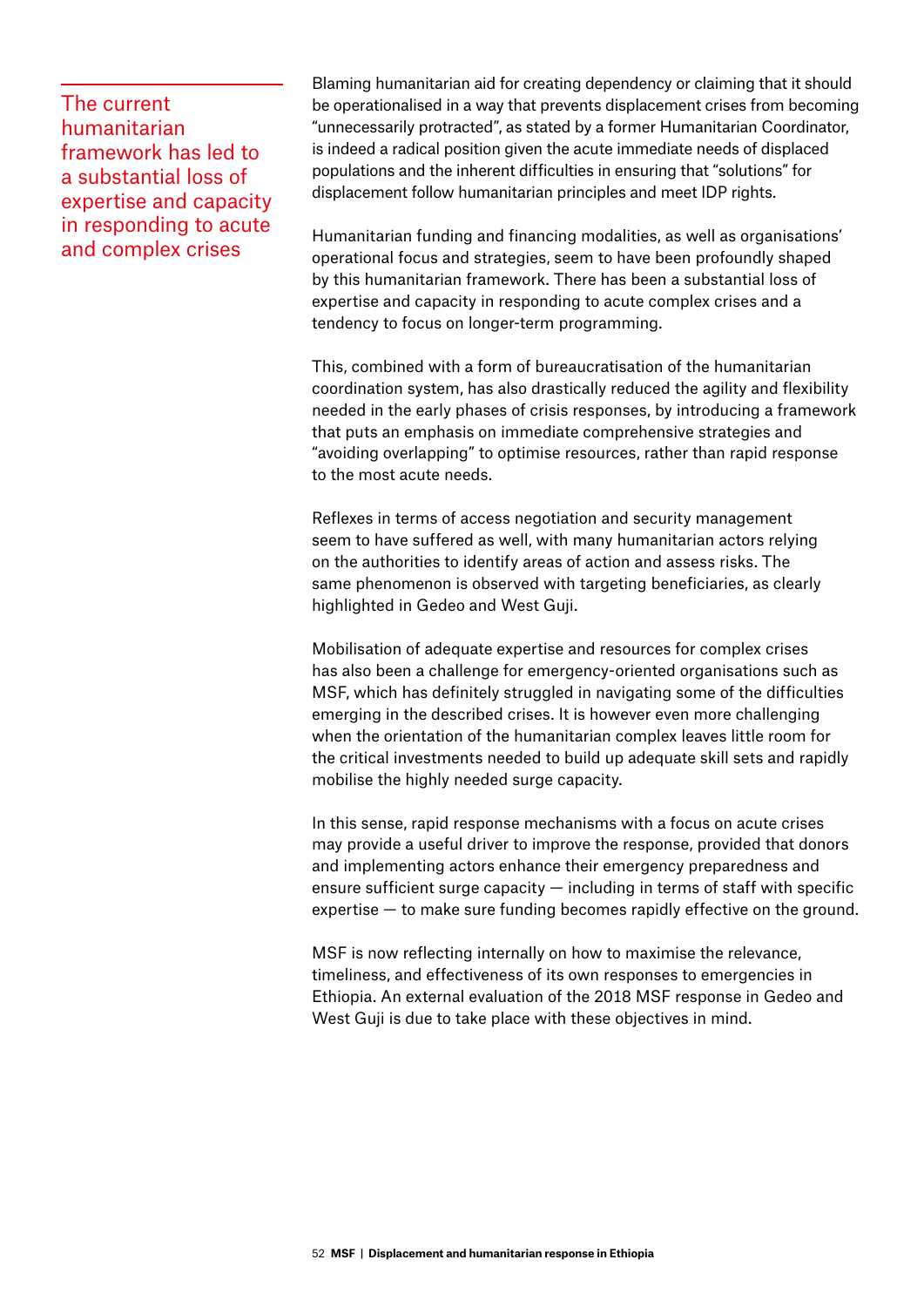A similar exercise focusing on the overall humanitarian system's reaction, as suggested by some of the humanitarian workers interviewed for this report, would be extremely beneficial, provided that a "success story" conclusion is not established presumptively, and that a spirit of critical self-appraisal prevails.

The momentum is there to adapt the humanitarian set-up to respond more effectively, but quick decisions are needed

The on-going reform programme in Ethiopia provides a window of opportunity for creatively rethinking the current approaches to humanitarian response in the country. The momentum is there to adapt the humanitarian set-up to a new context, asserting the value added by the humanitarian community well beyond the mobilisation of funds. Identifying different operational strategies and modalities of intervention would not provide a solution to all the challenges and dilemmas linked to humanitarian assistance to IDPs in Ethiopia. But increasing capacity and adapting operational frameworks to respond more effectively to complex crises are, at least, choices that are for the most part in the hands of the humanitarian community itself. Quick decisions are however needed to avoid turning this window into a missed opportunity.